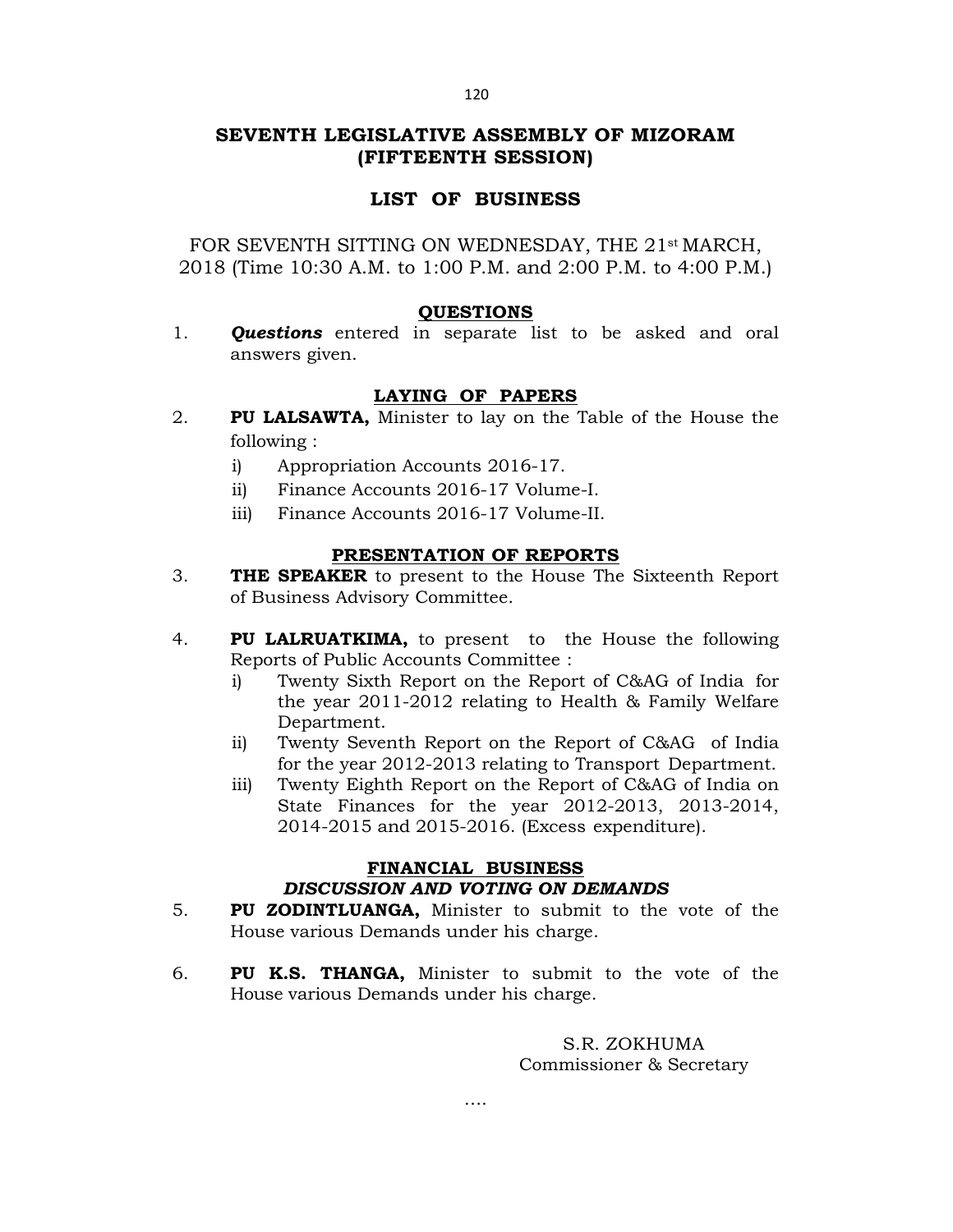**SPEAKER :** The mouth of the righteous speaks wisdom, and his tongue talks of justice.

Psalms 37: 30

I now invite Dr. K. Beichhua to ask Starred Question No. 69.

**Dr. K. BEICHHUA :** Pu Speaker, thank you. Will the Hon. Minister for Cooperation Department be pleased to state –

- a) Since when MIZOFED taken up supply of rice to FCS & CA?
- b) From which source MIZOFED purchased the rice for supply? Who are the names of the suppliers and what is the price per quintal?
- c) At what rate per quintal that MIZOFED supply rice to FCS & CA?

**SPEAKER :** Let us invite the Hon. Minister for Cooperation, Pi Vanlalawmpuii Chawngthu to give the answer.

**PI VANLALAWMPUII CHAWNGTHU, MINISTER:** Pu Speaker, the answer is as follows -

- a) MIZOFED supplies rice to FCS & CA with effect from  $8<sup>th</sup>$  August, 2016.
- b) It is purchased from the following vendors: -

| i) Rem Rem Enterprise - |                | Prop. Lalrindika Ralte, Zarkawt. |
|-------------------------|----------------|----------------------------------|
| ii) C. Lalrampari       | $\blacksquare$ | Aizawl Venglai                   |
| iii) Hmingdailovi       | $-$            | Mission Veng                     |
| iv) Vanlaldiki          |                | Chanmari                         |
| v) Lalzampuii           |                | Aizawl Venglai                   |
| $\sim$ $\sim$ $\sim$    |                |                                  |

- c) The supply rate of such vendors as well as the MIZOFED depends on the outsource rate which fluctuate frequently.
- c) MIZOFED supplies  $\omega$   $\bar{\xi}$ 2,750/quintal to FCS & CA w.e.f. 31.8.2017. The previous supply rate is  $\bar{\mathcal{F}}2,500$ /quintal.

**SPEAKER :** Supplementary Question from Dr. K. Beichhua

**Dr. K. BEICHHUA :** Pu Speaker, is it possible for MIZOFED to procure directly from FCI in the stead from middlemen so that it is supplied at lower rate? As seen from the record, 25,68,426 quintals is supplied by Pu Larindika Ralte at the rate of  $\overline{x}2,480$ /quintal. Meanwhile, there is another supply order from the Managing Director of MIZOFED at the rate of  $\overline{5}2.450$ /quintal. May the difference be explained?

**SPEAKER :** Hon. Minister to answer.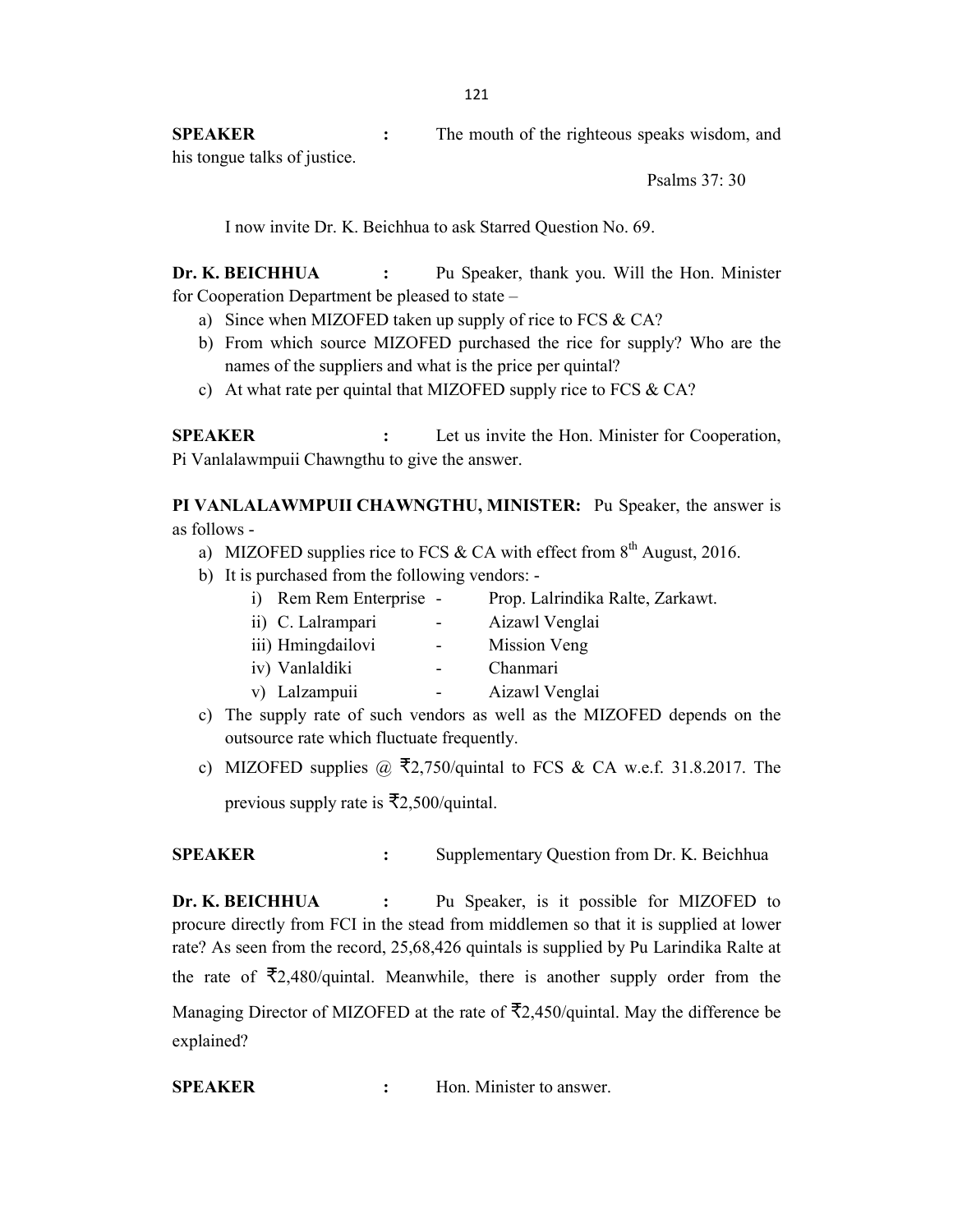P**I VANLALAWMPUII CHAWNGTHU, MINISTER:** Pu Speaker, MIZOFED has been making an effort to eliminate the middleman, however that is not possible at the moment due to our financial situation. Also, it is difficult to pinpoint the rates as it fluctuates constantly.

**Dr. K. BEICHHUA :** Pu Speaker, I suggest that FCS & CA takes measure to resolve this issue.

**SPEAKER :** Let the Hon. Supply Minister answer.

**PU JOHN ROTLUANGLIANA, MINISTER:** Pu Speaker, I would like to mention that the current method is the prime method after several unfortunate incidents which affected the quality of rice.

Also, it is impossible for MIZOFED to purchase rice directly from FCI due to high rates. The method which is now in practice saves expenditure of the government by 4-5 crores. Thank you.

**SPEAKER :** We will move onto Starred Question No. 70 and Pu Lalruatkima to ask the question.

**PU LALRUATKIMA :** Pu Speaker, thank you. Will the Hon. Minister for PWD be pleased to state –

- a) The existing number of bridges on the National Highway; how many are in need of repair and how many are under construction.
- b) What is the estimate for the repair and construction of such bridges?
- c) What is the physical and financial achievement?

**SPEAKER :** Pu Lal Thanzara, Hon. Minister to answer.

**PU LAL THANZARA, MINISTER:** Pu Speaker, the answer is as follows -

- a) Currently there are 52 bridges on the National Highway with 13 in need of repair. The following bridges are under construction:- NH44A Dialdawk Bridge, NH150 Tuirini Bridge, NH502A Ruankhu, Bridge, Ngenpui Bridge, Bawklawk Bridge, Lunghuaka Bridge, Khawrawp Bridge, Hmawngbu Bridge, Zochate Bridge and Zocha Bridge.
- b) Estimate for the repair is ₹271.80 lakhs with ₹46.65 lakhs being released. Estimate for construction of bridges is ₹3,628 lakhs with ₹233.53 lakhs being released.
- c) Physical achievement for the repair of Tlawng Bailey Bridge is 705 and there is no financial achievement as yet. Financial achievement for the repair of Luaklui and Luakzal Bridge is ₹14.15 lakhs with the building materials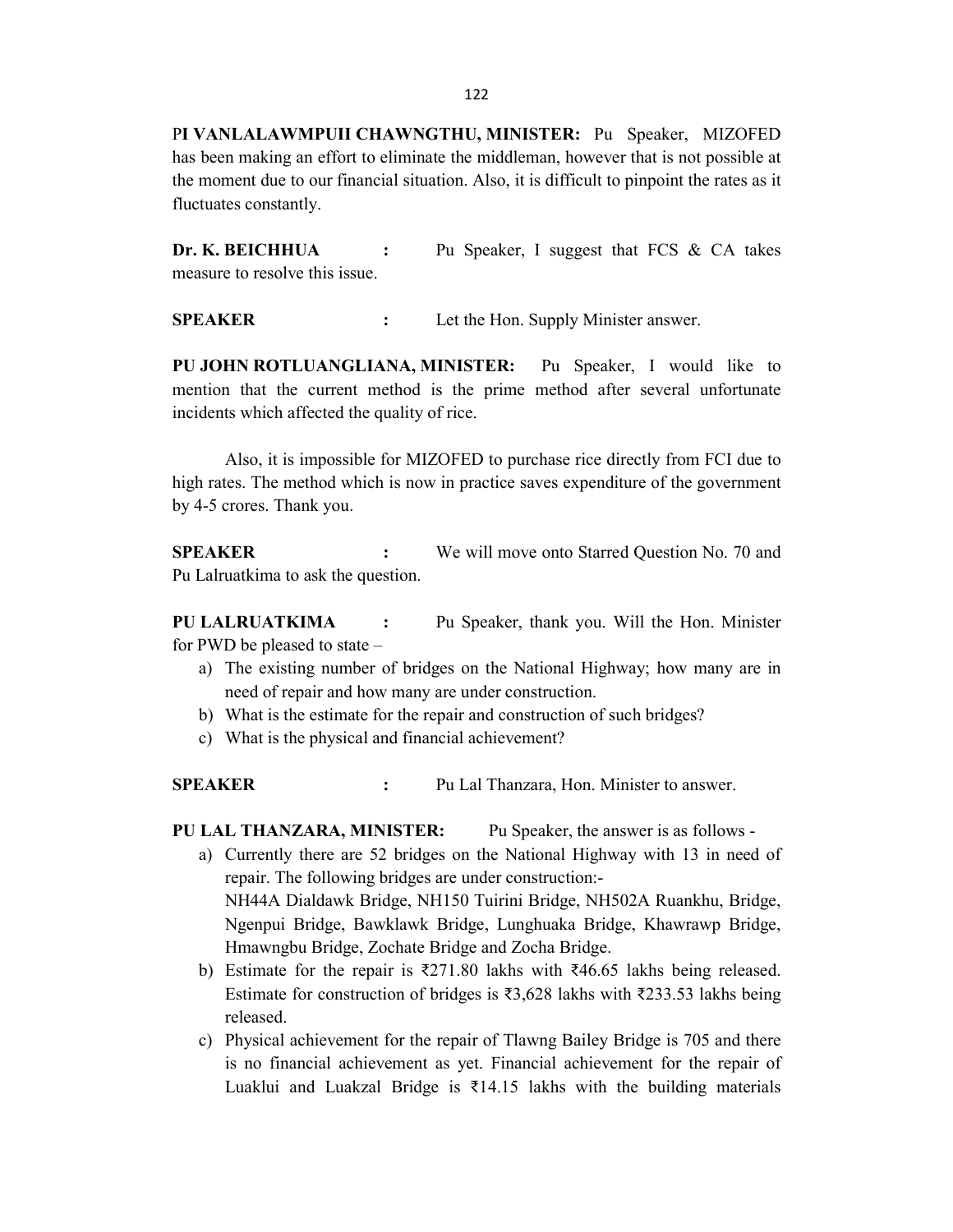already placed at the site. Physical achievement for Phairuangkai and Tuichawng Bridge is 90% and financial achievement is ₹32.50.

| Sl/Nos.        | <b>Name of Bridge</b> | <b>Physical</b>                          | Financial    |
|----------------|-----------------------|------------------------------------------|--------------|
|                |                       | <b>Achievement</b>                       | Acheivement  |
|                | Dialdawk Bridge       | $10\%$                                   | ₹98.81 lakhs |
| $\overline{2}$ | Tuirini Bridge        | Pier foundation is laid and no financial |              |
|                |                       | achievement as yet.                      |              |
| 3              | Ruankhum Bridge       | $4\%$                                    | <b>NIL</b>   |
| $\overline{4}$ | Ngengpui Bridge       | 10%                                      | <b>NIL</b>   |
| 5              | Bawklawk Bridge       | $5\%$                                    | <b>NIL</b>   |
| 6              | Lunghuaka Bridge      | 40%                                      | <b>NIL</b>   |
| 7              | Khawrawp Bridge       | 45%                                      | <b>NIL</b>   |
| 8              | Hmawngbu Bridge       | $7\%$                                    | <b>NIL</b>   |
| 9              | Zochate Bridge        | <b>NIL</b>                               | <b>NIL</b>   |
| 10             | Zocha Bridge          | <b>NIL</b>                               | <b>NIL</b>   |

Following are the achievements of construction of new bridges: -

**SPEAKER** : Supplementary question.

**PU LALRUATKIMA :** Pu Speaker, thank you. So far, 6 bridges collapsed with 3 fatalities since 2014. Whether the Govt. prevail an enquiry for such incidents?

Regarding the bridge at Teirei - Dapchhuah of NH44A, why did the government appoint security to guard the bridge? And, regarding the incident at Tuirini Bridge, what is the final report of the magisterial inquiry? Will the government be able to provide us an explanation as to the cause of this accident? Lastly, I urge the government to provide employment to any of the children of the deceased for he was bread earner of the family. Thank you.

### **SPEAKER :** Pu Rinawma

**Er. LALRINAWMA :** Pu Speaker, thank you. The physical achievements of Lunghauka Bridge and Khawrawp Bridge are 40% and 45% respectively and no financial achievement. May the Hon. Minister explain the reason? Chhingchhip Mualpui Bridge is in the process of dismantling, may the Govt. find alternative for the public to minimize the problem?

**SPEAKER :** Pu Pianmawia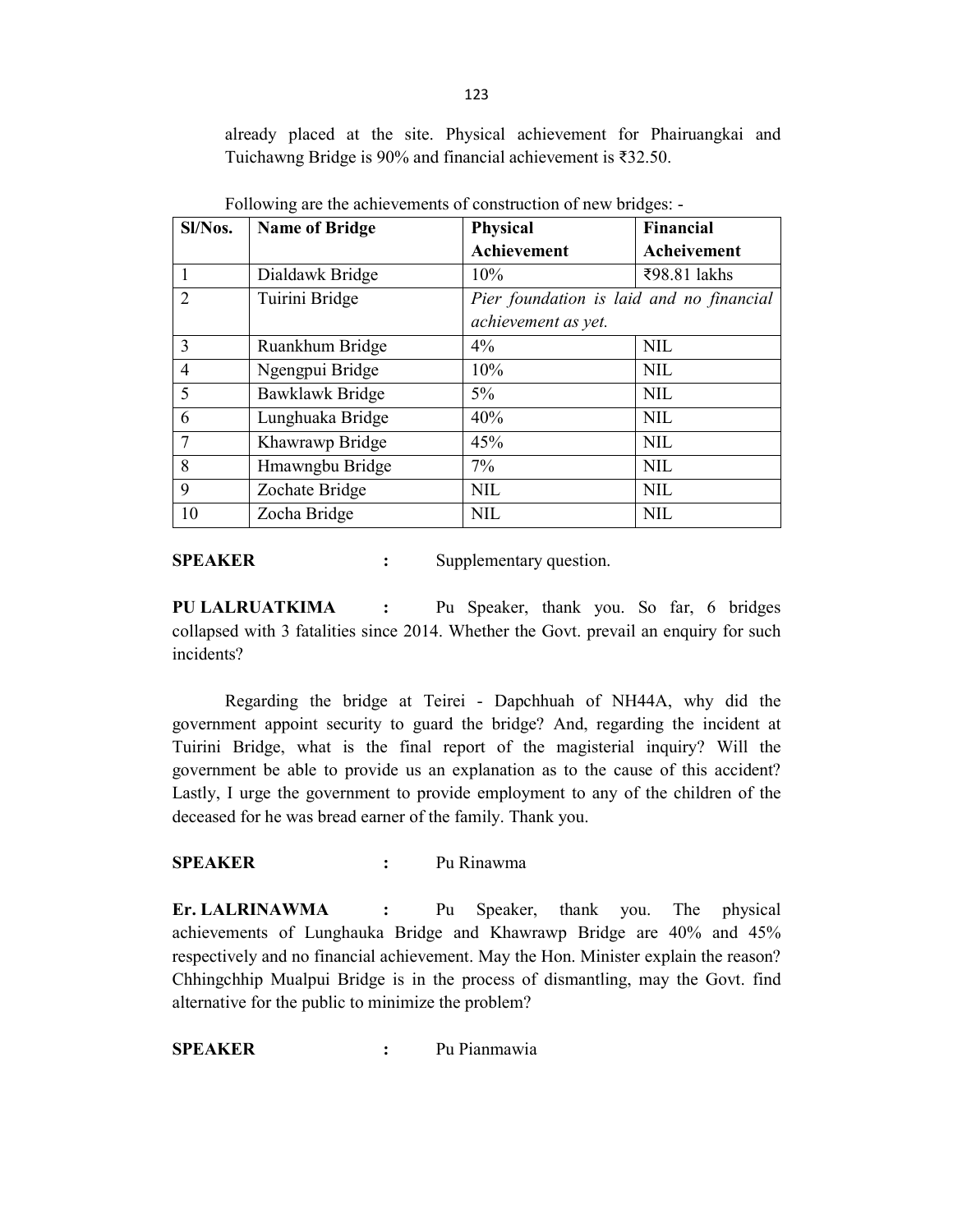124

**PU R.L. PIANMAWIA :** Pu Speaker, if there is any expert assigned to study construction of the collapsed bridge? Tender has now been floated for construction of bridge at Vairengte-New Vervek on the NH306A. Is there any plan for resurfacing this road?

**SPEAKER :** Hon. Minister to give the answer.

**PU LAL THANZARA, MINISTER:** Pu Speaker, enquiry is in progress and no responsibility has yet been fixed. ₹20,000/- is given to the victim family of the collapsed Tuirini bridge. As of appointment of Govt. job, we will look into it.

Regarding deployment of security at Teirei-Dapchhuah Bridge, it is done to prevent theft as well as overloaded vehicles from entering the bridge. Several parts were stolen from Sihhmui-Tlawng Bridge which obviously weakened the bridge. Also, overloaded vehicle of SLT Infracon Ltd. Company entered the bridge which happened to be the immediate cause of the bridge to collapse. Bailey Bridge of Tlawng-Sihhmui collapsed on 8.12.2017 during construction as the nosing fell in the water. (*Pu LALRUATKIMA: Pu Speaker, that bridge has collapsed several times already and it was planned for triple structure with 52 lakhs remaining from the sanction. Why it was not constructed as planned?)* Pu Speaker, enforcement of this bridge is now in progress.

A jeepable suspension bridge over the river Chhimtuipui at Darzokai too collapsed on the  $13<sup>th</sup>$  of this month while it was under construction and 85.5% being completed. The main cable holding the bridge on both sides slipped and caused the bridge to collapse which result in one casualty. PSC Bridge over Bairabi-Zamuang road of Tlawng River collapsed on 22.5.2016 as the shuttering was washed away by floods. Enquiry is in progress for the collapse of Tuirini Bridge on NH50.

Regrading the question of Er. Rinawma and Pu Pianmawia, I have no such information as of now and answer will then be given later.

**SPEAKER :** We will now move on to Starred Question No.71 and Pu K. Sangthuama to ask the question.

**PU K. SANGTHUAMA :** Pu Speaker, thank you. Will the Hon. Minister for PWD be pleased to state -

- a) Is the survey of Aizawl-Serchhip-Lunglei road being completed?
- b) If so, the amount required for compensation and how many families are affected?

**SPEAKER :** The Hon. Minister, Pu Lal Thanzara to give the answer.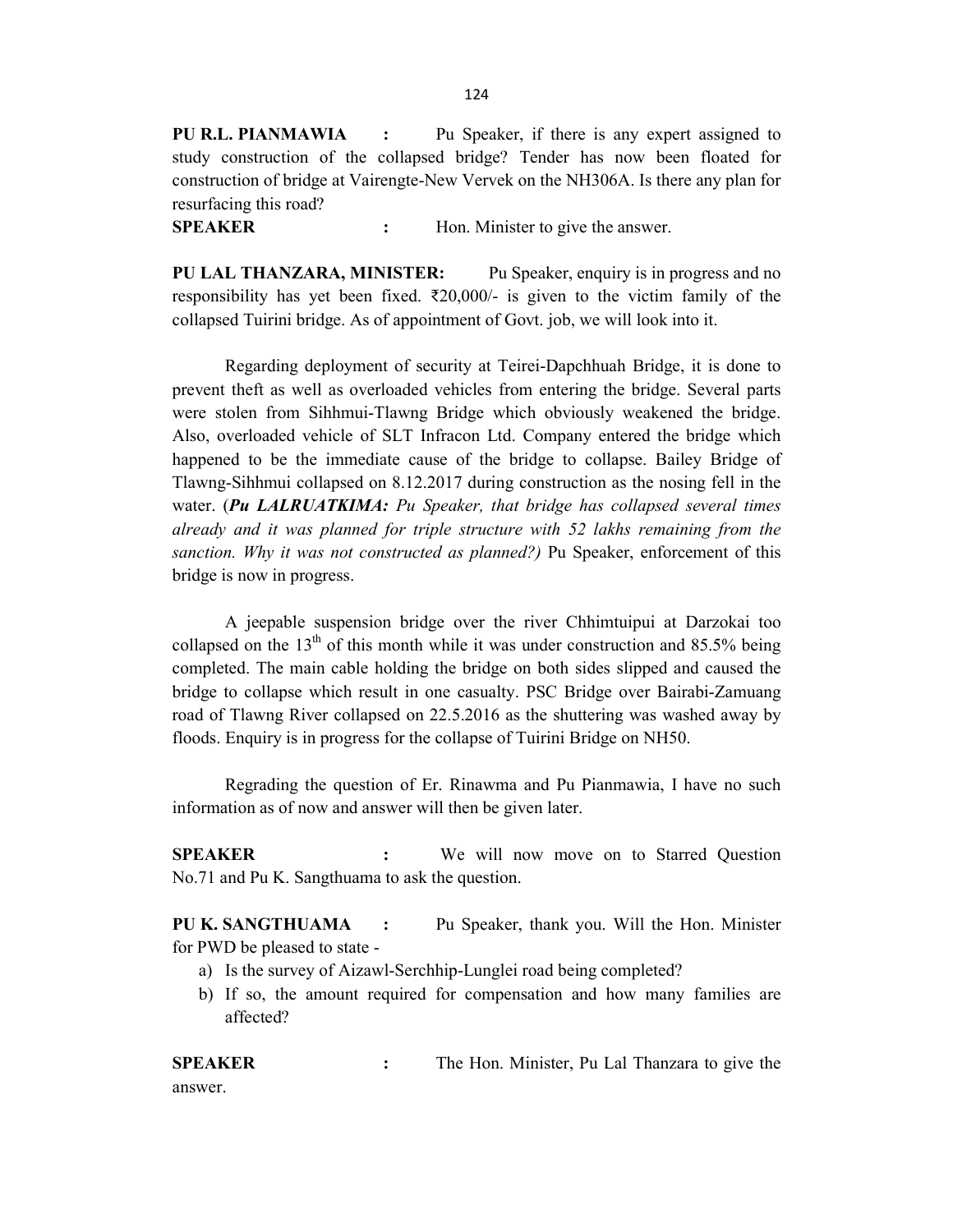**PU LAL THANZARA, MINISTER:** Pu Speaker, thank you. The answer is as follows: -

- a) PWD does not have any knowledge regarding the surveys for it is outside its jurisdiction.
- b) The road in question is of the National Highway and Infrastructure Development Inco-operation Limited (NHIDLC). As such, PWD has no knowledge or control over such roads. However, I have learned but not officially that work tender has been floated.

**SPEAKER :** We will move on to Starred Question No.72 and Pu John Siamkunga to ask the question.

**PU JOHN SIAMKUNGA:** Pu Speaker, will the Hon. Minister for PWD be pleased to state-

- a) Name of the assigned contractor for cell-filled concrete of S. Vanlaiphai-Muallianpui road;
- b) Date of starting the work and its completion;
- c) The amount of such tender;
- d) The amount as per agreement.

**SPEAKER :** The Hon. Minister, Pu Lal Thanzara to give the answer.

**PU LAL THANZARA, MINISTER:** Pu Speaker, the answer is as follows: -

- a) The assigned contractor for cell-filled concrete of S. Vanlaiphai-Muallianpui road is Pu Zoramchhana of Electric veng, Aizawl.
- b) Work started on 21.12.2013 and the estimate time for completion is 21.6.2015 with revised target on 31.3.2018.
- c) The tender amount is  $\overline{5794.02}$  lakhs.
- d) The amount as per agreement is ₹748.56 lakhs.

Pu Speaker, the length of this road is 13.5 kms with cell-filled concrete pavement. It is extended 7 times and warning being given by PWD with the condition that the contract will be terminated if not completed within the stipulated time.

**SPEAKER :** Supplementary Question from Pu John Siamkunga.

**PU JOHN SIAMKUNGA :** Pu Speaker, I was informed when i spot-visited this road that the assigned contractor for this particular road has sold the work on subcontract and the buyer sold the work subsequently to other. Serious question in this regard is the quality of the road. Thus, I suggest terminating the contract, Pu Speaker. Thank you.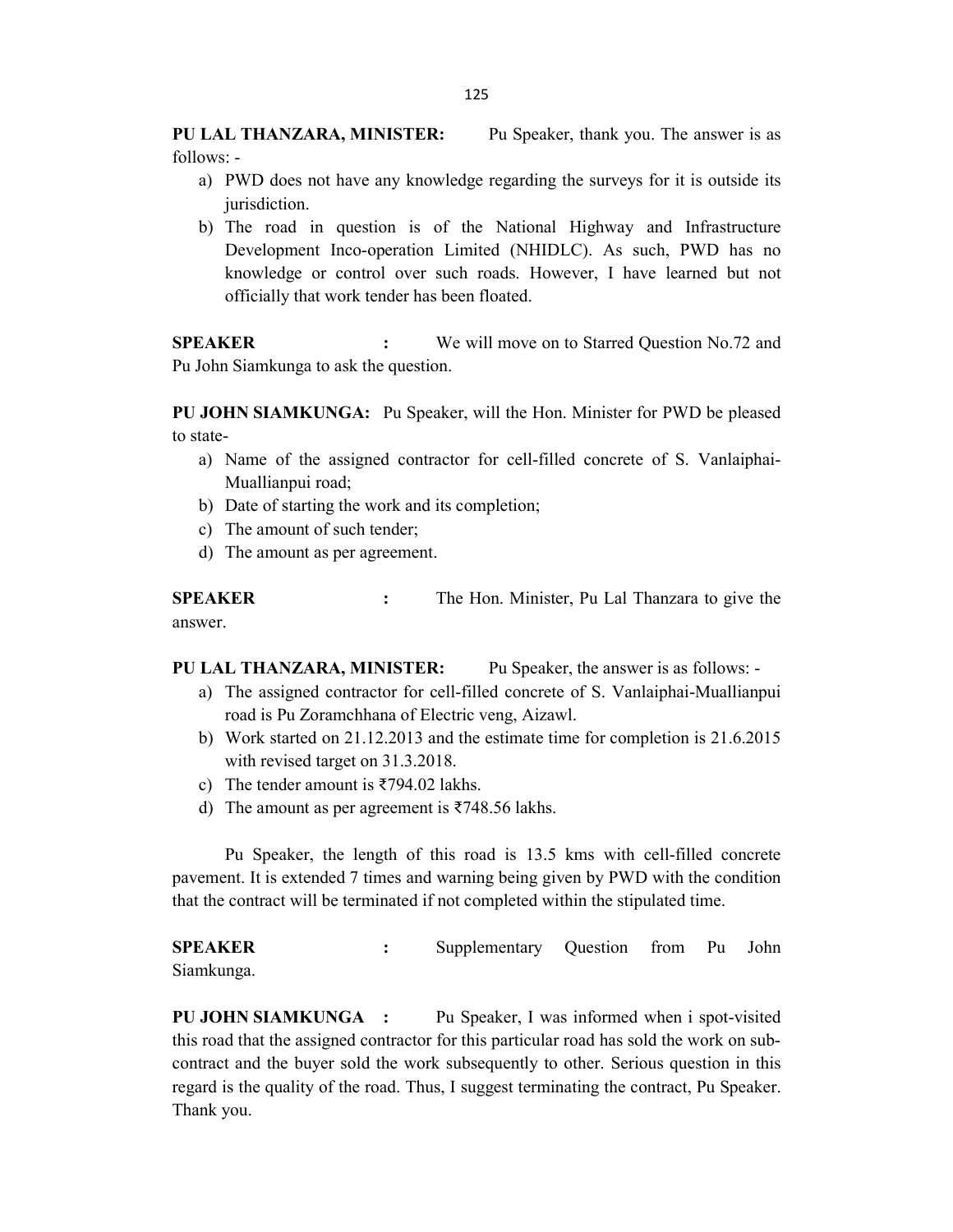**PU H. ZOTHANGLIANA :** Pu Speaker, the cell-filled cement road of Rawlbuk-Lungtian road is taken up by G.S. Adventures for certain amount. However, the contractor has disappeared hampering the work progress. What plan has the Govt. to resume the work?

**SPEAKER :** Hon. Minister to give the answer.

**PU LAL THANZARA, MINISTER:** To answer Pu John Siamkunga, I see no reason to continue with the work where as funds for extension being received. As for the question of Pu Zothangliana, we will look into the matter, Pu Speaker.

**SPEAKER :** We will now move on to Starred Question No. 73 and Pu Lalruatkima to ask.

**PU LALRUATKIMA :** Pu Speaker, will the Hon. Minister for Commerce & Industries Department be pleased to state –

- a) Does MAMCO currently have a project at JNV School of Khawzawl and Mamit? If so, from which ministry and what is the sanction amount?
- b) Since when does the bill not given to the contractor for this project? What is the amount of the pending bill? What is the reason for non-payment of this bill?
- c) When was AA & ES received from the Ministry of HRD for construction of KVS School at Lunglei? What is the amount and, what is the progress?

**SPEAKER :** The Hon. Minister, Pu H. Rohluna to answer the questions.

**PU H. ROHLUNA, MINISTER:** Pu Speaker, following are the projects by MAMCO under Navodaya Vidyalaya Samiti -

- a) JNV Khawzawl Sanction amount  $\bar{\tau}$ 1,179.60 lakhs JNV Mamit - Sanction amount  $\overline{3}1805.64$  lakhs Last payment of running bill for JNV Khawzawl was on 12.12.2013 and for JNV Mamit was on 18.11.2015.
- b) The amount of bill pending for JNV Khawzawl is ₹356.53 lakhs and JNV Mamit is ₹210.45 lakhs. The pending bill will be released after the revised estimate is approved.
- c) The AA & ES for KVS Lunglei was received on  $25<sup>th</sup>$  November, 2014 and goahead approval for construction was received on  $2<sup>nd</sup>$  May, 2017. The sanction amount is ₹23.85 crores; the contractor for this project has already been selected and work will be started during this season.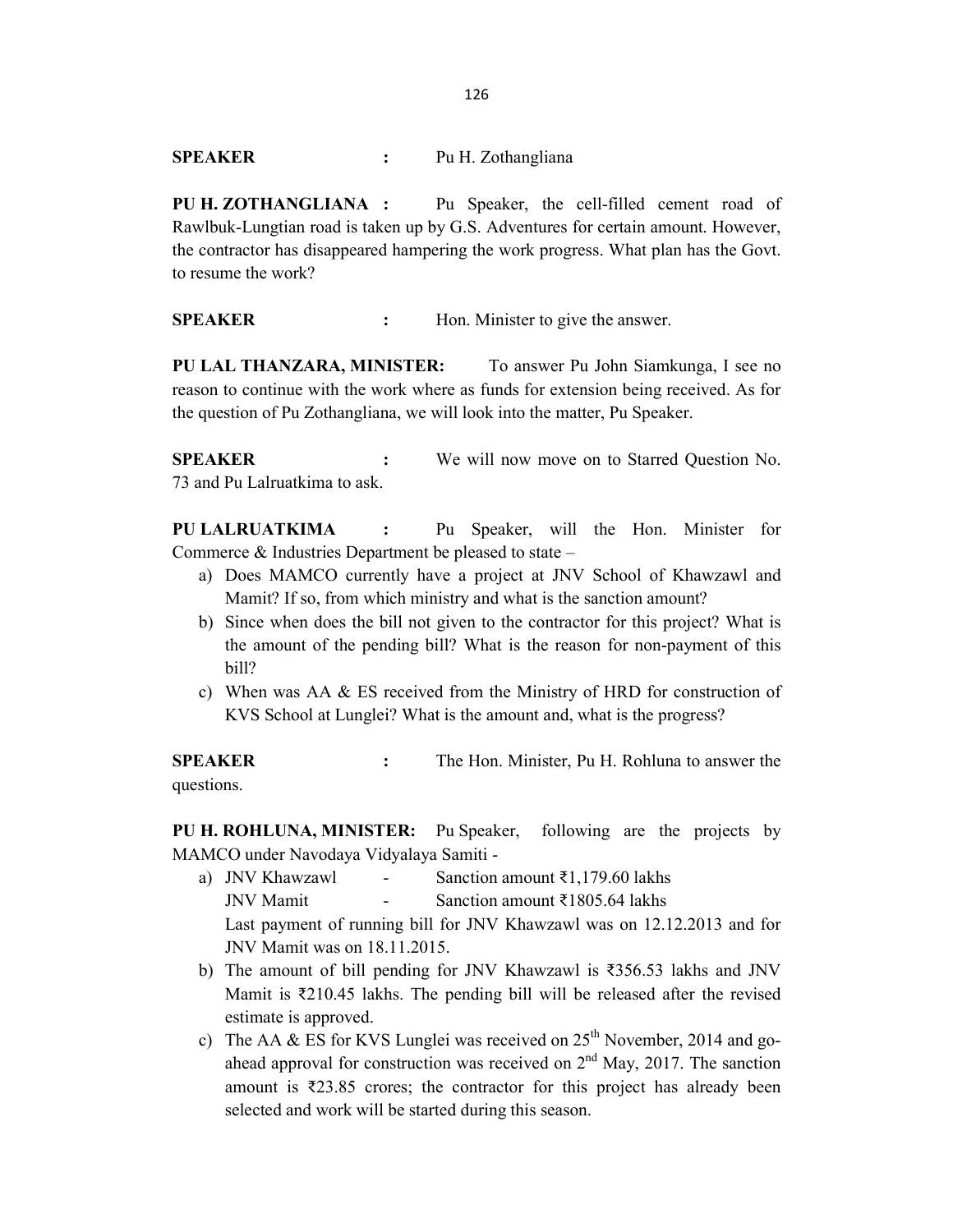**SPEAKER :** Supplementary question from Pu Ruatkima

**PU LALRUATKIMA :** Pu Speaker, what is the physical achievement for JNV School at Khawzawl and Mamit? What is the reason for the delay of work for JNV School Lunglei?

Secondly, which movable and immovable assets that MAMCO have at present, including vehicles? Why do MAMCO still have Board of Directors and how many times meeting is held since declaration of its termination?

Thirdly, how many of MAMCO staff and vehicle remains in the construction site of Skill Development Centre at Lunglei after termination of MAMCO's jurisdiction?

**SPEAKER :** Er. Lalrinawma.

**Er. LALRINAWMA :** Pu Speaker, thank you. How many contractors are being employed under this project? Also, my understanding is that MAMCO is involved in agriculture and marketing. What is the reason of MAMCO in taking up contract work of another department?

**SPEAKER :** Pu T.T. Zothansanga.

**PU T.T. ZOTHANSANGA :** Pu Speaker, thank you. Who contract construction of KVS School at Champhai? What is the amount, and what is the physical achievement?

**SPEAKER :** Pu Nihar Kanti Chakma

**PU NIHAR KANTI CHAKMA:** Pu Speaker, what are the criteria for setting up JNV School at Khawzawl and Mamit? Is it possible to set up the same at Tlabung?

**SPEAKER :** The Hon. Minister to answer it.

**PU H. ROHLUNA, MINISTER:** Pu Speaker, I am unable to provide the answer of the overall physical achievement of JNV, Khawzawl. However, here is the detail of minor physical achievements:

- i) Type-I staff quarters 87.40%
- ii) Type-II  $86.34\%$
- iii) Type-III 43.70%,
- iv) Type-III (B) 88.30%,
- v) Principal residence 100%,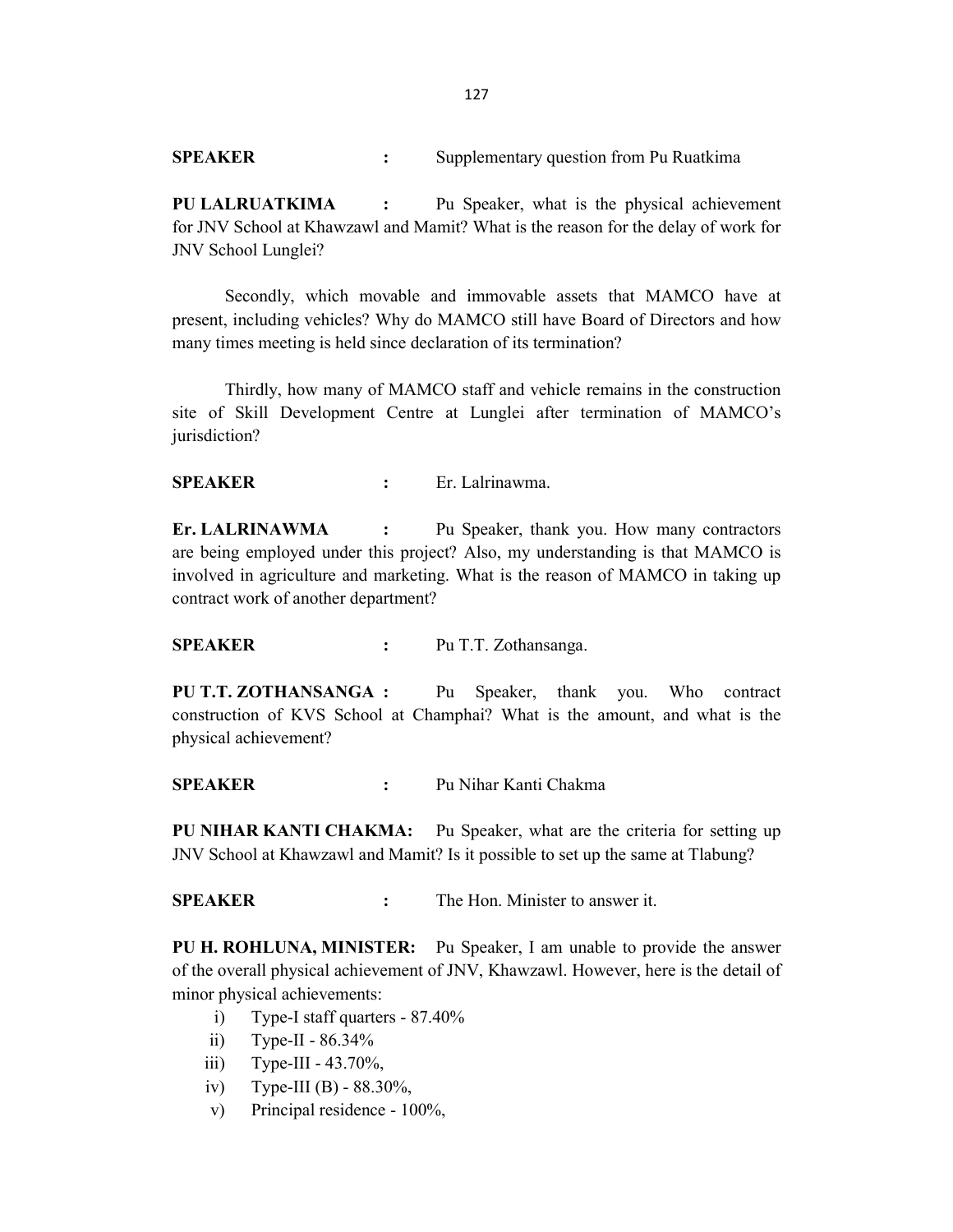- vi) Boys dormitory I 36.95%,
- vii) Boys dormitory II 40.10%
- viii) External water supply 75%
- ix) UG tank and pump house 80%
- x) Retaining wall 100%
- xi) School building 34.20%
- xii) Kitchen and dining hall 68.20%
- xiii) Boys dormitory III 92.35%,
- xiv) Boys dormitory IV 66.55%
- xv) Girls dormitory I 92%
- xvi) Girls dormitory II 92%.

Construction at KVS Lunglei is being held up due to delay of go-ahead approval. Pu Speaker, i regret to inform the House that I cannot answer the questions regarding the skill development centre at Lunglei as of now.

**PU LALRUATKIMA :** Pu Speaker, may the Hon. Minister be pleased to answer my questions regarding MAMCO? It is known that the project is not of his concerned department.

**PU H. ROHLUNA, MINISTER:** Pu Speaker, we will look into the matter. In reply to Er. Rinawma regarding the contract taken up by MAMCO, we are only continuing incomplete work of the previous ministry.

Pu Speaker, I am unable to provide sufficient information as of Pu Nihar Kanti Chakma's question.

**PU LALRUATKIMA :** Pu Speaker, may the Hon. Minister answer my question regarding MAMCO assets and Board of Directors?

**Er. LALRINAWMA :** Pu Speaker, may the Hon. Minister answer my question regarding the number of contractors and vehicle being employed and the reason for the continuation of MAMCO as a contractor for the previous ministry?

**SPEAKER :** Pu Joseph Lalhimpuia.

**PU JOSEPH LALHIMPUIA:** Pu Speaker, how many of MAMCO staffs being deployed by Commerce & Industry Department on deputation? Is there any plan to terminate their service?

**SPEAKER :** The Hon. Minister to answer it.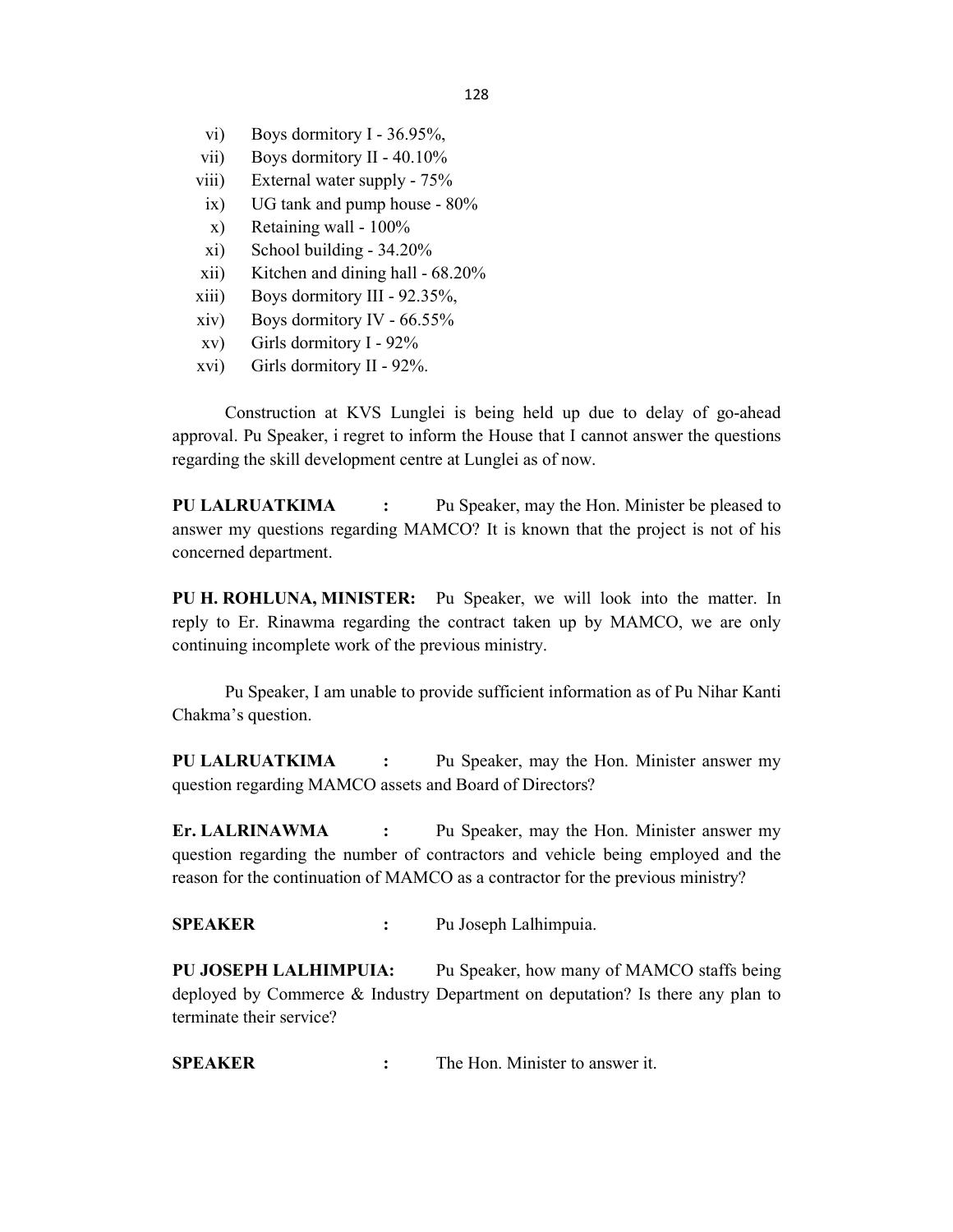**PU H. ROHLUNA, MINISTER:** Pu Speaker, I have no ready information as of the assets and cannot answer it at moment. The Board of Directors had its meeting 3 times during the period in question. We are currently working on termination of the Board of Directors but is a long process which takes internal audit works.

As of the question of Er. Lalrinawma, the following are sub-contractors deployed by the contractor at Khawzawl: -

- 1) Pu T. Lalremruata
- 2) Pu P.C. Liansanga
- 3) Public Vanrampari
- 4) Lalzikpuii

(*Er. LALRINAWMA: You do not have to read out the names so that we can save more time. You can give a copy of the names later.)*

**SPEAKER :** You have started already, so you may proceed.

**PU H. ROHLUNA, MINISTER:** Thank you, Pu Speaker**.** To continue with my reading, next is -

- 5) Lushai Engineer Pvt. Ltd.
- 6) Lalsangbera Hnamte
- 7) Lalzirliana Viz Engineer Pvt. Ltd.
- 8) Israel L. Fanai viz Engineering Pvt. Ltd.
- 9) Manaobi Singh, viz Engineering Pvt. Ltd.
- 10) Israel L. Fanai
- 11) Vanlalhruaii
- 12) Lalngurliana
- 13) Lalthara, HRS Construction Pvt. Ltd.
- 14) Lalchhuanmawia
- 15) VL Zawmliana
- 16) Thangkhuma
- 17) Vanlalhruaii
- 18) Manaobi Singh
- 19) A.Lalvunga, HRS Construction Pvt. Ltd.
- 20) Lalhmunsiama

To answer the question of Pu Joseph, the said staff remains in attached to Industries department.

**SPEAKER :** We will move on to Question No. 74 and Pu T.T. Zothansanga to ask the question.

**PU T.T. ZOTHANSANGA:** Pu Speaker, thank you. Will the Hon. Minister for PWD be pleased to state -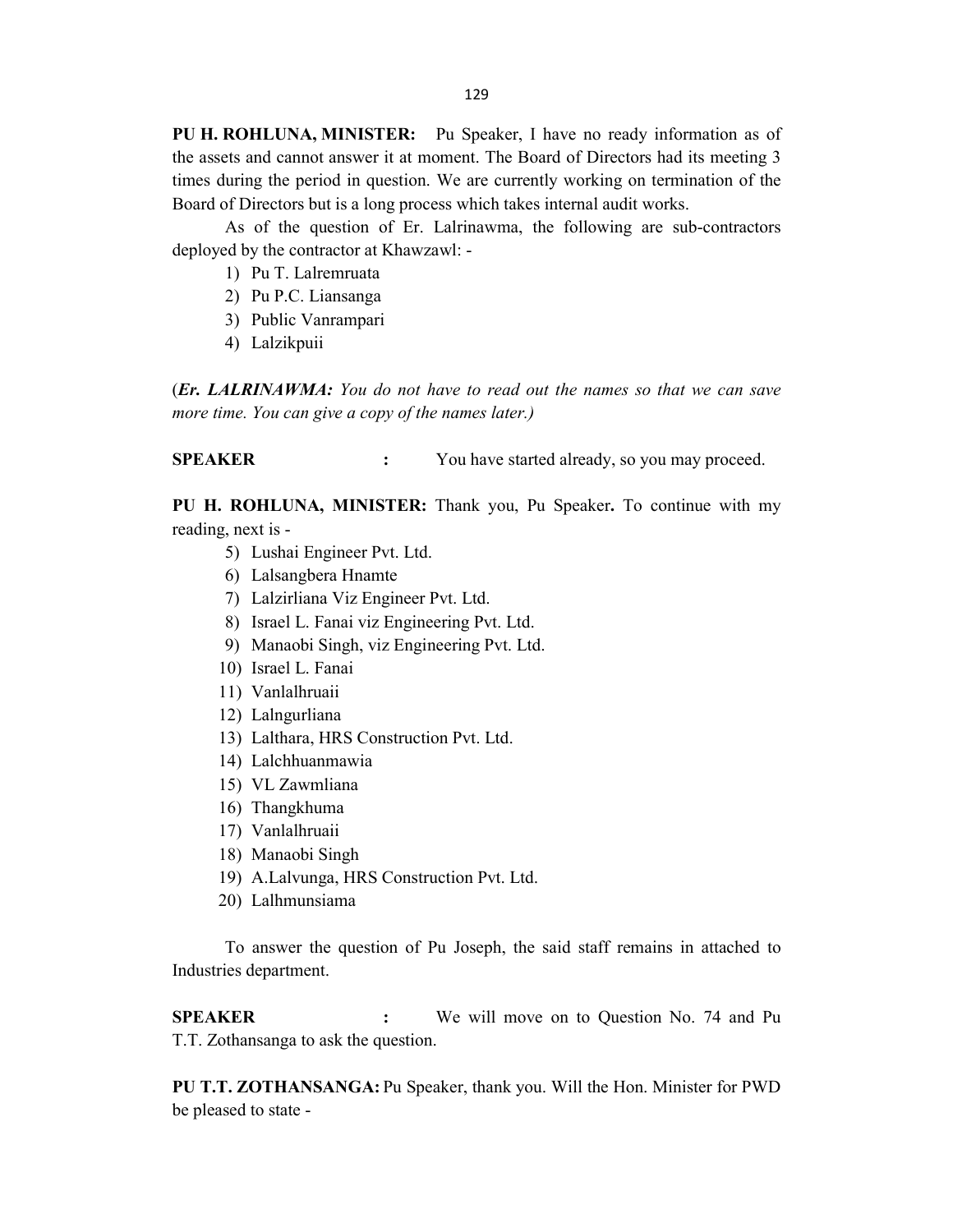- a) Is Schedule of Rate for PWD prepared by the government or the E-in-C office?
- b) At what interval the Schedule of Rate has to be renewed?

**SPEAKER :** The Hon. Minister, Pu Lal Thanzara to answer.

**PU LAL THANZARA, MINISTER:** Pu Speaker, the answer is as follows: -

- a) Schedule of Rate of PWD (Buildings) is prepared by Chief Engineer, PWD (Buildings) Office.
- b) National Highway and State Road is prepared by the Chief Engineer of Highways and approved by the Engineer-in-Chief. Works under PMGSY is prepared by the Office of the Engineer-in-Chief.
- c) Schedule of Rate is prepared every year as per price escalation.

**SPEAKER :** Supplementary question from Pu T.T. Zothansanga

**PU T.T. ZOTHANSANGA:** Pu Speaker, thank you.

- a) When was the existing SOR of PWD being prepared?
- b) How to deal with the price escalation prior to revision of SOR?
- c) If this SOR is applicable to other departments and private firms within Mizoram?
- d) Will the contractors whose contact being terminated previously be blacklisted?

**SPEAKER :** Pu Rinawma

**Er. LALRINAWMA :** Pu Speaker, thank you. Whether PWD has a separate rate of demolition? If so, is this applicable to other departments?

**SPEAKER :** Hon. Minister to answer it.

**PU LAL THANZARA, MINISTER:** Pu Speaker, I have no ready information for Pu T.T. Zothansanga's question and will be given to him later. As of Er.Lalrinawma's question, PWD has a demolition reserve rate.

**Er. LALRINAWMA :** Pu Speaker, can it be applied by other technical departments such as PHE, P & E and Minor Irrigation? (SPEAKER: *Let him finish answering.*)

**PU LAL THANZARA, MINISTER:** Pu Speaker, SOR of PWD may be applied by other departments as well.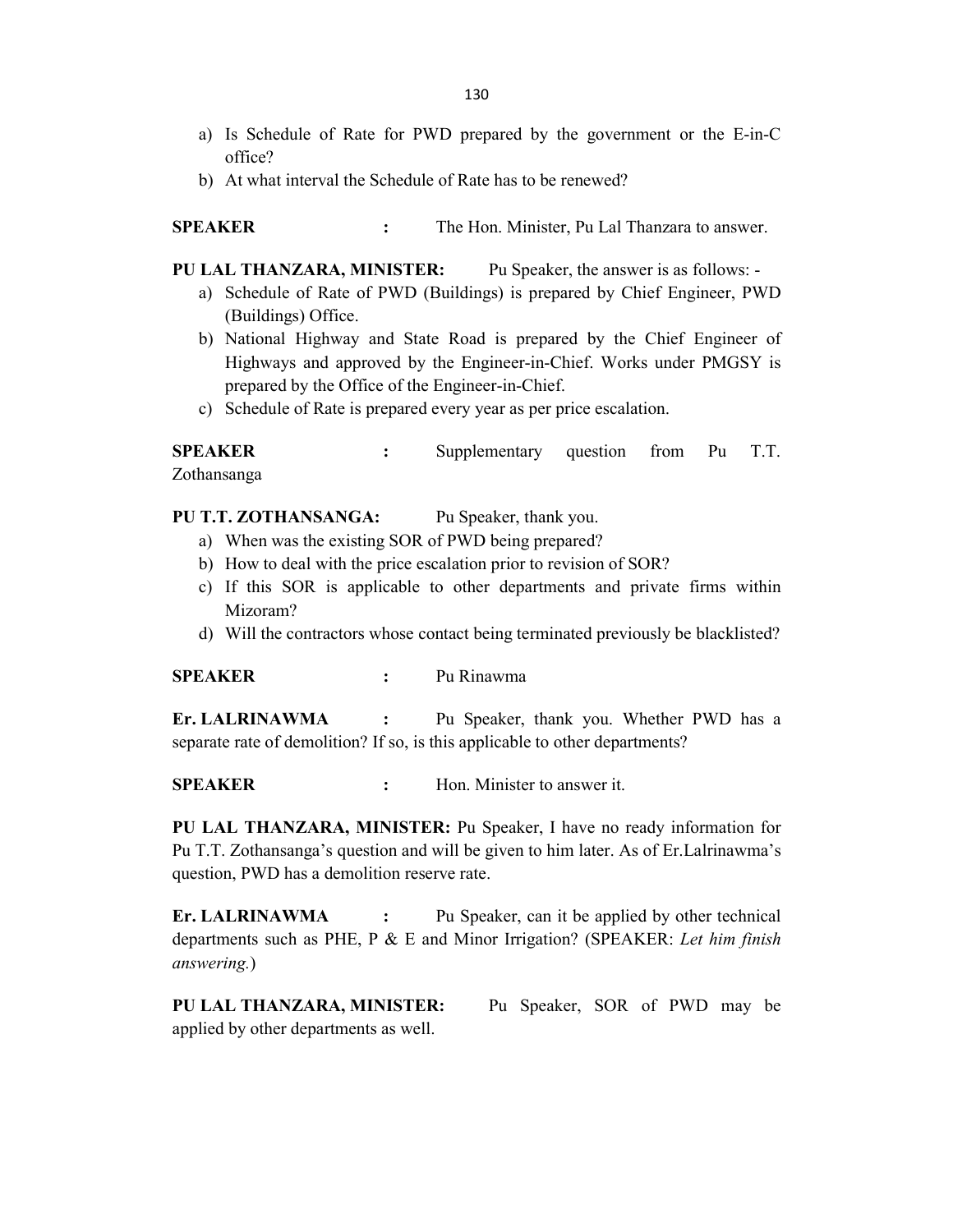**SPEAKER** : Question hour has ended. Two Hon. Ministers such as Pu R. Lalzirliana and Pi Vanlalawmpuii asked permission of absence from the House and were granted.

We will now move onto Laying of Papers and I call upon the Hon. Minister, Pu Lalsawta to lay 3 papers of his concerned department.

**PU LALSAWTA, MINISTER:** Pu Speaker, on the recommendation of the Governor of Mizoram and with your permission, I lay the following papers such as Appropriation Accounts 2016-2017; Finance Accounts 2016-2017 Volume-I and Finance Accounts 2016-2017 Volume-II before this august House. Thank you.

**SPEAKER :** Let the copy be distributed. Now, we will present BAC Report No. 16, if the House approved. Do we approve? Alright, let the copy be distributed.

We shall now call upon Pu Lalruatkima, Chairman of Public Accounts Committee to present 3 reports of his concerned Committee.

**PU LALRUATKIMA :** Pu Speaker, with your permission and authorized by the Public Accounts Committee, I present the following reports to this House -

- i) Twenty Sixth Report on the Report of C&AG of India for the year 2011- 2012 relating to Health & Family Welfare Department;
- ii) Twenty Seventh Report on the Report of C&AG of India for the year 2012-2013 relating to Transport Department;
- iii) Twenty Eighth Report on the Report of C&AG of India on State Finances for the year 2012-2013, 2013-2014, 2014-2015 and 2015-2016 (Excess expenditure).

**SPEAKER :** Let the copy be distributed. We can now move on to Financial Business and will be started with Discussion and Voting on Demands. We have two Demands from two Hon. Ministers, Pu Zodintluanga and Pu K.S. Thanga. I call upon Hon. Minister Pu Zodintluanga to submit his Demands.

**PU ZODINTLUANGA, MINISTER:** On the recommendation of the Governor of Mizoram and with your permission, Pu Speaker, I move the Demand Nos. 22, 25, 46 and 48 for ₹6,12,02,08,000/- for meeting expenses during 2018-2019 in respect of the following departments:

| <b>Demand</b><br>Nos. | Department              | Amount (in $\bar{z}$ ) |
|-----------------------|-------------------------|------------------------|
| 22                    | Sports & Youth Services | 41,85,38,000.00        |
| 25                    | <b>PHE</b>              | 1,95,10,05,000.00      |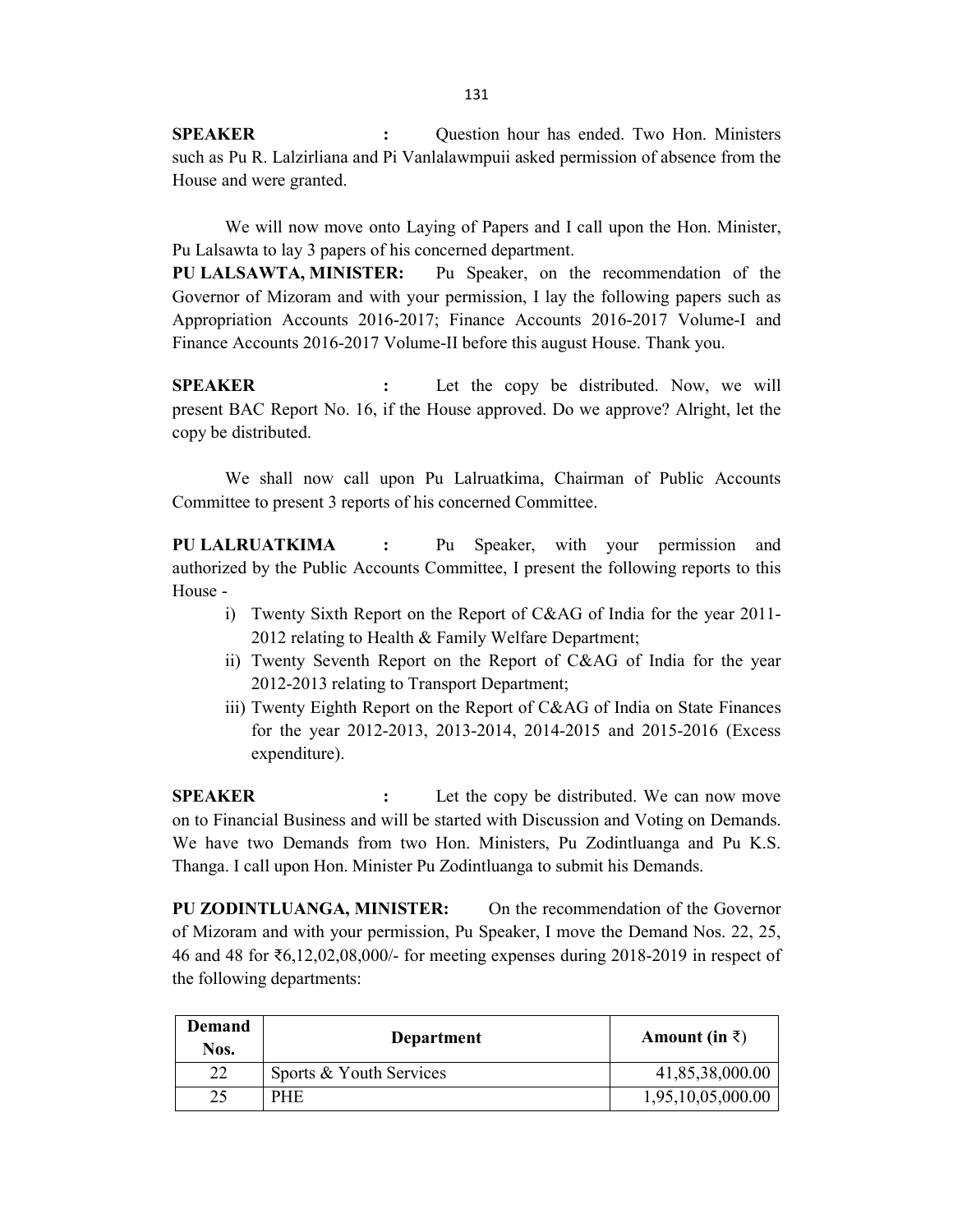| 46 | UD & PA                                | 3,69,66,97,000.00 |
|----|----------------------------------------|-------------------|
| 48 | Information & Communication Technology | 5,39,68,000.00    |
|    | <b>TOTAL</b>                           | 6,12,02,08,000.00 |

Thank you.

**SPEAKER :** Next, Hon. Minister, Pu K.S. Thanga to submit his Demands before the House.

**PU K.S. THANGA, MINISTER:** Mr. Speaker, on the recommendation of the Governor of Mizoram and with your permission, Sir, I move the Demand Nos. 31, 33 and 47 for ₹2,94,26,03,000 only for meeting expenses during 2018-2019 in respect of the following departments:

| <b>Demand</b><br>Nos. | Department                                | Amount (in $\bar{z}$ ) |
|-----------------------|-------------------------------------------|------------------------|
| 31                    | Agriculture                               | 2,26,67,78,000.00      |
| 33                    | Land Resources, Soil & Water Conservation | 16,42,62,000.00        |
| 47                    | Irrigation & Water Resources              | 51,15,63,000.00        |
|                       | <b>TOTAL</b>                              | 2,94,26,03,000.00      |

Thank you.

**SPEAKER :** We will now open the discussion and members will have ten minutes each. Pu Hmingdailova will start.

**PU HMINGDAILOVA KHIANGTE:** Pu Speaker, thank you. I would like to start with demand no.22 Sports & Youth Services Department and the promotional fund given to Mizoram State Sports Association. It paved way for the recognition that sports and games enjoyed at present and would like to request for the increase of this fund. Since the ministry started its term in 2009, Mizoram have improved in the field of games and sports with better infrastructure and athletes playing at national and international level with several medals under their belt.

Now, Demand No. 25, PHE Department. Since 2009, the Mizoram Greater Water Supply Scheme has improved the quality of life for the people to a great extent. We also have several projects which are in process.

Under UD & PA of Demand No. 46, the department works a lot by extending assistance to other departments as well. District office has been opened at Lunglei, Champhai and Kolasib. Construction of Lunglei Convention Centre and Sports stadium at Champhai, Kolasib, Lunglei and Serchhip has all been completed.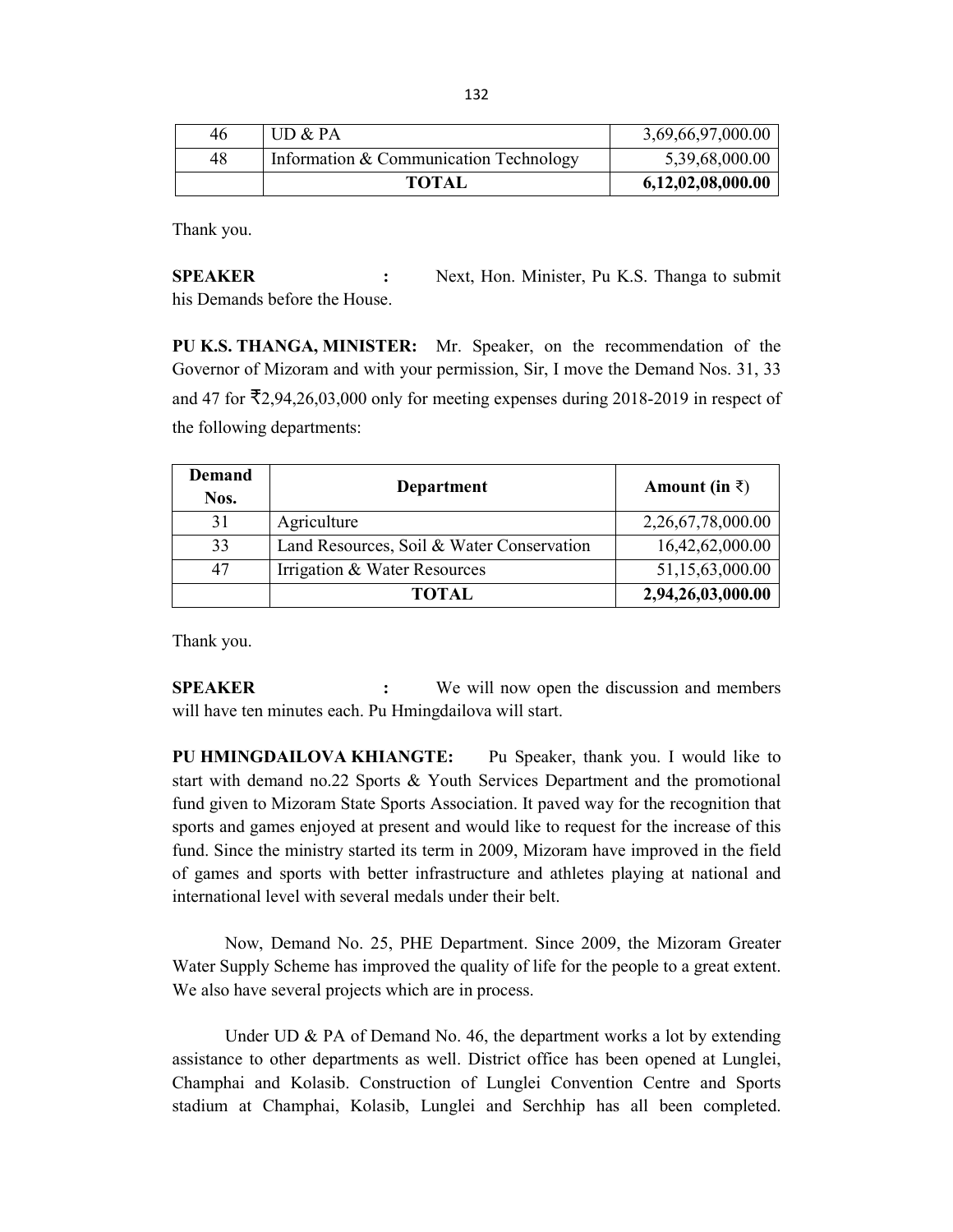Likewise, construction of the 3-storeyed building for the underprivileged has also been completed.

Agriculture department functions as a link between farmers and the Govt. by supervising implementation of NLUP and other related projects. In fact, NLUP raised our GSDP at a level higher than the national GSDP.

Under Land Resources, Soil & Water Conservation, I suggest the deptt. to hand over the coffee garden at Bualpui North to VC or YMA of Bualpui North to prevent encroachment.

Lastly, I express my support to Demand Nos. 22, 25, 46 of the Hon. Minister Pu Zodintluanga and Demand No. 31 and 33 of the Hon. Minister, Pu K.S. Thanga. Thank you.

**DEPUTY SPEAKER :** You do not have to mention the Demand numbers in case you made a mistake. Now, Pu Chalrosanga Ralte.

**PU CHALROSANGA RALTE:** Pu Deputy Speaker, thank you. First of all, I would like to thank the Hon. Minister for Agriculture Department for sanctioning 30 crores for construction of link road as it will be benefitted by the farmers immensely. I would also like to thank him for the Oil Palm Mill at Kolasib and providing tractors, power tillers and other machineries on subsidized rate.

Secondly, Irrigation & Water Resources Department has been a friend of farmers and field workers for decades. I would like the department to look into the issues faced by the farmers as last rainy season has damaged their water channels. There are several measures need to be taken as well at Serte, Sertlang etc of my constituency and I request our leaders to give importance.

Moving to Sports & Youth Services Department, Pu T.T. Zothansanga raised an Unstarred Question on how many medals were received by our sportsmen from 2014-2018 and I would like to read it with your permission, Pu Dy. Speaker.

The following are the medals received by our sportsmen during the period 2014-2018:

| International Level | Gold | <b>Silver</b> | <b>Bronze</b> |
|---------------------|------|---------------|---------------|
|                     | 42   |               |               |
| National Level      | 202  | 145           | 196           |

Pu Dy. Speaker, it is quite impressive to have a successful sportsmen and I hope the members are also impressed. Extreme measures are taken at Zobawk,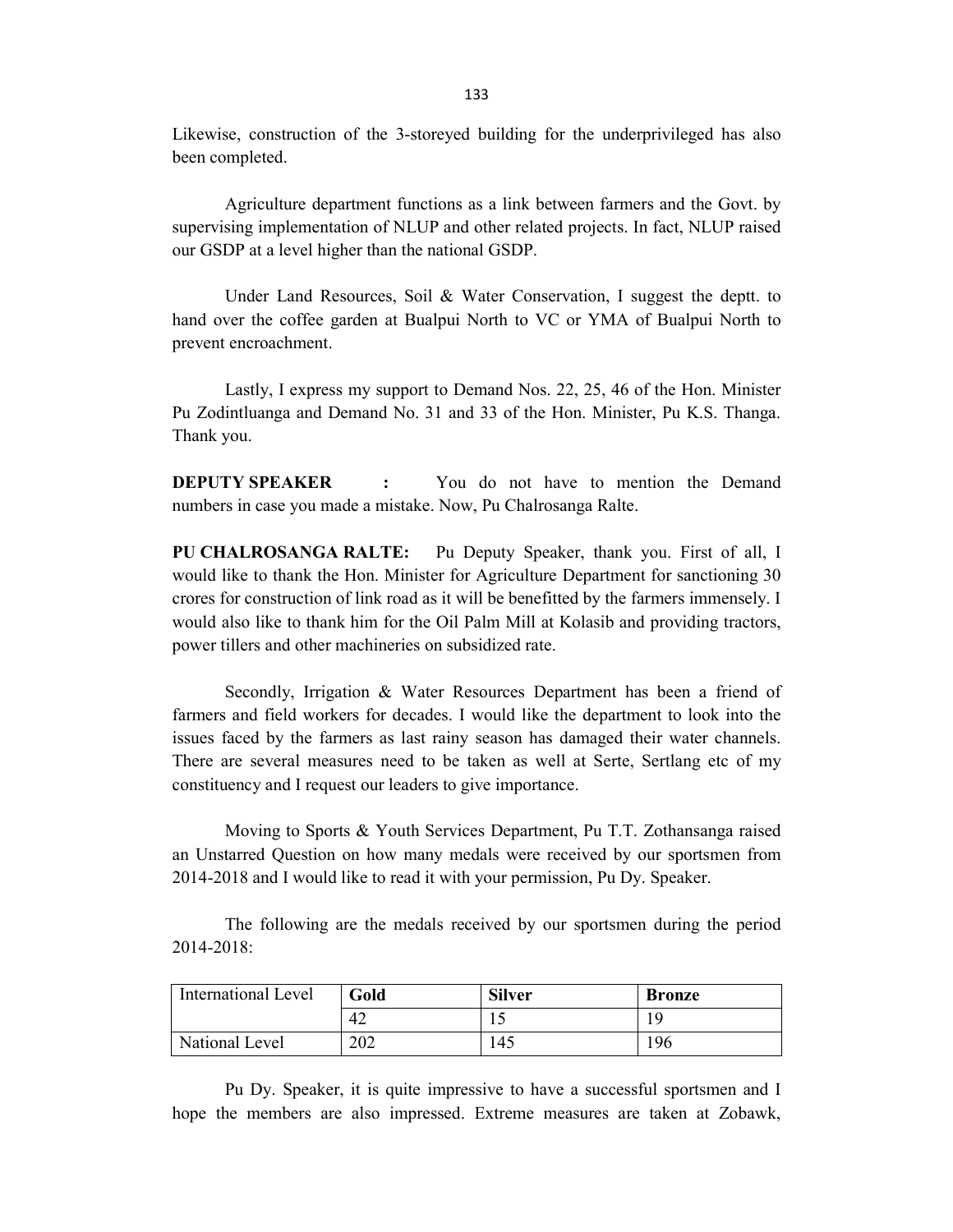Lunglei and an excellent sports complex is under construction. Lena Stadium at Serkawn, Ramzotlang is also undertaken and a Multipurpose Hall at Sazaikawn was also inaugurated by our Minister the month before last month. So, it is quite appreciating to have a Minister and Chief Minister who pave ways for the youths and I am grateful to them.

Next is PHE. It is that time of a season where wildfires often happen and it is impressive that fire hydrants are kept at important points. A foundation was also laid for Aizawl Greater Water Supply Augmentation Phase-III. On the other hand, I would like to request our Minister and officials to expedite the works on Lunglei Greater Water Supply Phase-II and repair the old reservoirs at Bazar Veng, Kikawn. PHE provided a dedicated line at District Jail and this reduce a lot of burdens for District Jail and the people of Sazaikawn.

Pu Dy. Speaker, Vanhne is always facing problems on water supply and I request our Minister to expedite measures.

Lastly, UD & PA takes countless measures within Aizawl and the Chief Minister has also initiated Rural Housing Scheme; this is exciting especially for the people of rural areas. However, it would be appreciated if this Housing for All is expedited at Lunglei District. That will be all, Pu Dy. Speaker, and I support the Demands of our 2 Ministers. Thank you.

**DEPUTY SPEAKER :** A house burnt down at Muanna Veng on Feb, 2018 and fortunately, there is a fire hydrant at Thuampui where they could refill the tankers easily and this is quite impressive. Pu Lalrobiaka is next

**PU LALROBIAKA :** Thank you for the time, Pu Dy. Speaker and I would like to start with Demand No. 25, PHE. PHE is an important department and the employees are also hard-working. They complete their works in no time and we also receive many projects through our Minister.

The previous Ministry made a project of only ₹42 crore during 1998-2008 while we have new projects at 172 villages from 2008 till today. The MNF Ministry spent ₹201 crore on 1,73,000 projects for the year 1998-2008 while this Ministry spent ₹90,446.449 crore and the difference is ₹70,334.76 lakhs. This shows how commit our Govt. is. Besides, ₹1,169.67 lakhs is also spent on Phaileng Water Supply Scheme. However, though Swatch Bharat is launched and the Govt. provides household and community-owned toilets at every village but we do not have excess water supply and these villages are in need of more supply. It is also appreciating that project estimate and schemes are made for Reiek Solar Water Supply Scheme and the people are quite excited.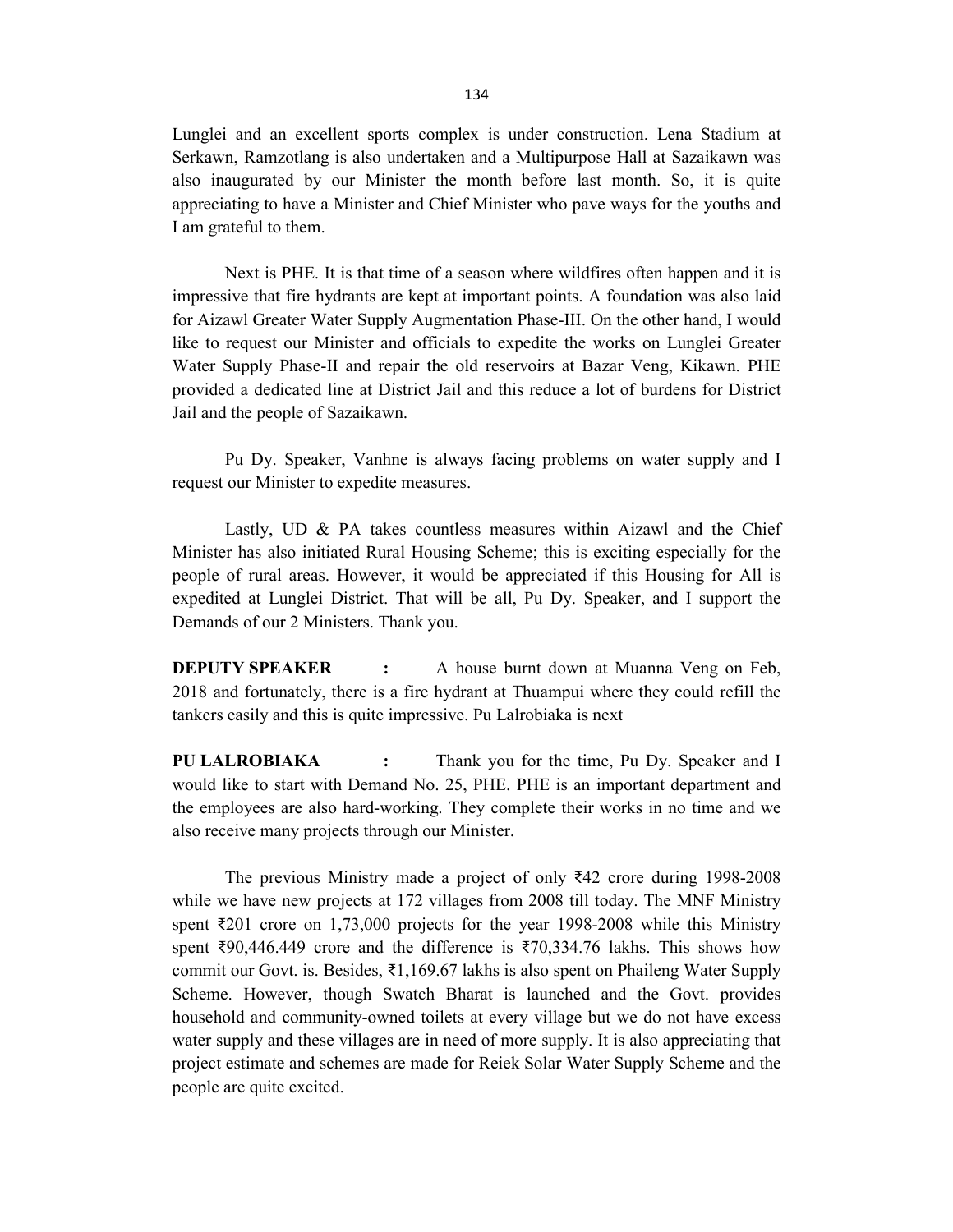It is appreciating that ₹80 crore is allotted for Urban Infrastructure in Cities and Towns under UD & PA. ₹10 crore is allotted for Aizawl Junction Improvement Scheme and the works can also be seen at Vaivakawn and Venghlui. Apart from this, measures are also taken on multi-level car parking at Thakthing and Zodin Cinema Hall which will be of great significance. AMC fund will be released through UD  $\&$ PA and additional fund will be added on Urban Local Body Fund according to the work performances.

Agriculture made a lot of progresses and our productions are rising. We also made improvements on oil and it is grateful to have a powerful Minister. It is appreciating that there is ₹463.595 crore for RKVY and ₹30 crore is also allotted for agriculture growth centre.  $\bar{\xi}$ 1,679.11 is also allotted for agriculture link roads and this is one reason for our rising productions. (DY. SPEAKER*: Your time is up.*)

Pu Dy. Speaker, Rubber plantation under Soil Department is introduced in several constituencies and the people are also quite interested. Thus, I support the Demands of our 2 Ministers. Thank you.

**DEPUTY SPEAKER :** You exceeded by 5 minutes. Now, Pu Lalthanliana.

**PU LALTHANLIANA :** Thank you for the time, Pu Dy. Speaker. RKVY is a big scheme where ₹19.55 crore was received in 2016-2017 and ₹10.22 crore in 2017-2018 and it seem that the amount is decreasing.

While Oil Palm Development seems to be a success at several places, there are some companies that failed. These companies are about to quit and it seems that the Govt. also approves it. I am afraid the Govt. will lose money and I hope the Govt. has a good condition for them if they quit.

Mission Organic Value Change Development was launched in 2015-2016 and it would be appreciated to discuss what will be most effective for this scheme. We have heard about Agriculture mechanization and it seems that implementing Custom Hiring Centre will serve a good purpose. IFAD is one of the projects under NGO for improving agriculture and I would like to ask how it would be implemented and where.

Next is Soil & Water Conservation Department. We faced a lot of disasters last year due to heavy rainfall and we always condemn Disaster Management, Geology & Minerals and PWD. Soil & Water has its Engineers and does this department contribute any works being the soil department and conservation department?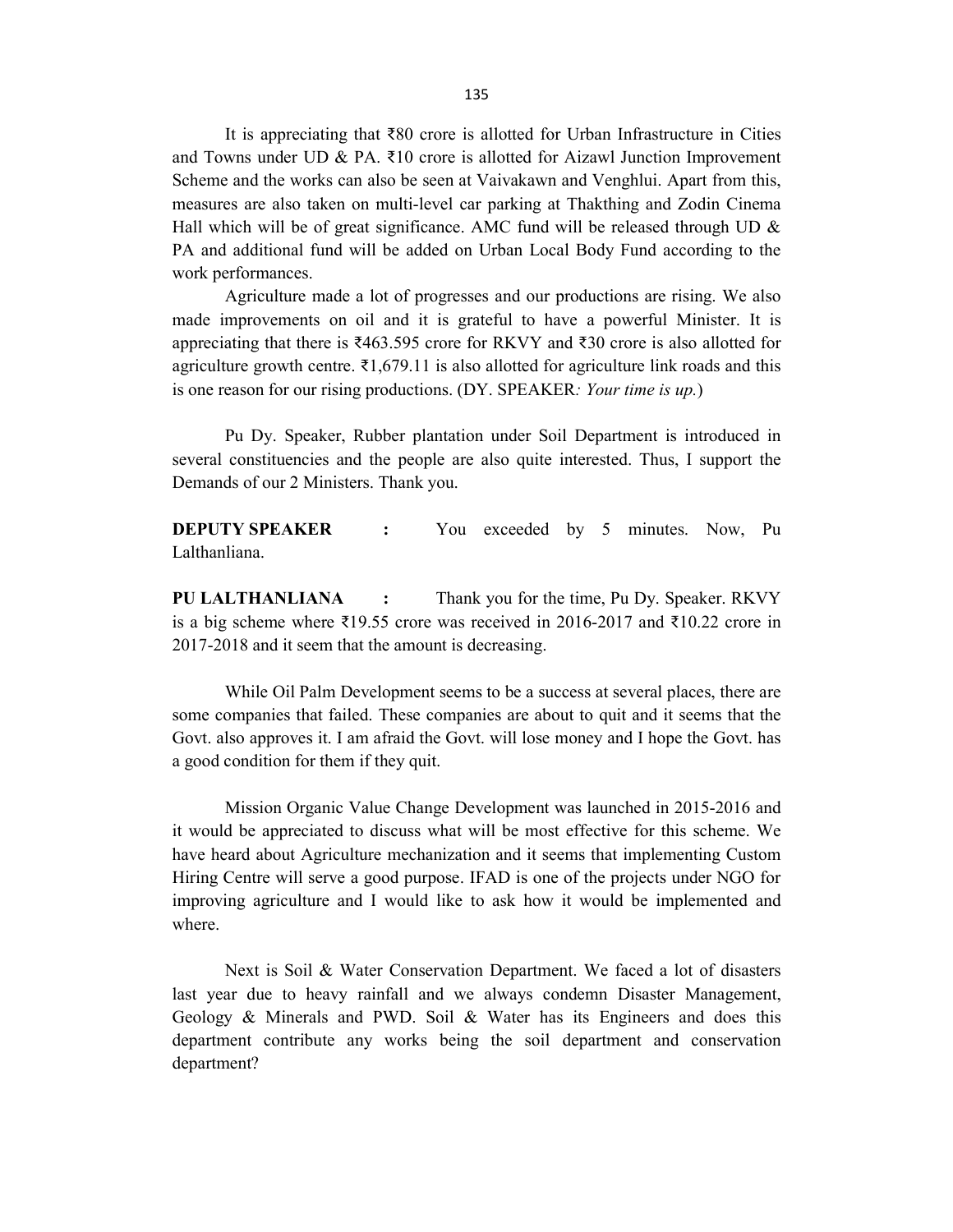136

There are several farmers who cultivate rubber near Vairengte and within Kolasib District and is there a way to take extra measures?

It is appreciating that measures are taken on agriculture roads and since it is for farmers, water is also needed. High productions require more water supply and works can be carried out from state fund by making joint project with Irrigation  $\&$ Water Conservation Department.

Irrigation department lacks maintenance when constructing water-gate on rice fields and it would be appreciated if more efforts and thoughts are given.

Though Agriculture Department is the nodal department of NLUP, it seems that they only work on their department allocation but still answers to all NLUP questions and so, this needs some adjustments.

Next is Demand No. 22. Is it possible to increase incentive cash award for our sportsmen, Pu Speaker?

PHE is an important department and I encourage them to continue making an effort. Whereas UD  $\&$  PA carry out several works within the city and I request our Minister to take measures on road junction at Industry Peng. Thank you.

**DEPUTY SPEAKER :** Pu R.L. Pianmawia.

**PU R.L. PIANMAWIA :** Thank you, Pu Dy. Speaker, and I would like to start with the Demands of Pu Zodintluanga.

Sports Department is taking extreme measures in several constituencies including the opposition constituencies and gives incentive cash awards to sportsmen. The department also discovers 11 football players for Indian Super League and helps Ms. Lalremsiami of Kolasib and Ms. Lalchhanhimi of Khawzawl to participate at Common Wealth Games, 2018.

Next is Demand No. 25, PHE. Sawleng in my constituency is chosen as a model village and it would be appreciated if solar water pump is carried out. The department prepares hydrant at every locality for some unfortunate incidents and they also operate sms to notify the people when connection water are supplied. 54 employees of PHE got promotions and 76 people are newly employed and this is quite impressive.

Demand No. 46, UD & PA. The deptt. takes extreme measures in cities and other notified towns. My constituency is favored a lot and an Indoor Stadium is also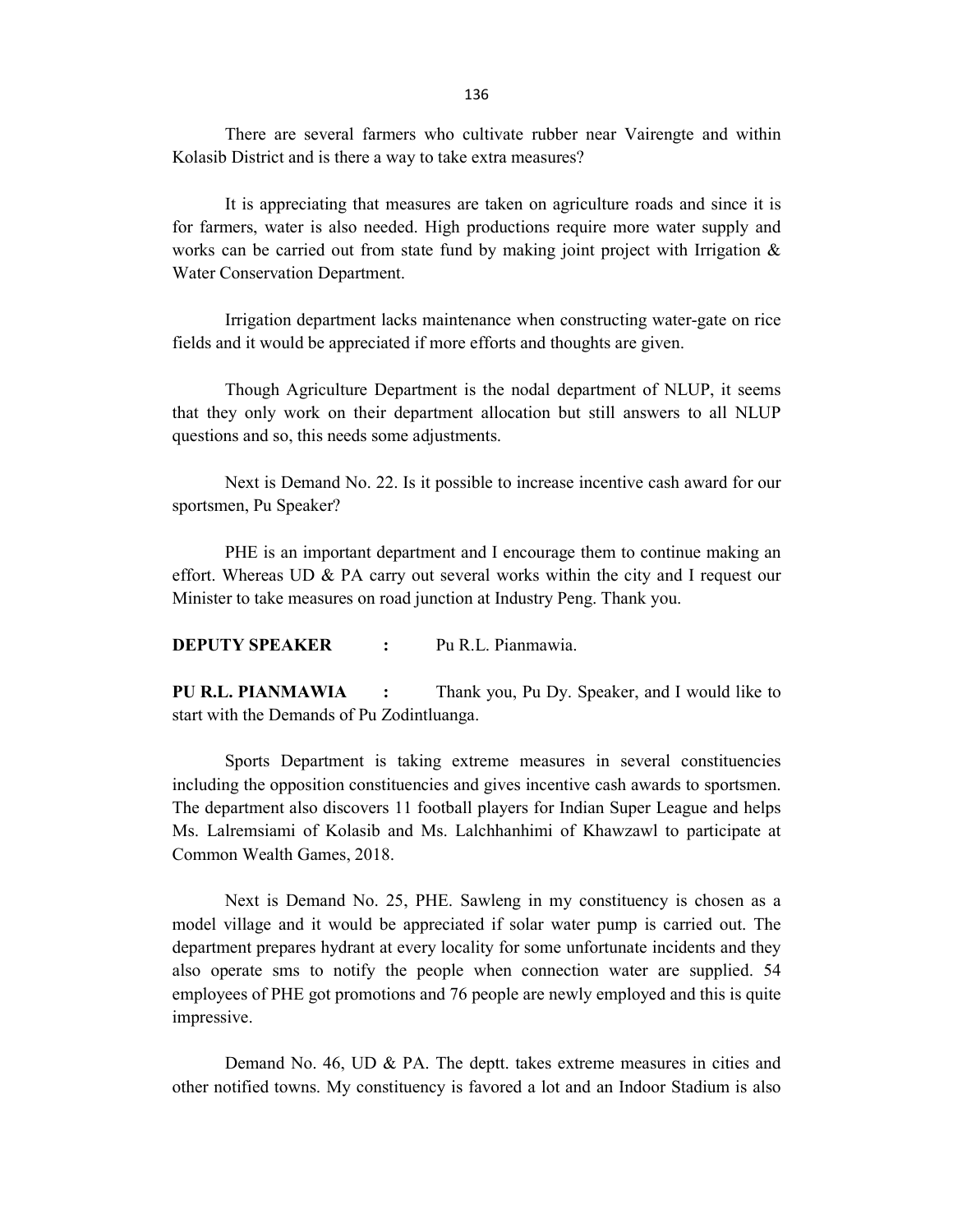currently undertaken and it would be appreciated if we are on the priority list on PMAY.

Next is Demand No. 31, Agriculture department. We are grateful on the measures taken on link roads though there are still many upcoming works. NLUP is made quite useful in our constituency and the department also gave promotions to 108 employees which is quite impressive. However, we have staff shortage on Gram Sevak and it is necessary to give importance to this.

Next is Demand No. 33, Soil & Water Conservation Department. Soil & Water Conservation Department of Darlawn Range carried out the works on Ruangva project and it is appreciating that many developments occur through them.

Next is Demand No. 47, Irrigation & Water Resources Department. There are hardly any undertaken projects other than Tuiphu project and it would be appreciated if more measures are taken. I support the Demands of our 2 Ministers. Thank you.

**DEPUTY SPEAKER :** Dr. Ngurdingliana.

**Dr. NGURDINGLIANA :** Thank you, Pu Dy. Speaker. 90% of my requests were fulfilled for these past 4 years and I would like to thank the Hon. Minister and the Department on behalf of my constituency.

Starting with Demand No. 22- Sports & Youth Department, the reason behind the success of our sportsmen is because of our Minister and the department for providing the necessary equipments, place, training kits and gears.

Next is Demand No. 25, PHE Department. The works carried out all over the state is impressive and I would like to thank the department on behalf of my constituency for their help and works. Khawruhlian Water Supply Scheme was commissioned in 2013 where the fund of ₹98,80,000 was released from NABARD and Phuaibuang water Supply Scheme was also inaugurated the month before last. 16 Nos. tanky of ₹36 lakhs each were constructed at Suangpuilawn and Khawlian and reservoir tanky worth ₹15 lakhs each were also constructed at Lailak, Hmunnghak and Daido. 3 Nos. at NE Tlangnuam Water Reservoir were also completed last week where each reservoir costs ₹26 lakhs each.

It is appreciating that our Minister provided ₹1400 lakhs for Phullen-Thanglailung Water Supply Scheme and ₹214 lakhs for solar pumping under Vanbuang Water Supply Scheme. It is also appreciating that ₹25 lakhs will be provided for Dilkhan Water Reservoir and the total amount released for our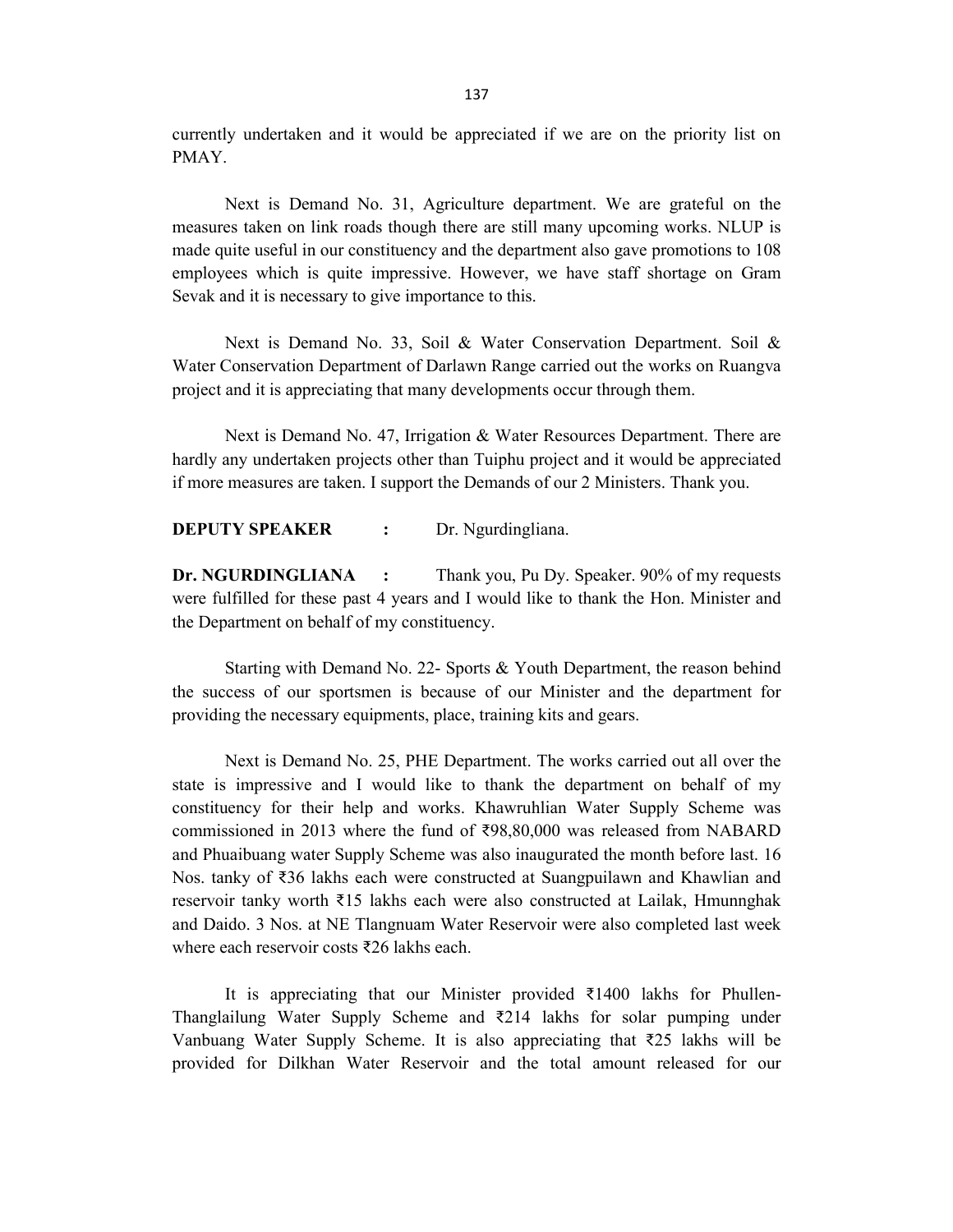constituency during the past 4 years is  $\bar{\xi}$  2538.8 lakhs. So, I would like to thank our Minister and the Department officials on behalf of my constituency.

Moving to Demand No.48, Information & Communication Technology Department, we give importance to education and we make a lot of progress. Our Minister and the department officials provide 7 computer sets and printers to 6 villages in my constituency knowing that the students are eager for education and need equipments.

Moving to Demand No. 36, Agriculture department, knowing our constituency is lagging behind, several link roads are excavated and 200 families are involved in RKVY and Captive Farming. Custom hiring centers are also opened at Phullen, Suangpuilawn and Phuaibuang and 3 Nos. apparatus are also provided. The Govt. also subsidized 5% and more awareness on MOVCD is needed. I support the demands of our 2 Ministers. Thank you.

**DEPUTY SPEAKER** : We will take a break and continue at 2:00 p.m.

#### **2:00 PM**

**DEPUTY SPEAKER :** 6 members had shared their discussion and I now request Pu K. Sangthuama.

**PU K. SANGTHUAMA :** Thank you, Pu Dy. Speaker and I would like to start with Demand No. 25, PHE. We still face problems on water supply for there are many poor in each locality. Around 20 pipes are needed for a connection but is quite expensive for such section. For example, there is an available source near Kurung where T-cluster could be easily fixed but the people of that area forbid Sairang people from availing the supply this source. There are also some families at Luangmual who faced problem and the available source is quite far for them. So, I request our minister to keep all these in mind.

There are only 17 counters of power bill payment within Aizawl and there are times when the bills are rejected on the last date.

We all know SIPMIU of UD & PA performs extreme works and I would like to request them to be more careful when burying pipes and not to cause problems for the concerned locality.

Pu Dy. Speaker, 23<sup>rd</sup> April is the date scheduled for handling of the charge of CADC election but no notification is yet given. I think it may not be possible unless extension is made.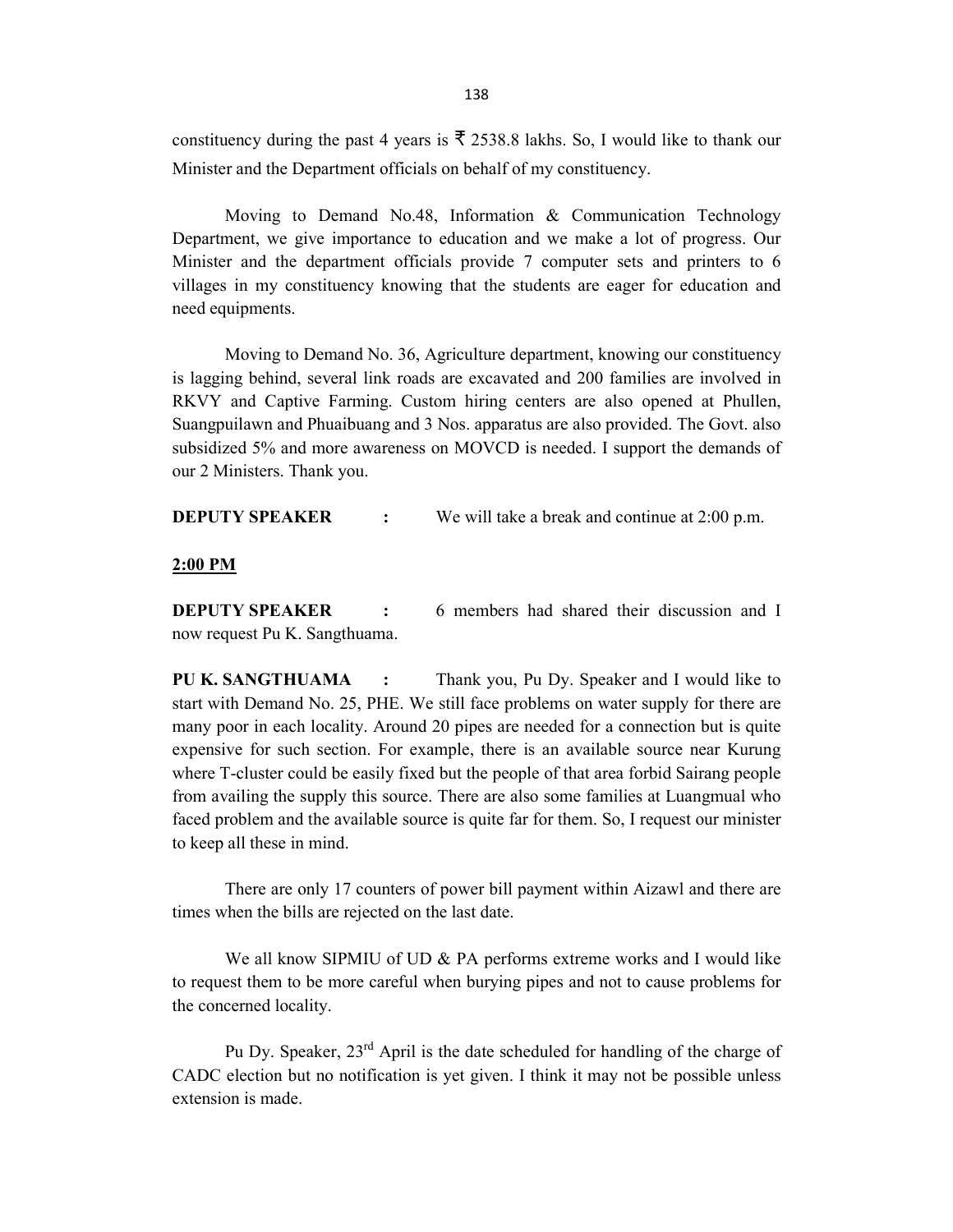UD & PA prepared a huge pipe at Seventh Day Tlang in my constituency and it is appreciating that sufficient amount of water can now be pumped up.

Regarding Sports Department, incentive cash award is only ₹30 lakhs and it would be appreciated if it is increased so as to encourage our sportsmen.

Next is Demand No. 31. I would also like to mention that the way NLUP is distributed is not as per recommended and is against the office procedure.

Pu Dy. Speaker, link roads are important and we need to be careful and particular when excavating so that it can be crossed without any difficulty. There are still many rice-fields to be extended so that more rice can be produced as our production is decreasing.

I would also like to request the Agriculture department to put more efforts on rubber plantation and encourage the farmers more often. Thanks you.

**DEPUTY SPEAKER :** Pu R. Vanlalvena.

**PU R. VANLALVENA :** Thank you Pu Dy. Speaker. I feel obliged to have the time to discuss the Demands of our 2 Ministers and it is impressive that our Finance Minister and the House Leader provides a tremendous budget amount.

Pu Dy. Speaker, I would like to start with Information & Communication Technology Department. Having a wise vision of the need to improve this department, budget allocation to this department increased by ₹292.48 lakhs. Online bill payments for electric and water are now being introduced yet most of the consumers are unable to use the applications. Digital classrooms are also now introduced to help the students to be more enthusiastic and advanced in the application of modern technologies.

Next is Sports Department. We have achieved a lot in Sports and one thing which comes into mind is of how much our sportsmen earns in a month as a result of sports development.

PHE perform works on 172 villages for better water supply and it is impressive that the distributions are notified through SMS. Fire hydrant is quite useful and the people also need to know its importance. However, there is pipe leakage in several places and the department needs to take care of this. We need to take measures on re-afforestation so that we can have more water sources.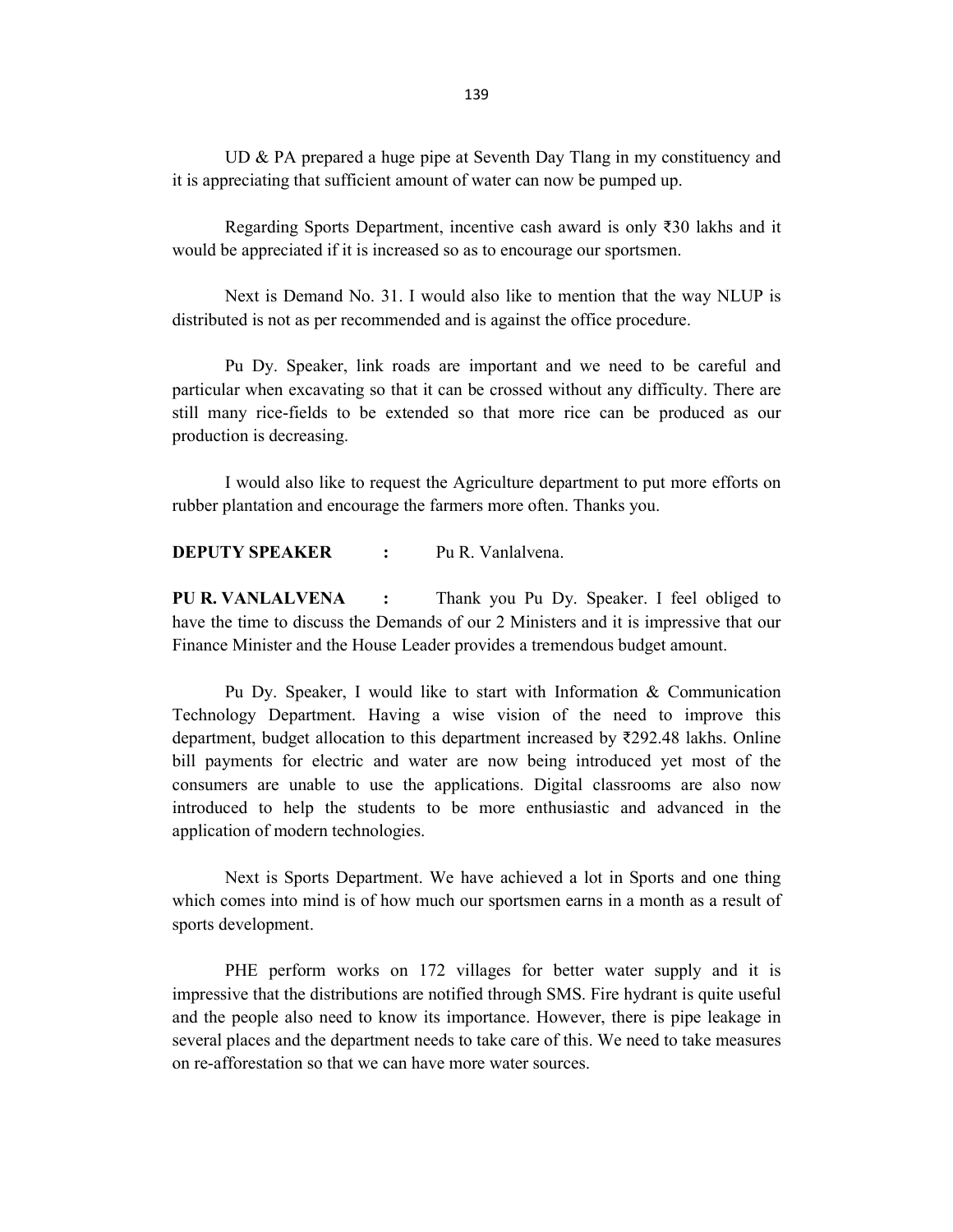Agriculture and Irrigation goes together and the concerned Minister being the same person. Several works are carried out and more than 1,679 kms of link road is excavated. Irrigation Department has completed 439 projects and 48 projects are still due.

The works performed by UD & PA can be seen everywhere in Aizawl. Yet, AMC may be encouraged to put more efforts on solid waste management like wastes piled up near the Assembly House. I support the Demands of our Ministers. Thank you.

#### **DEPUTY SPEAKER :** Dr. K. Beichhua.

**Dr. K. BEICHHUA :** Pu Dy. Speaker, starting with Demand No. 22, Sports & Youth Services Department, it is impressive that our budget has increased. However, the budget amount and Grant-in-Aid general salary change a lot and other charges are also decreasing in this new budget. Sport is becoming the most important competition and our Minister is also exerting himself.

There are 8 districts in Mizoram and it would be appreciated if works are carried out equally so that many talented youths could be discovered. My constituency hardly has any sports infrastructure and facilities but I am pleased that there are sportsmen who still succeed.

Moving to Demand No. 25, PHE, funds allocated under salary head is decreasing and I request the department to make more efforts since water is a necessity. Saiha Augmentation & Greater Water Supply is very complex right from the start and the agreement was signed without vetted by the Law & Judicial and approval of Finance Department. It is also not commissioned till today and the Committee report shows how the department lacks sincerity and work supervision. It would be appreciated if treatment of water supply is given in my constituency to reduce high IMR of my district.

The budget of UD & PA of Demand No.46 is increasing but the wages on the new budget is quite less as well as Grant-in-Aid and general non-salary.

Pu Dy. Speaker, 'Housing for All' is implemented and many people from our district are recommended as beneficiary. However, we have not heard of any report till today but 5 people from Siaha have received Credit Loan facility.

As mentioned earlier regarding CADC election, it would be appreciated if the date for election is given since  $23<sup>rd</sup>$  April will be the 1<sup>st</sup> sitting.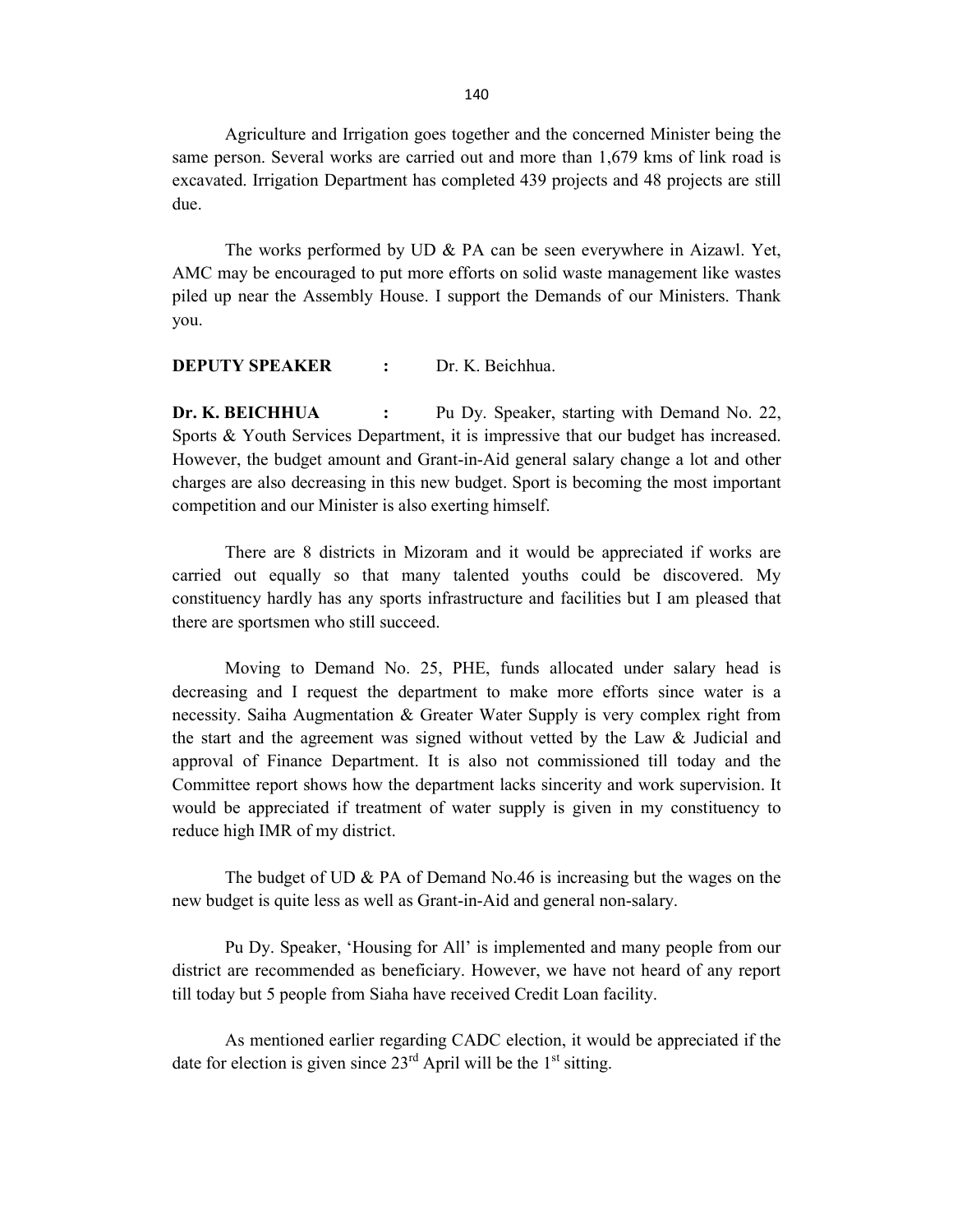Moving to Demand No. 48, Information & Communication Technology, Grant-in-Aid of  $\overline{\xi}$ 1247 lakhs is allotted while nothing is seen for 2018-2019. On Demand No. 31, Agriculture, salary of Grant-in-Aid has also been dropped here in the new budget.

I share the opinion of my fellow members regarding discrimination existed in the distribution of NLUP funds. I also think it is of a serious matter as only 4 members out of the total of 40 are excluded from receiving DO letter from the Chairman of NLUP Implementing Board. It is unfortunate that this provision is made from the state fund but not from a party fund whether or not it is central scheme or flagship programme.

Next is Demand No. 47, Irrigation & Water Resources Department. The budget allocation o this department decreases by  $\overline{\xi}1064.17$  lakhs. Since civilization starts from water, we will also make progress on agriculture if we emphasize this department.

**DEPUTY SPEAKER :** Pu John Siamkunga.

**PU JOHN SIAMKUNGA :** Thank you, Pu Dy. Speaker. I would like to start with Demand No. 22, Sports & Youth Services Department.

The department has taken extreme measures and paves the way for development. So far, we received 48 Gold medals, 33 Silver medal and 36 Bronze Medals at the international level. We also received 1552 medals at the national level and 1,016 medals at regional level. Rajiv Gandhi Stadium, Hawla Indoor Stadium, Dengthuama Indoor Stadium etc are now functional as numbers of mini-sports complex have also been constructed. It is great that our very own Mizos are now able to compete in different sport disciplines.

Next is PHE Department. Considering the fact that only Aizawl Greater Water Supply Scheme Phase-I and Phase-II is less enough to feed the entire city of Aizawl, Phase-III is now being taken up. Regarding the routine set for supply of water to each household, it is impressive that giving information by means of SMS is now being introduced. It is appreciated that Hnahthial has now receiving enough supply of water. At the same time, I urge concerned Minister to appoint one operator to look after water pump at Cherhlun.

Next is Demand No. 46, UD & PA. With the increase of our population, the department is taking measure on disposal of waste materials on regular basis by means of 54 Nos. dump trucks to each AMC. On the contrary, it may be noted that the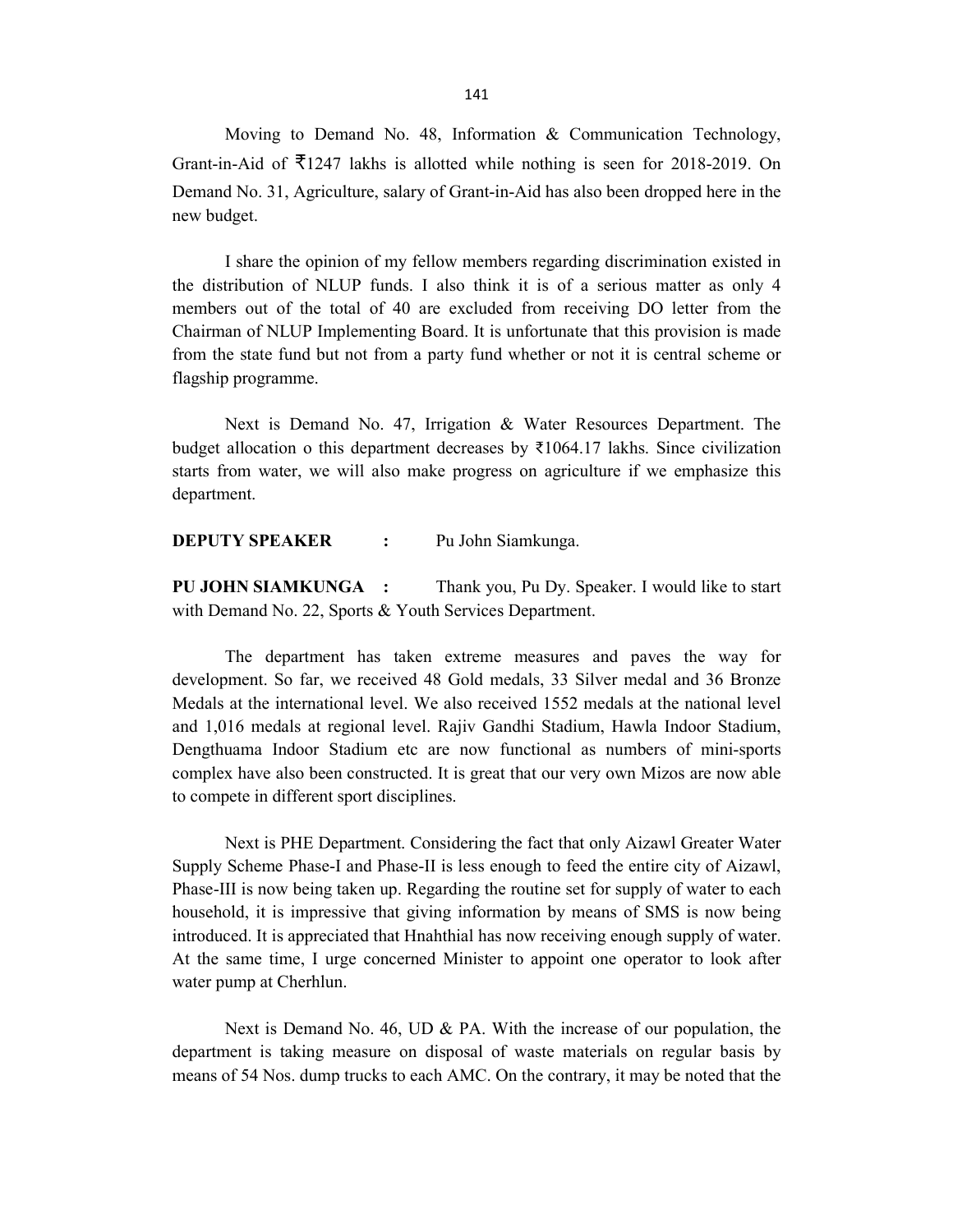people need to perform their parts in the process accordingly. It is appreciated that measure is taken on sewage treatment plant as well.

Moving on to Agriculture Department, we produce only 61,516 metric tons of rice in a year where as the demand is estimated as 1,80,000 metric tons. There are more than 74,000 hectares of potential area in which only 17,000 hectares is used for cultivation. We therefore need to put more efforts in this regard. Pu Dy. Speaker, staff quarters of Agriculture deptt. at South Vanlaiphai is becoming old and will be appreciated if it is renovated.

It is appreciated that ITC of Hnahthial is now functional as the govt. is now giving training on regular basis. Likewise, KVK of Hnahthial also is in full swing in resolving the burden of many farmers.

Regarding Land Resources, Soil & Water Conservation Department, it is grateful that 17 families in my constituency are engaged with coffee plantation and are supervised by KVK and the concerned department.

Rubber Plantation is concentrated at Mamit district under NLUP and NABARD and it may turn as a valuable asset for our state if enough effort is given. At the same time, I request concerned Minister to consider renovating staff quarters of Soil Deptt. at Thingsai, Cherhlun and South Vanlaiphai.

Demand No.47, Irrigation & Water Resources Department performs extreme works and the MI project covers 18,000 hectares; 439 MI projects are now functional and my constituency too benefits this department immensely.

Moving to Demand No. 48, Information & Technology Department, it is notable that connection of optical fibre has now covers all the 763 villages in Mizoram. However, we have some sloppy and inconvenient places and that is why electric poles are worked on. That is all, and I support the Demands of the 2 Hon. Ministers. Thank you.

#### **CHAIRMAN :** Pu K. Lalrinthanga.

**PU K. LALRINTHANGA :** Thank you, Pu Chairman and I would like to start with Sports Department. I want to thank our Minister for providing ₹10 lakhs for Vairengte field and ₹5 lakhs for extending the pavilion of field No. 2. We made a project for Indoor Stadium at Vairengte field No. 1 and it would be appreciated if it is expedited.

PHE provided ₹780 lakhs for pumping water at Bilkhawthlir and was inaugurated by the Governor.  $\overline{\xi}$ 133 lakhs is provided for extension which is now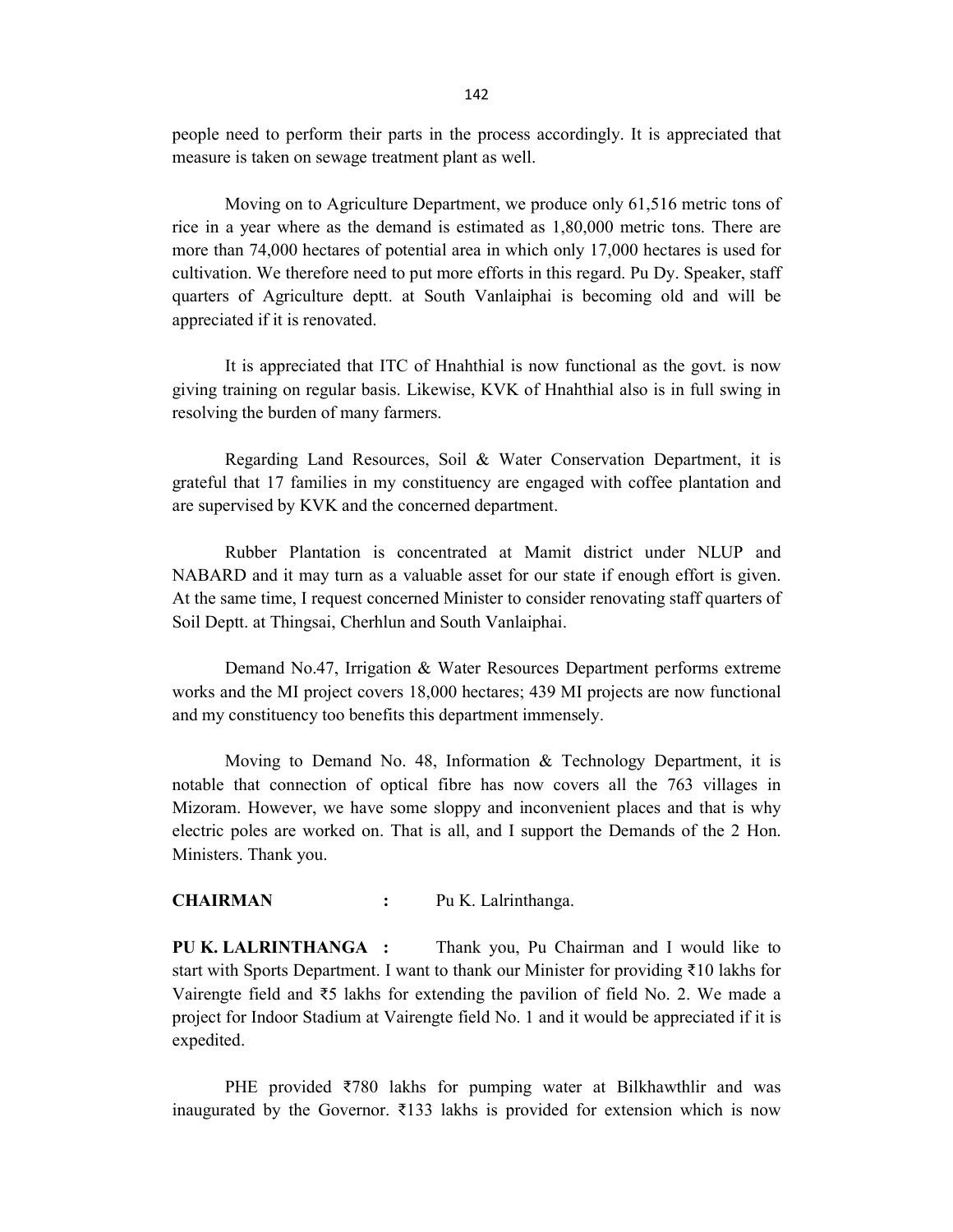completed and pump repairing at Vairengte is also currently carried out. We have SDO, PHE post at Vairengte and it would be appreciated if works are observed from the appointed post.

Construction of water supply for Thingthelh is in progress and we need power supply for the work which may by Power Deptt. A tanky worth  $\bar{\tau}$ 110 lakhs is constructed at Bukvannei and also at Phainuam, Saihapui-V, Buhchangphai and North Chhimluang. Yet, the works need water supply for tank at Phainuam first.

Next is Demand No. 46, UD & PA. We have seen various developments since the Hon. Minister Pu Zodintluanga takes over UD & PA as roads are being extended and excavated; it will be appreciated if Zotlang - Vaivakawn road is widened. The department performs several development works at district headquarters and it would again be appreciated if works are performed at the notified towns.

Next is Demand No. 31. It is appreciating to have agriculture link roads and we need to have more so that the farmers can earn their profits and that their harvests are sold at cheaper rate. It may as well be noted that most of the newly excavated roads become muddy from rainfall and measures thus be taken for all weather roads.

Regarding NLUP, the Govt. implements NLUP and it is impressive that many families will have a means of livelihood again. So, NLUP productions should be given price support to encourage our farmers.

Soil & Water Conservation Deptt. has a project worth ₹197 crore and the department is also doing its best to perform the works.

I support the Demands of our Ministers. Thank you.

**DEPUTY SPEAKER :** Dr. B.D. Chakma.

**Dr. B.D. CHAKMA :** Thank you Pu Dy. Speaker and I would like to start with PHE.

There are 83 villages in my constituency and the majority has now enjoying have water supply. Yet, there are 4-5 villages which remain untouched. Longpui Ghat is the second largest village in my constituency and it is more successful than Chawngte on business. However, it still has no water connection and would be appreciated if connections are made at least by means of solar pump. Likewise, there is no water source for Parvatui and Damdep and the problem here is intensive. I request the concerned Minister if there is a way to supply rain water harvesting at every household.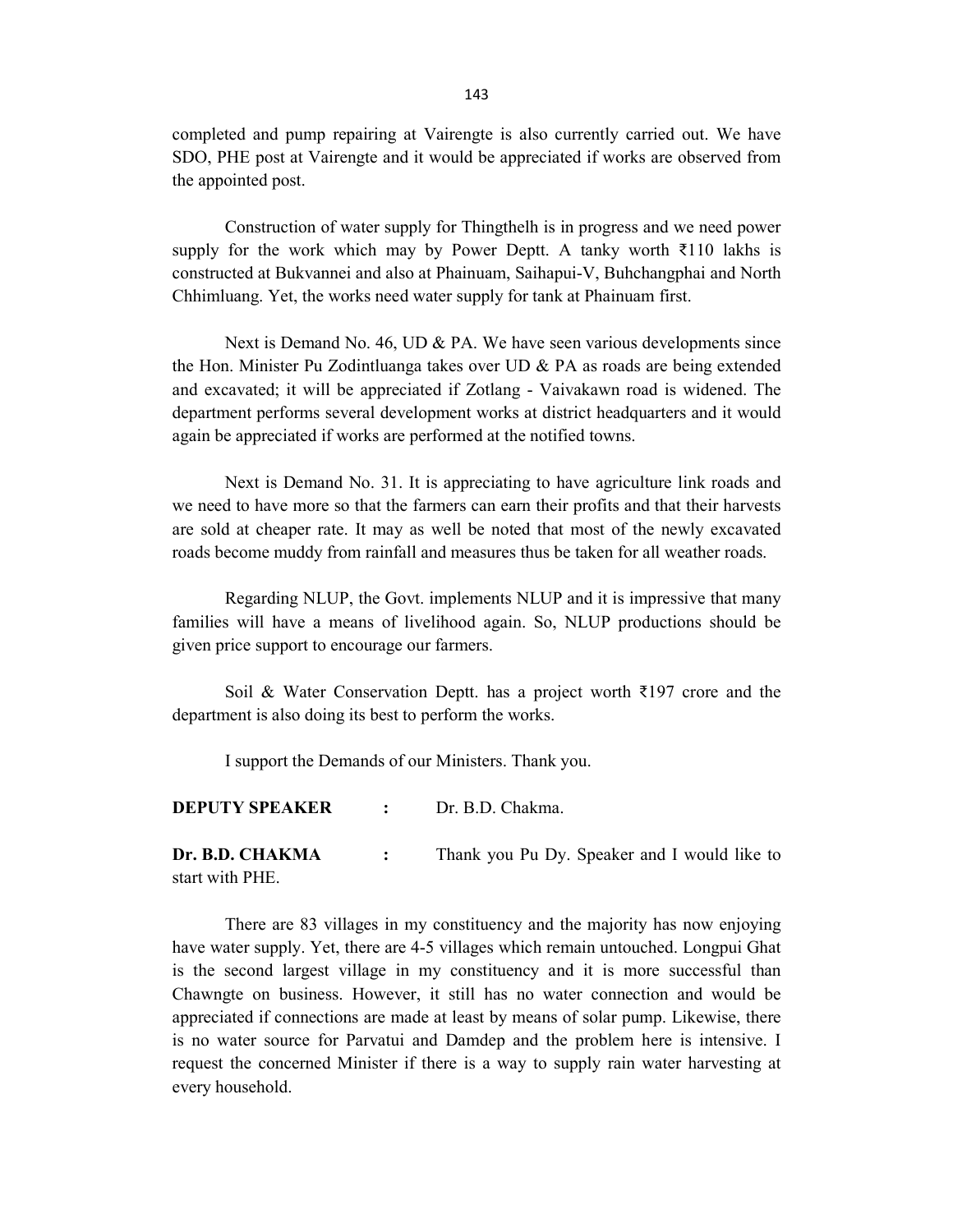Chawngte is developing township and the existing water connections are barely enough to feed the whole community where as Kamalanagar-IV has no connection till today. So, it would be appreciated if Kamalanagar-IV is drawn under Greater Water Supply Scheme.

Regarding I & TC Deptt., fiber optic line was given in my constituency but were all stolen. It would be appreciated if this is carefully observed.

Next is Sports Department. It would be appreciated if our Minister helps us excavate football ground at Chawngte this year or maybe next year.

Our Agriculture Minister is hard-working and I applaud him especially on link roads and NLUP. Some members complained that NLUP fund enters only 34 constituencies but as written on our Budget Speech point 33, "as per requirement, the allocation for NLUP may further increase over and above the estimate for the year 2018-2019". I support the Demands of our Ministers. Thank you.

### **DEPUTY SPEAKER :** Er. Lalrinawma.

**Er. LALRINAWMA :** Thank you, Pu Dy. Speaker. Pu Zodintluanga is fortunate that the budget for Sports Department increased at 94%, 70% on Information Department and PHE has decreased by 1%. In the case of Pu K.S. Thanga, the budget allocated to Agriculture Deptt. increased by 24% while all the other have decreased.

I would like to start with PHE Department. PHE is an important Department and our Minister also gives his best effort. As mentioned earlier regarding Saiha Water Supply Scheme, the agreement was so bad. The stipulated period as per agreement is 30 months with the rate valid for only 24 months. However, it is not valid even for 6 months and would be appreciated if it is clarified.

It is learned that there are many holes on our tank which causes leakage of water. So, it would be appreciated if our Minister gives importance to this and if solar pumping system is implemented.

**Er. LALRINAWMA :** I believe that we may be sufficient with water supply by introducing smaller water supply schemes from financial sources like NEDP. I also felt the need to improve rainwater harvesting especially in rural areas.

We have SDO post at Tlungvel but no staff quarter is there whereas even JE lives in a rented house. I beg that staff quarters should be constructed at Tlungvel.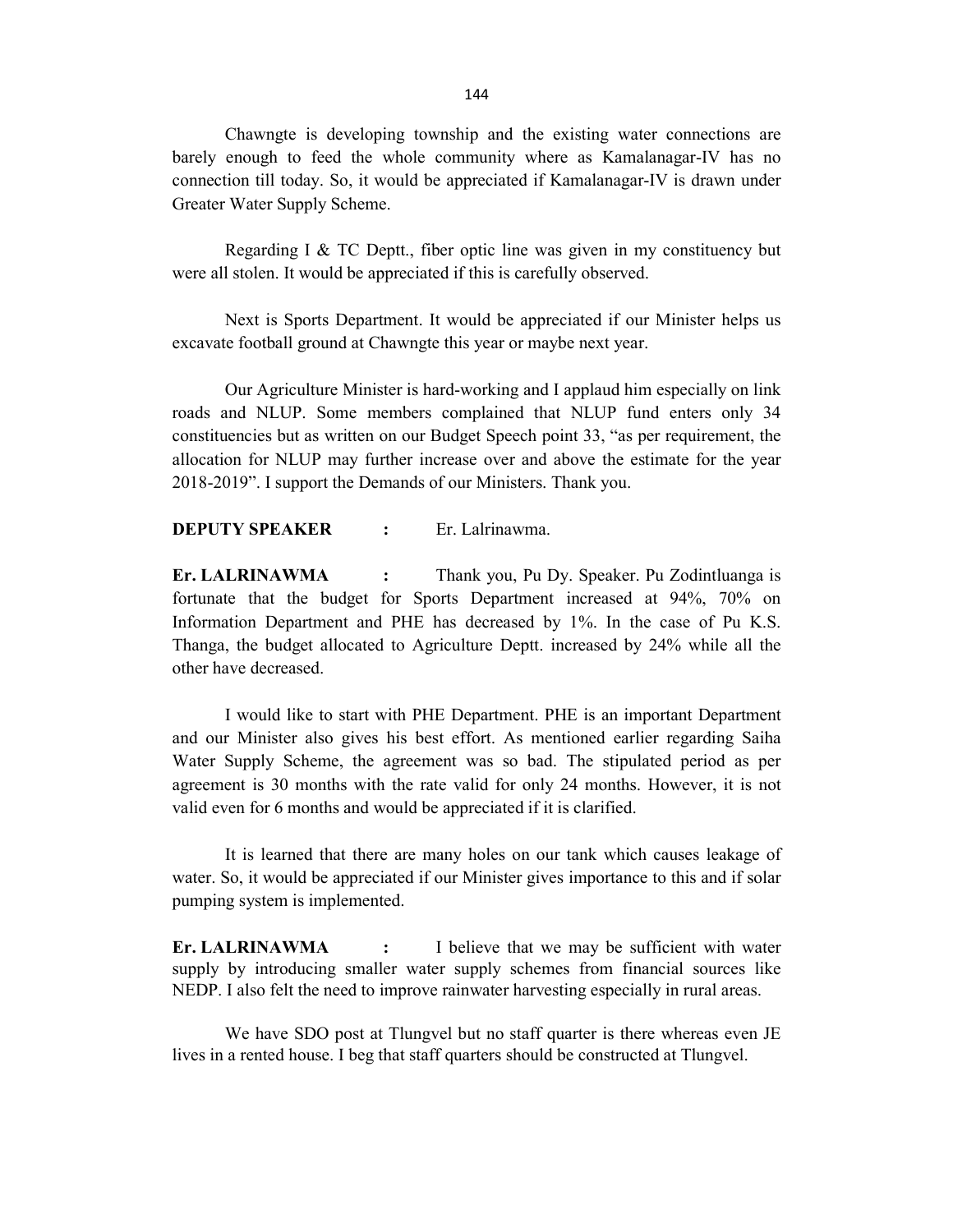Regarding UD & PA Deptt., we were happy when Housing for All Scheme was implemented but no work is seen till today. I wish this could be started soon. Regarding Credit List Subsidy Scheme, it is often claimed that withdrawal of money is such a problem. I request that the Bank also to release the money is it is already approved by the District level Screening Board Committee. If not, it is responsibility of the govt. I also believe that we should give more importance to footpaths. If we do not reserve space from now, it will become a huge problem in the future.

Regarding Information & Technology Deptt., matter relating to e-Governance is included in the Allocation of Business. In this connection, it seems that some departments are given completion certificate without actually having the knowledge and skill for implementing e-governance. This is shown in the report of Subject Committee-I regarding computerization of Civil Hospital, Aizawl. It is vital to have the required skills and potentials to meet the expenses we incurred under this scheme.

Agriculture is an important department especially for our state as we hardly have alternative resources. I am glad that construction of link roads is introduced. In this regard, I believe that the need of the people and the community should be given priority. We have seen from the Macro-Economic Framework Statement 2018-19 that Agriculture production decreased during 2011-12 to 2015-2016 under NLUP. This may also imply that production and development in food processing is decreased. The traditional practice of shifting cultivation could not be changed suddenly. We should therefore pay attention towards it as well regarding construction of link roads.

It is very unfortunate that opposition MLAs are left out while MLAs from treasury bench are informed about allotment of fund of 4 crore each from NLUP. This practice is unethical and very undemocratic. I hope this could be eliminated.

Regarding Soil & Water Conservation Deptt., I wonder if we make enough use of the Watershed Committee. It is important to undertake any project under the guidance of Watershed Committee. I also consider rubber plantation very important and economically viable as the transportation cost of its product is quite less.

It is important to give more importance towards irrigation also. Many canals are damaged last year due to heavy monsoon. As a result, the budget allotted to this department should likely be increased. However, it is decreased by 17.2%. I consider this unfortunate while we are trying to bring agricultural development. Thank you.

**PU LALRUATKIMA :** Thank you, Pu Deputy Speaker. I am happy to discuss the Demands of two Hon. Ministers today. Firstly, I appreciated the works done by Hon. Minister Pu Zodintluanga for development of Sports Department as it is an important aspect of manpower development. It is also good to hear that sportspersons are given incentive cash awards. However, it seems a little late in several cases and so may be given earlier in the future.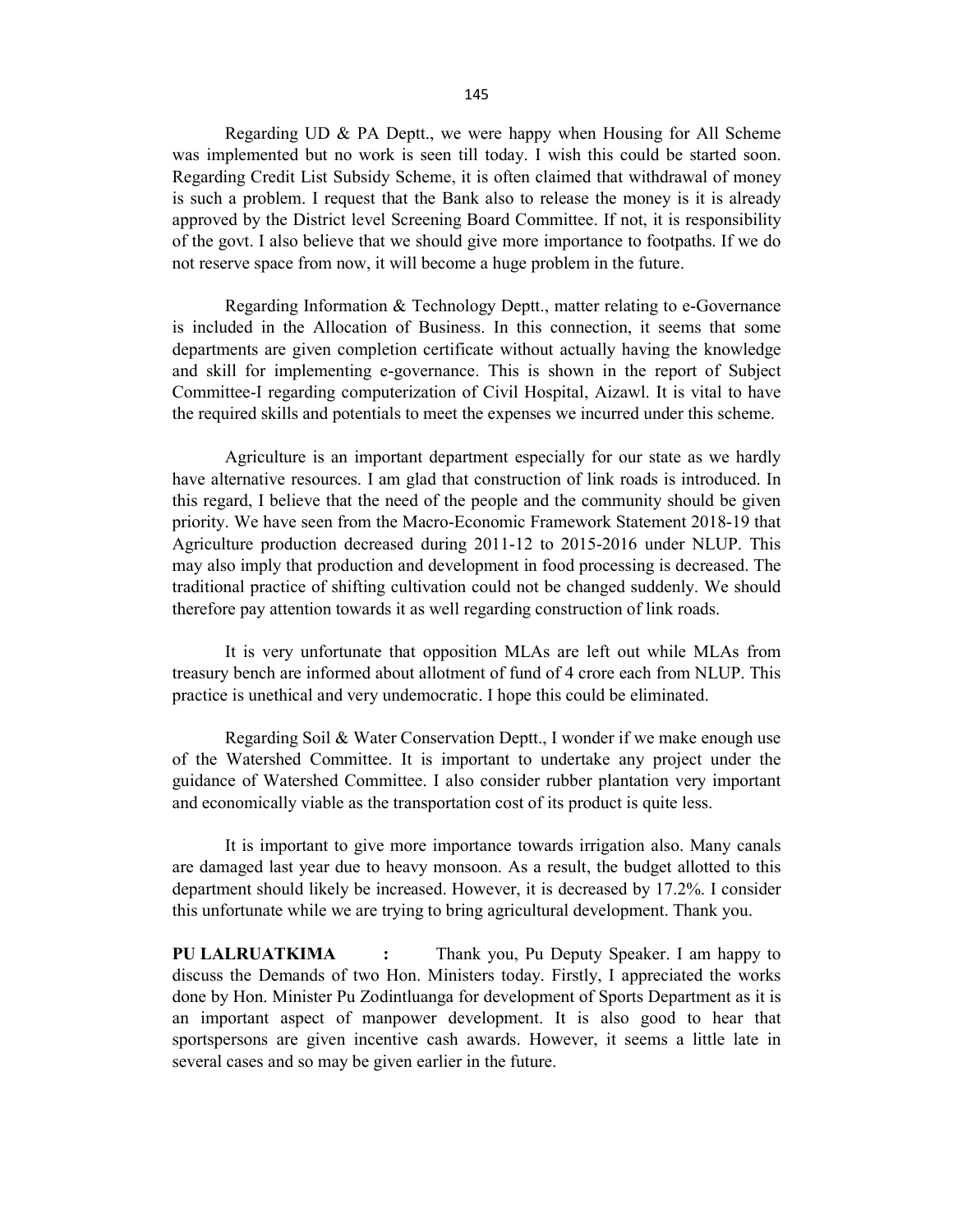There is little development regarding youth welfare activities especially under NSS, NCC, Scouts & Guides and YSC. This is important to tackle several social evils among the youth. I consider sports policy very important as we have mentioned in the previous ministry but could not be a success till today. I consider this very unfortunate.

On Demand No. 25, PHE, we are having only few power bill payment counters. Apart from this, the period for payment of bills is very short which creates an immense problem for the people. Thus, it is desirable that the counters are opened longer. SMS information for water supply is done for a while but is not continued; I request this be continued. Providing free water connection for Anganwadi Centres is also an important matter.

Regarding UD  $\&$  PA Department, I have visited the office recently and have seen a huge stockpile of files and printed materials. I opined that we should take steps to minimize these hard copies of files and other materials while we are going towards paperless government transactions. The Hon. President of India has recently inaugurated the BSUP complex but without electric supply or water supply. I believe the Hon. Minister concerned should look into the matter.

As the world is moving towards renewable energy nowadays, it is much desirable that solar powered street lights is introduced at least on the main street of Aizawl. It seems we are not yet satisfied with the implementation of Housing for All scheme also.

May be due lack of proper supervision and agency, it is unfortunate that the works under NEDP and NLUP convergences are less satisfactory. We have to bear in mind that it is public money and proper supervision thus is necessary.

We have a State Election Commission. The CADC Election is due on 23<sup>rd</sup> of next month and the Governor has already made his recommendation. It seems that the state government is delaying the election which is against democratic principle.

I have received a reply to my question during the last question that the expenses of foreign tour of MLAs and Govt. officials are incurred from AMRUT scheme through incentive fund in which 10% is allotted for international exposure component. It is said that  $\overline{5}15.7$  lakh out of  $\overline{5}16.3$  lakh available. However, it is realized that this is incorrect from expenditure sanction. It is incurred under budget head 2217 according to budget provision. I consider this very unfortunate that the Hon. Minister has given us wrong information. We need to realize that most of the questions we raised are based on available documents.

Regarding ICT Department, the service provided by the available internet service providers is very disappointing. The main service provider is BSNL and many times when internet could not be accessed. I kindly request the Hon. Minister to look into the matter. As we are introducing e-governance, computerization of any Govt.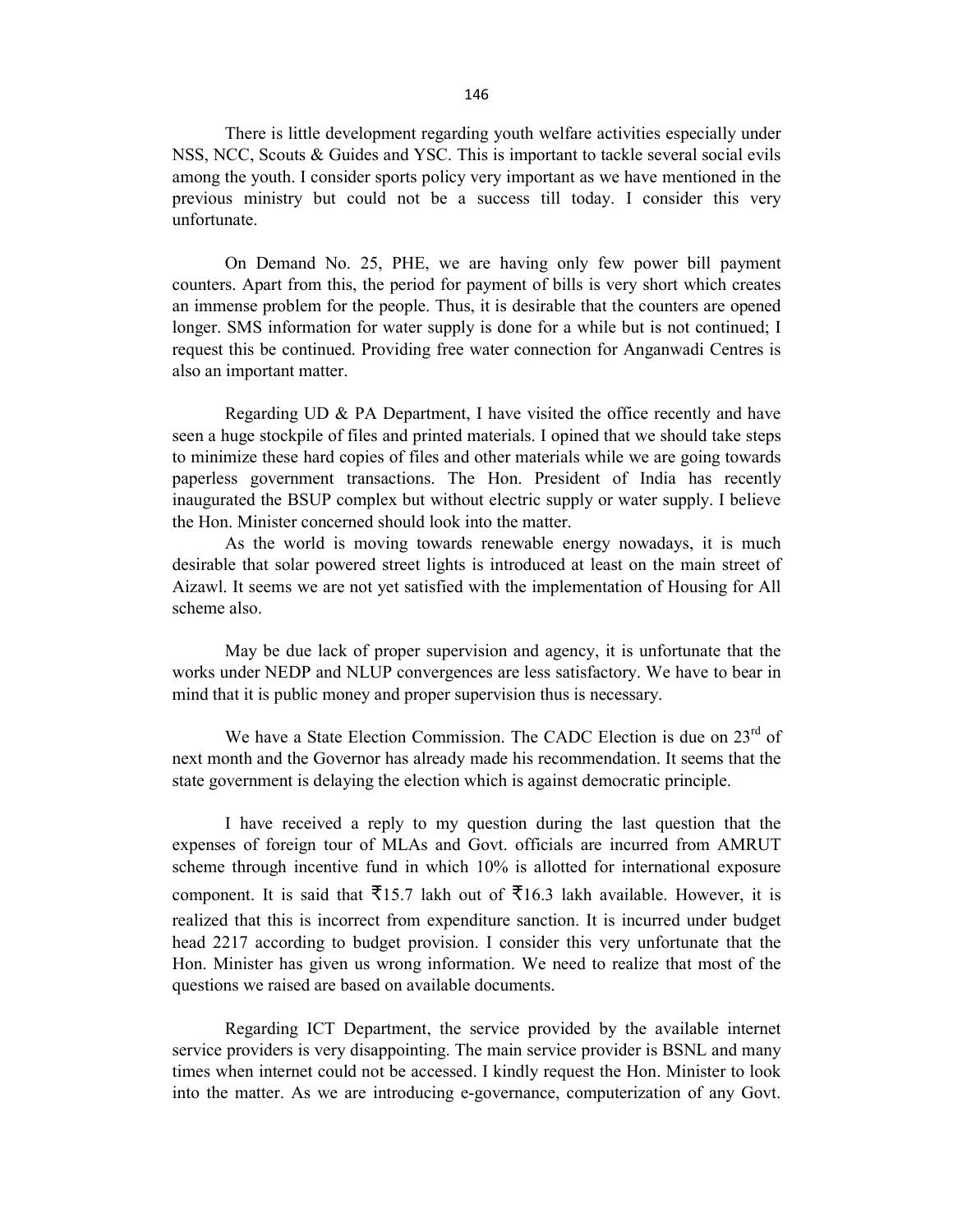offices is also initiated. I believe that the ICT is capable of monitoring these developments and I hope improvements are made in this regard.

I recently visited Hnahthial and there is a Community Hall which was constructed three or four years ago but remain not inaugurated. Meanwhile, ₹15 lakhs is again released for its maintenance before its very inauguration which I think is misuse of public money. Thus, we have to pay better monitoring in our expenses.

Regarding Agriculture Deptt., we have organized NLUP Festival which involved huge amount of money. Meanwhile, it is important that we pay attention towards agricultural marketing. While this is the case, it is unbecoming that MAMCO, the corporation concerned to agricultural marketing is made to sell liquor and do contract works. This is really unfortunate.

All the expenditures under NLUP is public money and not of a particular political party. While this is the case, it is a shame that only MLAs of Treasury Bench were informed to select 400 beneficiaries from their respective constituency for ₹400 lakhs to be allotted to each but MLAs of the opposition parties were simply kept in the dark. This is sole violation of our privilege as the representative of the people. This indicates our lack of good governance and accountability in this ministry.

Pu Deputy Speaker, we have also learnt that there is a potential area of 75,000 hectares under WRC and only 17,000 hectares being cultivated. I opine we have a lot more to do in this regard. Whereas construction of agriculture link roads is an important step and we need to pay attention towards its maintenance also. The roads are also of a very low grade as it is not monitored by engineers at the time of its construction. It is very important that any of such construction is done under the guidance of the engineers.

On MI and Soil Department, even though the Hon. Minister concerned had said that there is no new initiative by the department, there are certain ongoing schemes like JICA, PMKSY, IBY, etc. It is important to work harder to meet the need of the farmers. Besides, allotment should be made for maintenance of link roads. If not, intensive problem will arise at the time of monsoon.

Lastly, Pu Deputy Speaker, it is seen that amount of production from 8,402 beneficiaries under NLUP is estimated as ₹2579.46030 lakhs, However, when calculated with the actual beneficiaries, monthly income of a beneficiary is only around ₹2,557.96 which means only around ₹102.31 per day. This is really disappointing. It is vital to take necessary steps to uplift the farmers and we need to improve monitoring by actually visiting the places. Thank you.

### **DEPUTY SPEAKER :** Pu Lalrinliana Sailo.

**PU LALRINLIANA SAILO:** Thank you, Pu Speaker. I would like to start from Demand No. 48, Information & Communication Technology Department. I opined a great job is done as its importance also is increasing immensely nowadays. It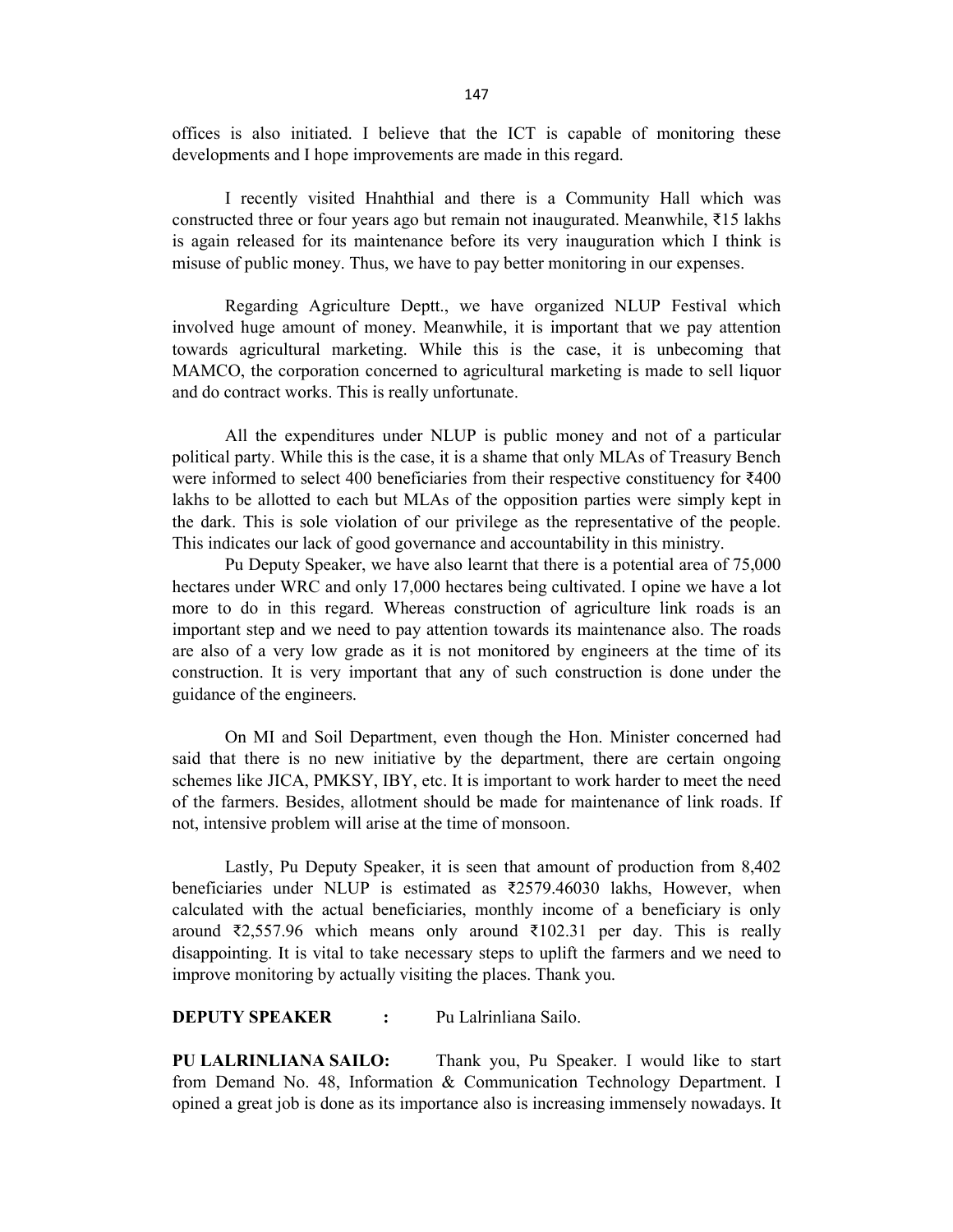has now provided internet service to 20 departments with strength to provide more to other departments as well if requested. I am also glad to learn that IT Education Programme is introduced in 150 schools and digital classroom in 20 schools. I am eagerly waiting that it is also introduced in other districts as well.

On Demand No. 25, PHE, the commitment and service of the department is praiseworthy. Meanwhile, I request that water supply scheme for Khawhai village should be completed soon. There are rumours that Khawzawl Water supply is not safe for consumption but it is not true. The Assembly Committee has also look into this matter and found no negative outcome.

Regarding UD  $\&$  PA Deptt. of Demand No. 46, though the function does not concern my constituency, I found it noteworthy. The department works are witness in many places within Aizawl as well as different places of Mizoram. Meanwhile, I request that narrow roads at some junctions as of Electric Veng, Republic Veng, etc. should be widened to enable smooth flow of traffic.

Regarding Sports & Youth Services Deptt., I think Khawzawl contributes a lot in sports and I request that more initiatives should be taken for it so that more talents could be tapped. Our development in Sports as a state is also noteworthy.

On Demand No. 47, Irrigation and Mineral Resources, I am aware that there are many developments within the department. Meanwhile, I believe that we should put more stresses in maintenance because the canals are often damaged by monsoon rains and could not serve the purpose unless importance is given on maintenance.

Regarding Agriculture Deptt., I think that there is nothing much we can do as of now. The cooperation between the Hon. Minister and officials of the department is great. We can see in this department that the Government's flagship programme NLUP Scheme has been a success in this department despite a few beneficiaries who are not successful with their trades. However, it is great to see that immense economic programme has been brought about.

On Demand No. 33, Land Resources, Soil & Water Conservation Department, it seems that development is not up to the mark even though it is an important department. It also has a role to play in prevention of natural disasters we faced nowadays. Last of all, I would like to praise the efforts made by the Hon. Ministers in their departments respectively. Thank you.

**DEPUTY SPEAKER :** It is now 4:00 pm; shall we finish today's business? If so, let us call upon Pu T. Sangkunga.

**PU T. SANGKUNGA :** Thank you, Pu Deputy Speaker. I would like to start from Land Resources, Soil & Water Conservation Department of Demand No. 33.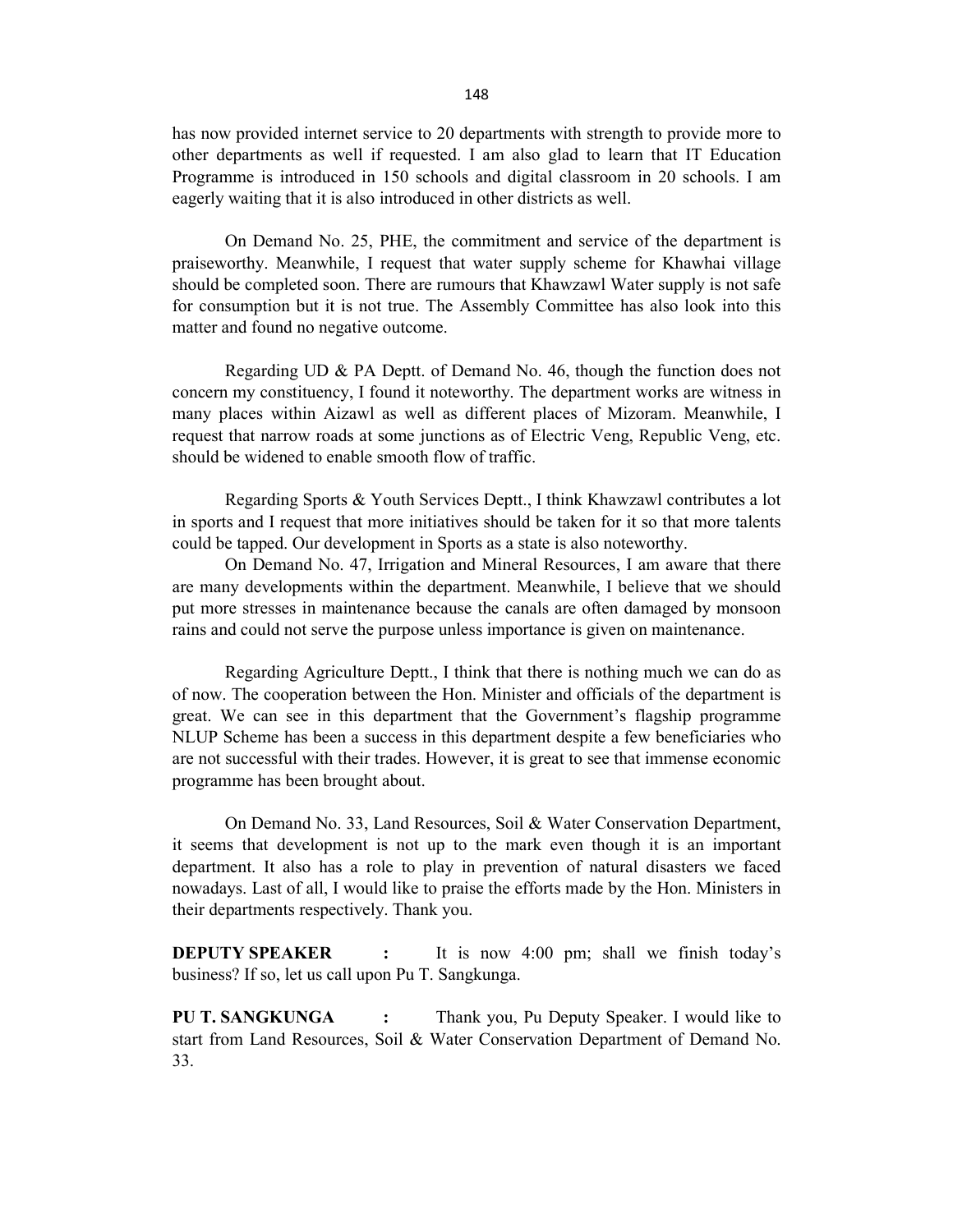As already stated, it seems we are giving less importance towards this department despite its important functions which is not less in urban areas as well. However, there are many works under its concern in rural areas. In my very constituency, vast areas of ploughed land are degraded by rain every year and the same in other places also. This kind of problem should be checked immediately.

The Irrigation & Water Resources Department has done a great job even in remote areas. However, the works done earlier are damaged at various places and could not be repaired as there is no fund allotment. It is quite desirable that fund should be allotted for maintenance under NEDP scheme for this purpose.

Regarding UD & PA Department, we are all witnessing the works done by the Hon. Minister. I would like to add that expansion of Aizawl city is necessary so as to resolve problems like traffic jam; this could be done in several sides of the city under the guidance of the Hon. Minister.

On Demand No. 22, the development we are witnessing on sports field is great. We are winning several medals in National as well as International levels. I hope these developments could expand towards remote areas like my constituency also. It is also my desire that at least one turf playground is constructed in each constituency.

Regarding PHE Department, we are almost forgetting our tradition of fetching water from the fountain even in rural areas as a result of the good work and development done by PHE Department in providing sufficient water supply to the people. I would also like to praise the MoU signed with YMA on preservation of water.

Regarding Agriculture Department, I would like to praise the Hon. Minister for providing machineries like tractors and tillers through the department. This is very important nowadays. I would also like to mention about NLUP in a few words. There may be barely another scheme better than this scheme. Providing financial assistance of ₹30,000 to each household is a great move towards development. Rumours like NLUP beneficiaries as being selected only from Congress party is obviously false from my constituency. The availability of funds from central government is immensely increasing in compare to the previous ministries as a result of immense efforts made by the government.

I will end here as the time does not permit to go through all the details. I am supporting the demands under discussion today. Thank you.

**DEPUTY SPEAKER :** Pu P.C. Zoramsangliana.

**PU P.C. ZORAM SANGLIANA:** Thank you, Pu Deputy Speaker. On Demand No 22, Sports & Youth Services, we can see that the budget is increased by 94.05% which clearly shows that this government is sincerely striving for development of the youth. Several infrastructures like playgrounds, indoor stadiums, etc. have been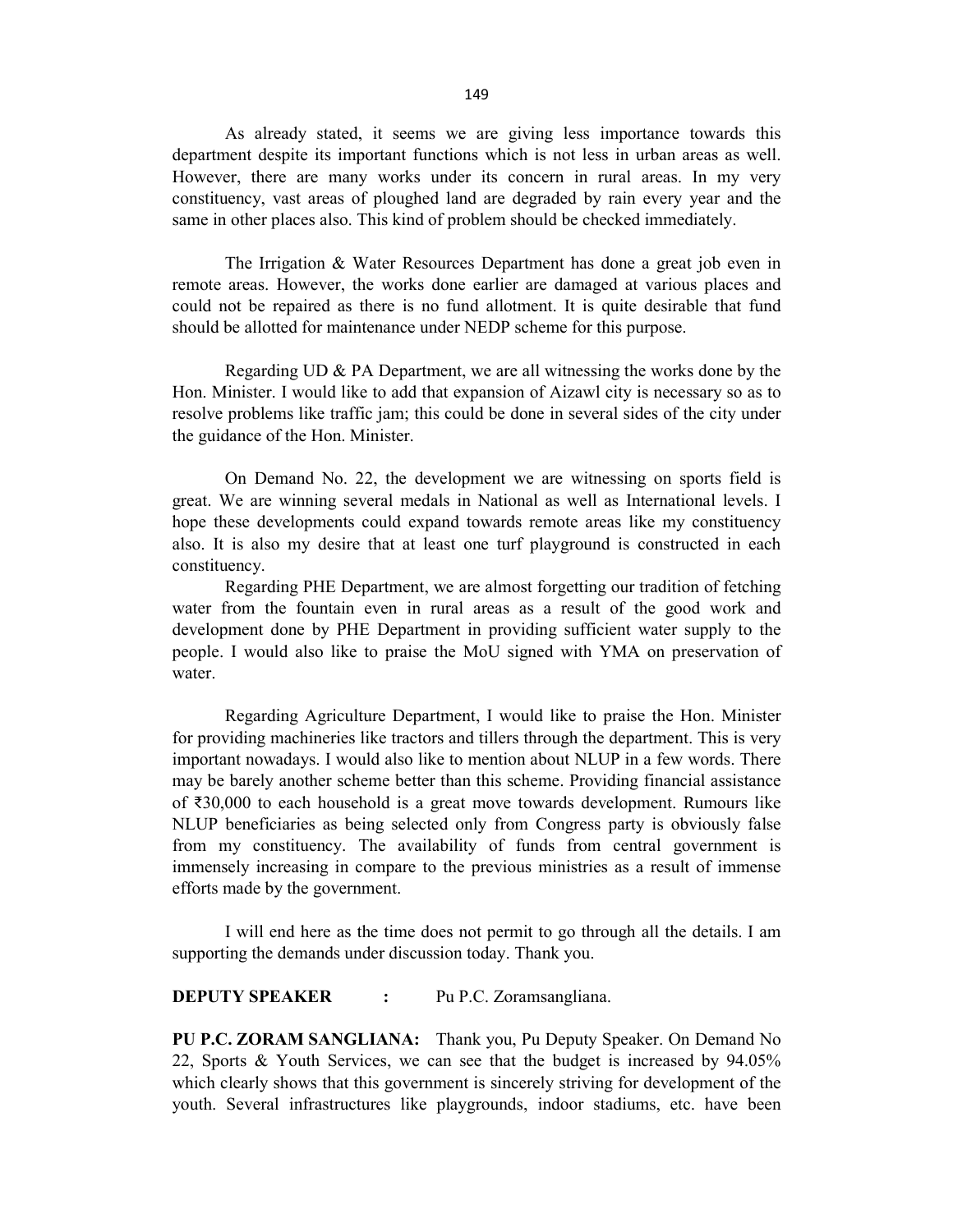constructed under this department. Regional Sports Centre, Saidan and grass turf playground is under construction within my constituency. I would like to thank the Hon. Minister concerned in this regard also.

On Demand No. 25, PHE Department, we face an immense scarcity of water at Kolasib lately. However, with the help of the Hon. Chief Minister and the department officials, ₹702 has been sanctioned for new water supply scheme as well as for maintenance of the old water supply system. Sufficient water supply is now available for Bairabi even though it is not yet officially inaugurated. We are very glad for all these works within my constituency. Besides, information given through SMS service is also praiseworthy.

On Demand No. 46, UD & PA, many development works are carried out through this department at Kolasib as it is a District capital and its efforts in waste management and beautification of Kolasib town are really praiseworthy. I would like to praise the department officials also in its efforts and commitment despite shortage of manpower. I would like to mention that we are in need of Engineering Cell at Kolasib in order to tackle damage of cultivated land due to monsoon rain every year. ₹6 crore is also set to be sanctioned in this regard.

Regarding Information & Communication Department, I support all the points stated by other Members. I would like to reiterate the importance of this department as development of the youth is really depends on this department.

On Demand No. 31, Agriculture department, I am overwhelmed to see the success of farmers from rural areas as a result of assistance provided through NLUP Scheme. I believe that we should all be happy with this kind of development even if we are from opposition parties. Among many other things, I believe that the cost of construction of link roads should be estimated more carefully according to the places. It may be difficult and need more funds, and easier in some areas.

I am also overwhelmed to witness the contentment of the farmers as they were provided irrigation facilities through MI Department. The farmers are also provided with better equipments and machineries. So, Pu Dy. Speaker, I support the Demands discussed today.

### **DEPUTY SPEAKER :** Pu T.T. Zothansanga.

**PU T.T. ZOTHANSANGA :** Thank you, Pu Deputy Speaker. I would like to start from Demand No. 46, UD & PA Department. We had prepared Champhai Master Plan during the last Assembly under my chairmanship. However, no further step is taken since then. Yet, there is a proposal to establish Champhai Municipal Board. It is the centre areas occupied by the Mizos in the surrounding areas. It is desirable that officers of UD & PA Department at Champhai are of expert in planning so as to have better development for Champhai. I also request the Hon. Minister to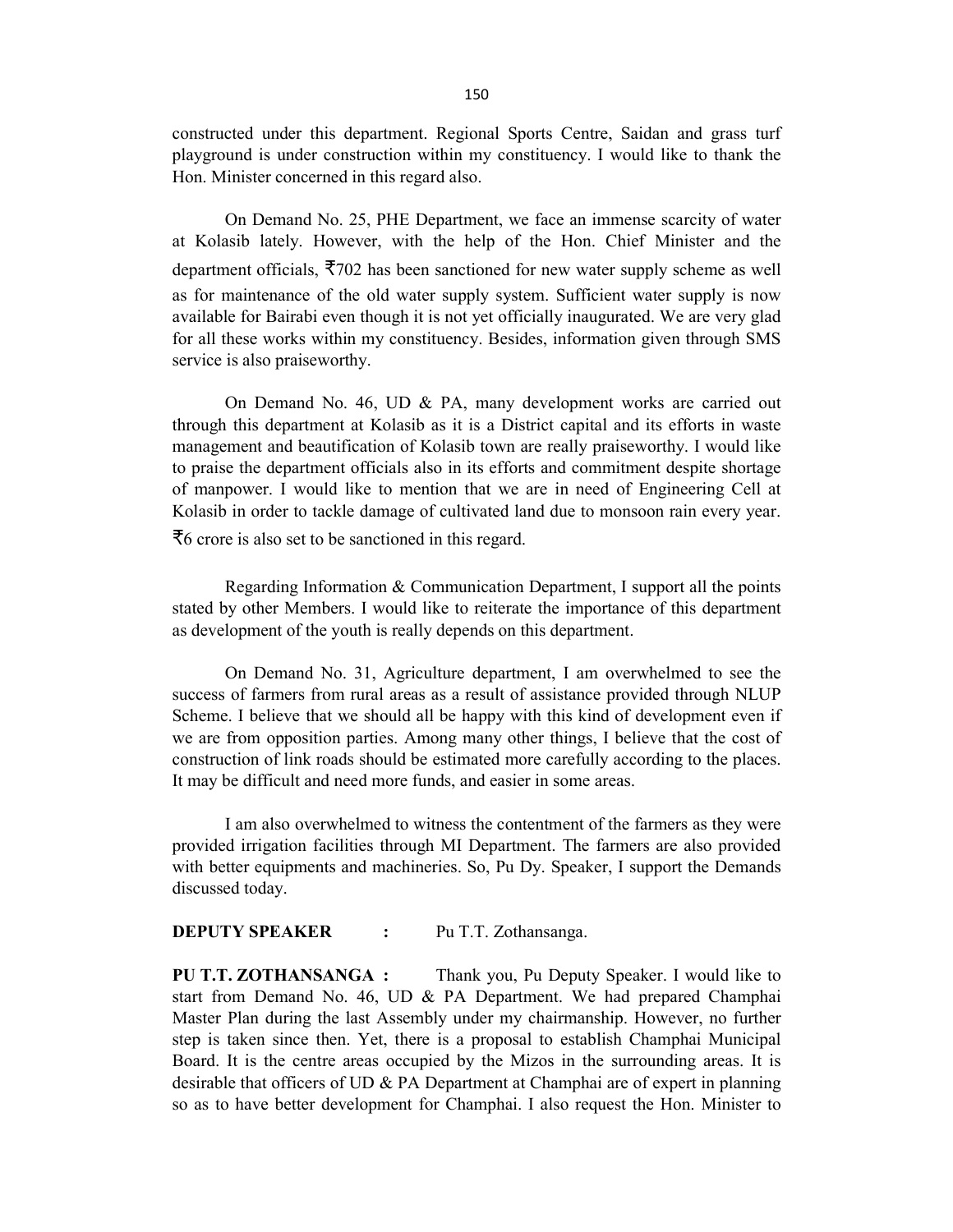give importance to planning and beautification of Champhai town along the development trends recently. Regarding Aizawl city, I propose that some hospitals and workshops should be shifted in the outskirt of the city.

On Demand No. 25, PHE Department, we are pleased that Keilungliah project has been approved as a result of the efforts made by the Hon. CM. Besides, water supply project is under process for Rabung which cost  $\overline{5}159$  lakhs. We are very thankful for all these development works. Meanwhile, there are some infrastructures which need maintenance. We felt the need of a new water supply project from Bukzau. If this is successful, there will be sufficient water supply for the whole area of Champhai.

The waterway of Hnahlan village is recently damaged by heavy rain at Behliangtlang as immediate action is taken for its maintenance for which we are very thankful. I would like to mention our desire for the success of Mumte Lui project for Hnahlan village. I beg the Hon. Minister to take note of that matter as well.

Regarding Sports Department, I would like to thank the Hon. Mminister for construction of artificial turf ground at Chhangphut Field of Champhai. Another 8 tracks lane field was also constructed at Zotlang and we are very thankful for that. I beg the Hon. Minister to bear in mind the need for guest lodge for these fields in times of some events.

I will not repeat about the medals won by sportspersons. In this connection, I opined that sportspersons should be given better incentives which may be included in the budget also. Development of sports is important to lead the youth towards healthy lifestyle and to keep them away from social evils.

Pu Deputy Speaker, in connection to Agriculture Department, all my questions regarding cold storage were answered based on the old ones. A new one was already constructed. I request the Hon. Minister to clarify this also. The areas within my constituency are agriculturally damage prone area. We suffered huge damage at Hnahlan, Vapar, Ngur, Pamchung and Rabung during last year due to heavy rain. I sincerely beg the Hon. Minister to find a way so that such damages could be rehabilitated. I would also like to invite him to visit Laili plain to enquire the possibilities of agriculture project in that place. Besides, the river Tiau used to change its course from time to time and is desirable that this could be fixed.

It is very useful for the farmers that Power Tiller and other machineries were distributed. Since exploiting cattle for cultivation is now becoming an obsolete method, we need for Power Tillers, Custom Hiring Centre, Mini Power Tiller, etc. immensely. I would like to add that the respective MLAs should be informed of all the initiatives taken within his constituency regarding Agriculture Department as all other developments are also a result of cooperation between politicians and department officials. I am also glad that we are having a capable Minister.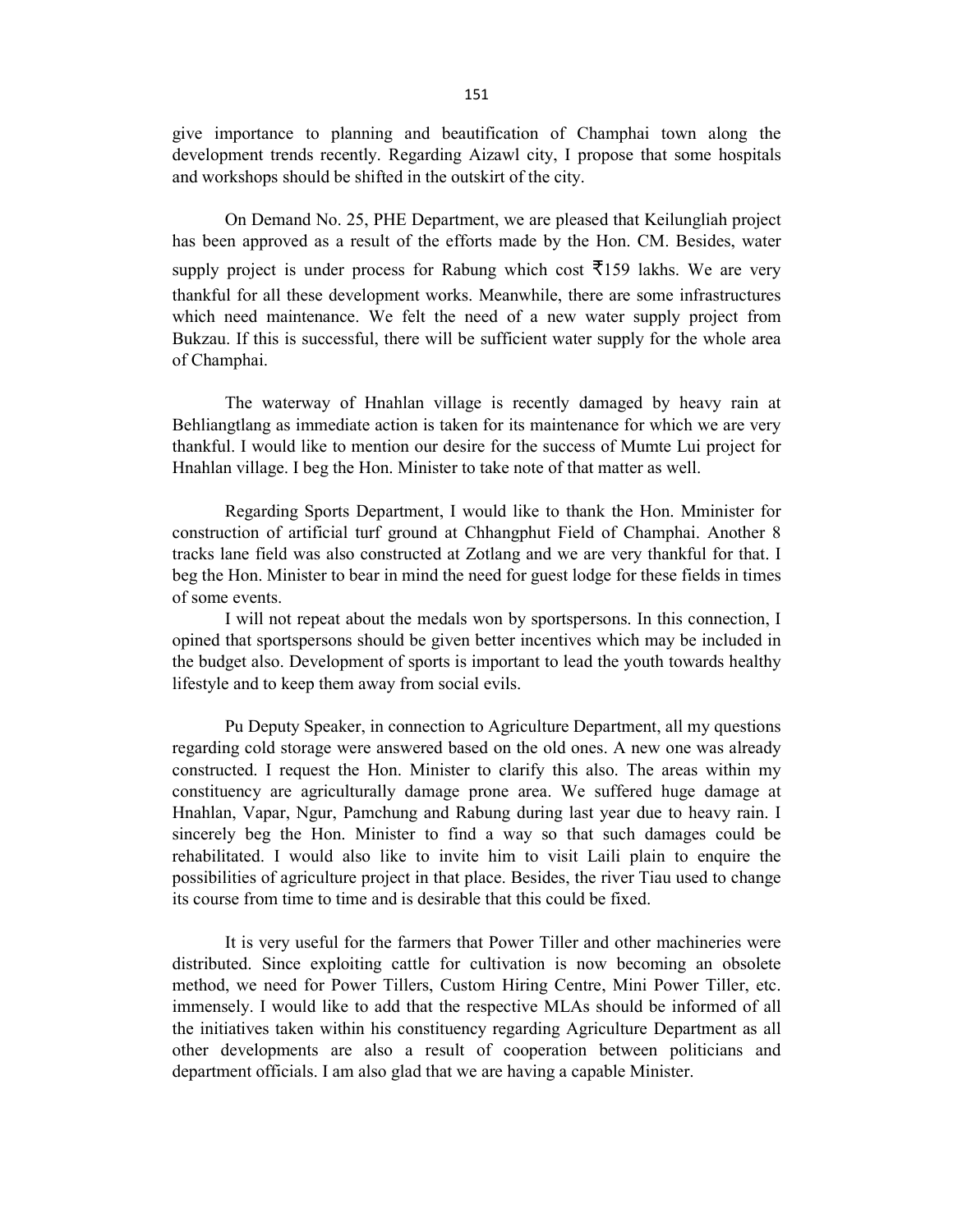Regarding Irrigation Deptt., there are 439 irrigation Projects in our state. However, study conducted under JICA shows that 50% of such projects requires maintenance. After that survey many projects were again damaged. I beg the Hon. Minister to take necessary steps so that funds could be availed for maintenance of irrigation projects.

Lastly, regarding Soil Conservation Department, I would like to mention that Champhai plain area need to be improved with proper anti-soil erosion project. I beg the Hon. Minister concerned to take note of this also. I support the demands to be passed.

**DEPUTY SPEAKER :** Pu Nihar Kanti Chakma.

**PU NIHAR KANTI CHAKMA:** Thank you, Pu Deputy Speaker. Starting from Demand No. 33, Land Resources, Soil & Water Conservation Deptt.; my constituency suffers a lot from floods every year as it often causes immense soil erosion. If we do not check this problem through check dam or embankment or other means, it will lead to more severe problems in the future.

It is also vital to preserve our water resources. We can see that a number of rivers in our state are depleting which may turn out to be a huge problem in the future. Therefore, it is very important to give importance towards Land Resource, Soil  $\&$ Water Conservation Department.

Pu Deputy Speaker, coming to Demand No. 25, PHE Department, Tlabung Water Supply Scheme could not be started till today allegedly due to lack of a separate transformer. I request the Hon. Minister to take necessary steps so that this project work could be started soon.

We have a pleasant village within my constituency called Puankhai; it is situated on a hilltop and is developing fast. However, there is one problem i.e. water supply. However, it is believed that water could be pumped by solar energy. Thus, I beg the Hon. Minister to take note of this and enquire about it.

In connection to Demand No. 46, we are start facing problem regarding waste management at Tlabung with the increasing population. We need nip this problem in the bud so that it may not remain a big problem in the future.

On Demand No. 31, I would like to praise the Hon. Minister concerned. There are many achievements within this department. However, there is only one custom hiring centre within my constituency. We are of potential area in agriculture as production is also increase under NLUP Scheme. Therefore, I request that at least two or three custom hiring centres is arranged.

There is a huge shortage of manpower in SDO Office. There is no single clerical and Grade-IV staff. I beg this post could be filled as soon as possible.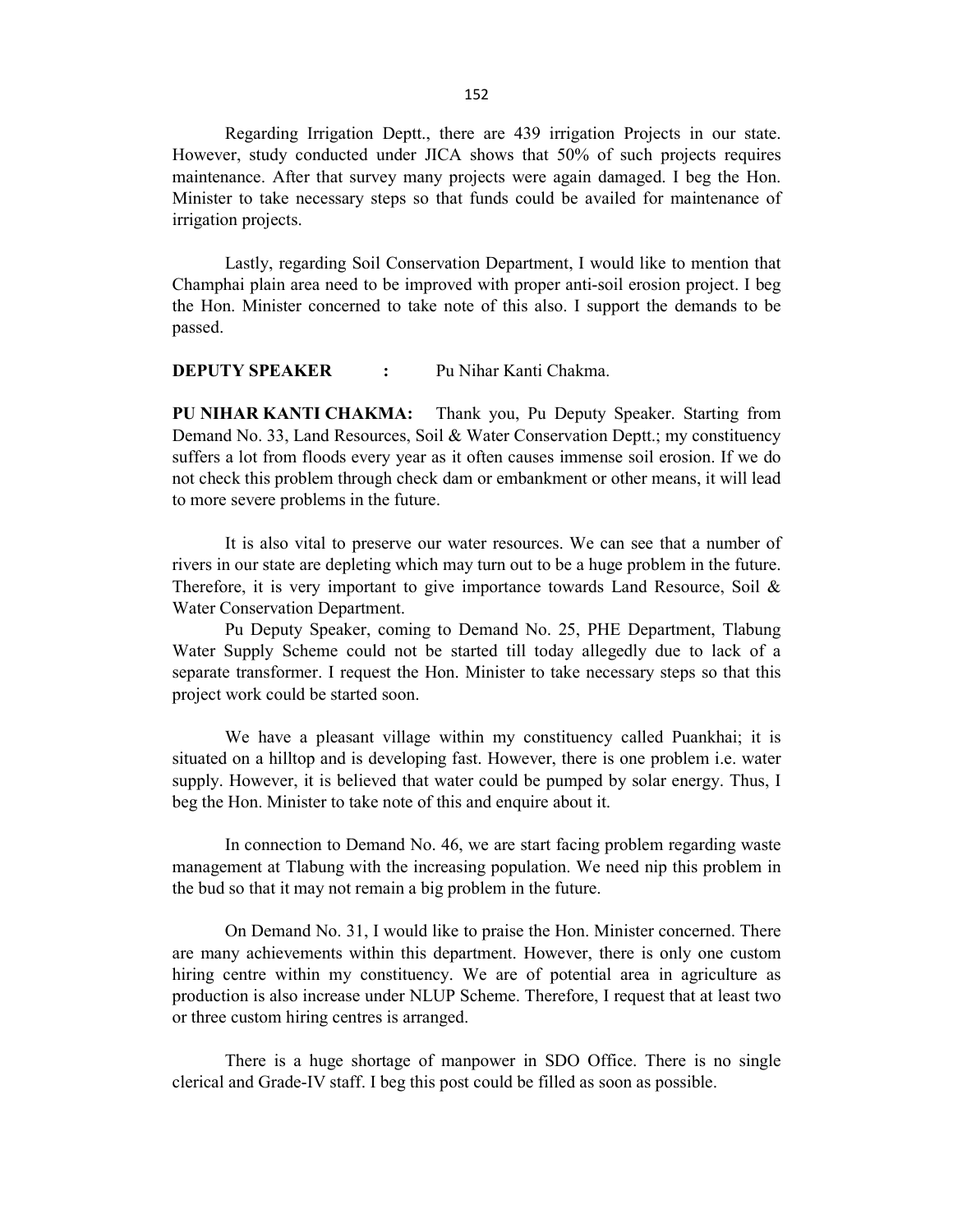I am supporting these two Demands. Thank you, Pu Deputy Speaker.

**DEPUTY SPEAKER** : It seems that anyone who wants to discuss has taken their time. Let us now call upon Pu Vanlalzawma.

**PU VANLALZAWMA :** Thank you, Pu Deputy Speaker. I would like to start from Information & Communication Technology Department. This seems to be of a small department but its importance could not be overlooked. We need to improve in this regard as fast as possible. This requires training and skill development for government officials also so that we may utilize more and more from the equipments we are having today. If we lack development in this sphere, there will be a huge problem in administration and working of departments. I hope more funds should also be sanctioned for this department.

Regarding Land Resources, Soil & Water conservation Department, we need to bring about our development and every works based on our land. Amidst different spheres of development, it is vital that preservation of our land should be given immense importance.

It is the same regarding Irrigation and Water Resources also. It is a fact that there can be no real development unless we preserve, develop and utilize the available resources of our state wisely. It is necessary to give importance which is not regarded by the department as important in the past.

Regarding PHE Department, it is correct that the deptt. has done a great job. However, there are times in which problems are brought for the community the site of their works sometimes being left unattended. I have witnessed at Maubawk this very morning that the community face a problem as their roads which has been damaged during the work done by PHE Department has been left unattended. I request the Department to pay more attention towards this kind of problems.

Regarding Sports & Youth Service, my fellow members have stated infrastructures established in their respective constituencies. Unfortunately, we have nothing to say about such infrastructure in our constituency. Even the Basketball and TT court at mission Vengthlang are constructed under UD & PA Department. *(Speaker's in the Chair.)* Thus, I beg the Hon. Minister to give importance towards Aizawl West-III constituency regarding sports infrastructure.

Again, regarding PHE Department, there is a plot of land reserved for water reservoir which has been left out for a long time. I would like to mention this also so that it may be given priority.

Regarding UD & PA Department, there is a huge allotment of fund in the department. However, I doubt that they could handle it with their current strength of staff. There are only few engineers and technical staffs. I opined that this department should be strengthened.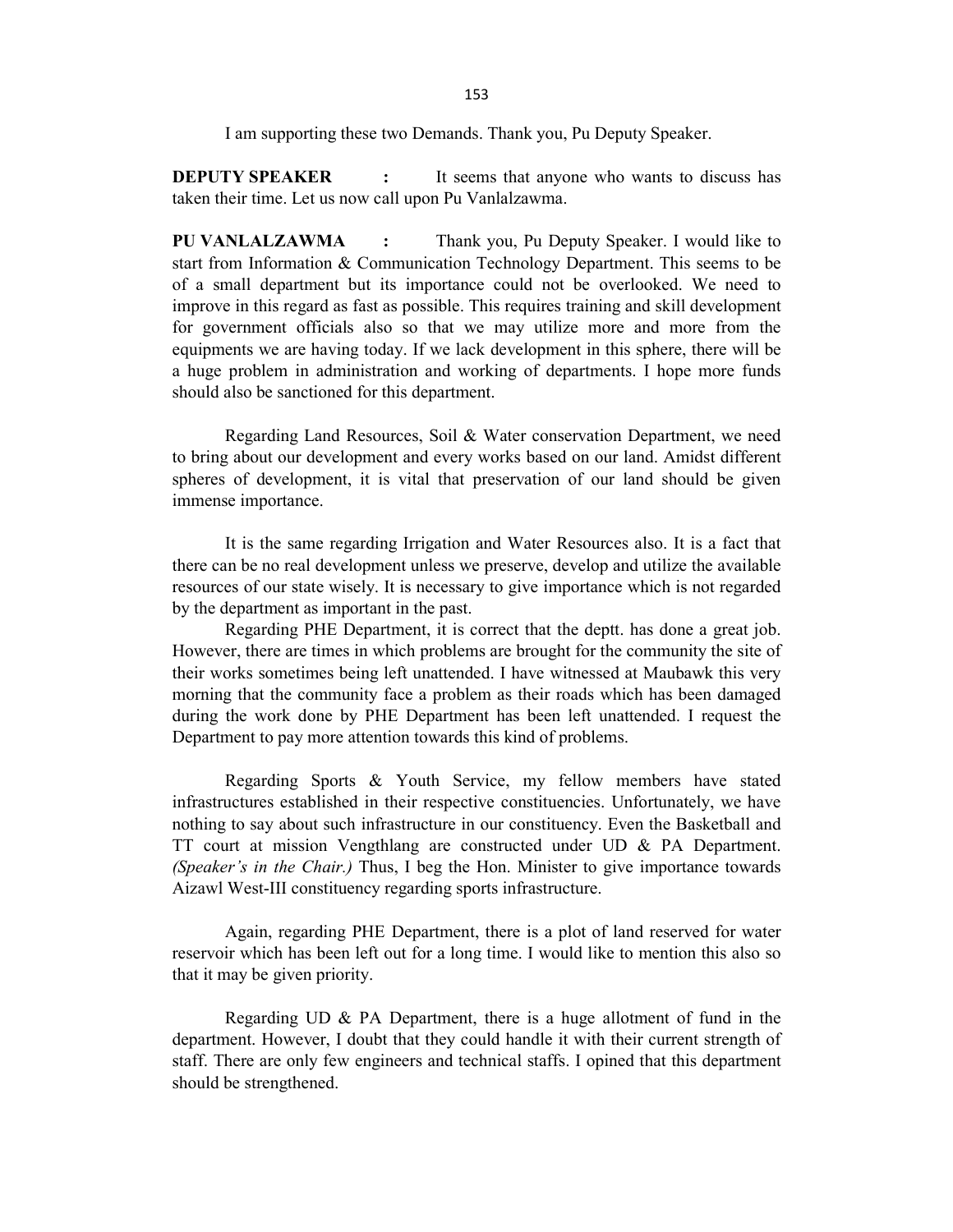Regarding SIPMIU which is also under UD  $\&$  PA Department, waste management is taken up by AMC Department. Collecting waste materials was done by PPP mode in the past. However, waste collecting vehicles were bought which ruins the prevailing system. This creates problem for the people and waste management. I think this is really unfortunate.

Regarding Agriculture Department, we have heard about construction of link roads and its importance. However, I opined that it may be better to give priority to maintenance of the prevailing roads.

Regarding NLUP, as mentioned earlier, DO letter to Ruling MLAs informing them to select 400 beneficiaries under NLUP scheme while the opposition MLAs were left out; I consider this act as a serious issue. It is really unfortunate to utilize public money for the sake of a particular political party.

It is thankful that farmers from rural areas can now enjoy a slice from the budget. At the same time, it is appreciated that the Disaster Management Department is prioritizing the members for granting us silpaulin. Thank you.

**PU LALSAWTA, MINISTER:** Pu Speaker, thank you. Regarding the claim that only Congress party Members as being notified sanction of NLUP, we are not aware of the Opposition Members being left out and the Minister himself is not present today to clarify the fact. (Pu VANLALZAWMA: Pu Speaker, he is present though…..) If one claims he was not informed of the matter, it is quite difficult to proof it. All we can say is we were informed but we are not aware of about the other Members. (Pu LALRUATKIMA: The assigned Minister of such notification informed me at the recess room that we, the Opposition Members had not been notified presumably due to our lack of interest in the case. Pu Speaker, he is in charge of the nodal department and the same priority should have been maintained to all the members in dealing with this kind of public money.)

**SPEAKER :** The assigned official may send such information to whomever he wants to receive it and we cannot force him.

Discussion is closed. We will now invite Pu Zodintluanga to wind up the discussion and ask the permission of this House to pass his Demands.

**PU ZODINTLUANGA, MINISTER:** Pu Speaker, thank you. First of all, I would like to thank the Members who took interest and participating in the discussion of my Demands. I will only react only to a few points since our officers have noted down all other matters deem important.

Under Demand No. 46, UD & PA regarding the election of CADC, the file for notification is still at the Governor's office. I would also like to point out that since it is the autonomous body, the government is not much involved in such matter.

Regarding the DPR for Housing for All, it has been approved and we are waiting for decision of the sanctioning committee.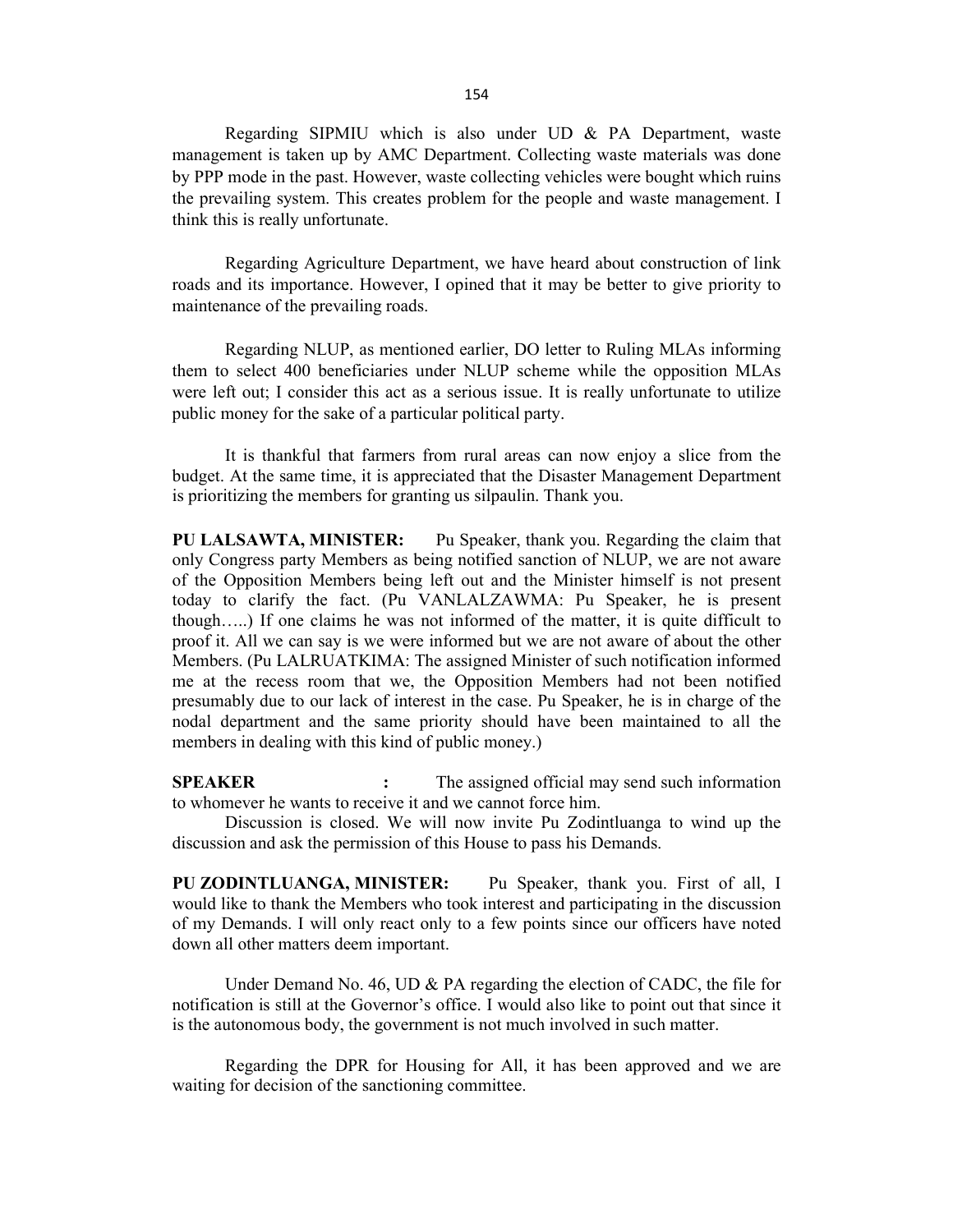Most of the constructions under BSUP are completed as some have already been occupied with the condition of bearing the utility bills by the occupants. Pu Speaker, with the advent of Congress Ministry in 2008, we have several schemes from Central and Asian Development Bank which concern waste management and garbage disposal. We can see the results today with a much cleaner Mizoram. Due to the efforts of the department and the officials, we have completed various projects of the notified townships such as construction of Lunglei Convention Centre, Serchhip Social Development Infrastructure, Development Scheme for Champhai Town, Zotlang Sports Stadium, Serkawn Sports Stadium, Kolasib Sports Stadium, Serchhip Auditorium and Stadium, Saiha Greater Water Supply Scheme, Tlabung Water Supply Scheme, Khawzawl Water Supply Scheme and Biate Water Supply Scheme.

Apart from this, numbers of project under JNNRUM and BSUP are about to be started such as a much and criticized project for extension of Bawngkawn junction. Despite such land being contributed by the owner for extension of this junction, the land lease is issued in the name of the then Ruling MNF party President and has not been used for the purpose. It is further learned that the donated land has been split and resold to various individuals that is absolutely against the laws. However, the government has now redeemed some portions.

**PU LALRUATKIMA :** To evade incorrect record of the House from the Hon. Minister's clarification, let me stated Pu Speaker that I have even went to the Revenue Office to examine the case and found out that there is no record that such land as being donated for extension of the said junction as claimed and the LSC is kept as land lease as a rule. It is stated that the land is purchased for MNF party office. There will be no record of Revenue Department of the reason of the land being given by the owner. I would like the actual reason for the record of this House, like, if the MNF purchased the land which is the most important.

**SPEAKER :** I will move on from this topic. Pu K. Sangthuama.

**PU K. SANGTHUAMA :** Pu Speaker, the land was purchased not for extension of the said junction but for MNF property and so is inappropriate to make false allegation in this regard.

**SPEAKER :** The Hon. Minister will explain it.

**PU R. ROMAWIA, MINISTER:** Pu Speaker, I have discussed the matter with Pu Lalrinmawia and his wife; i believe that they have told the truth that the land is given away in exchange of contract work under PMGSY. At the same time, Bawngkawn community expressed their concern for extension of the said to the then Hon. Chief Minister who was regularly practicing badminton at Bawngkawn and assured them that extension will be made for this junction. As such is the case, Pu Lalrinmawia then purchased the said land and handed over the LSC to the President of MNF party. There is nothing to hide and is true that it was purchased for extension of this junction.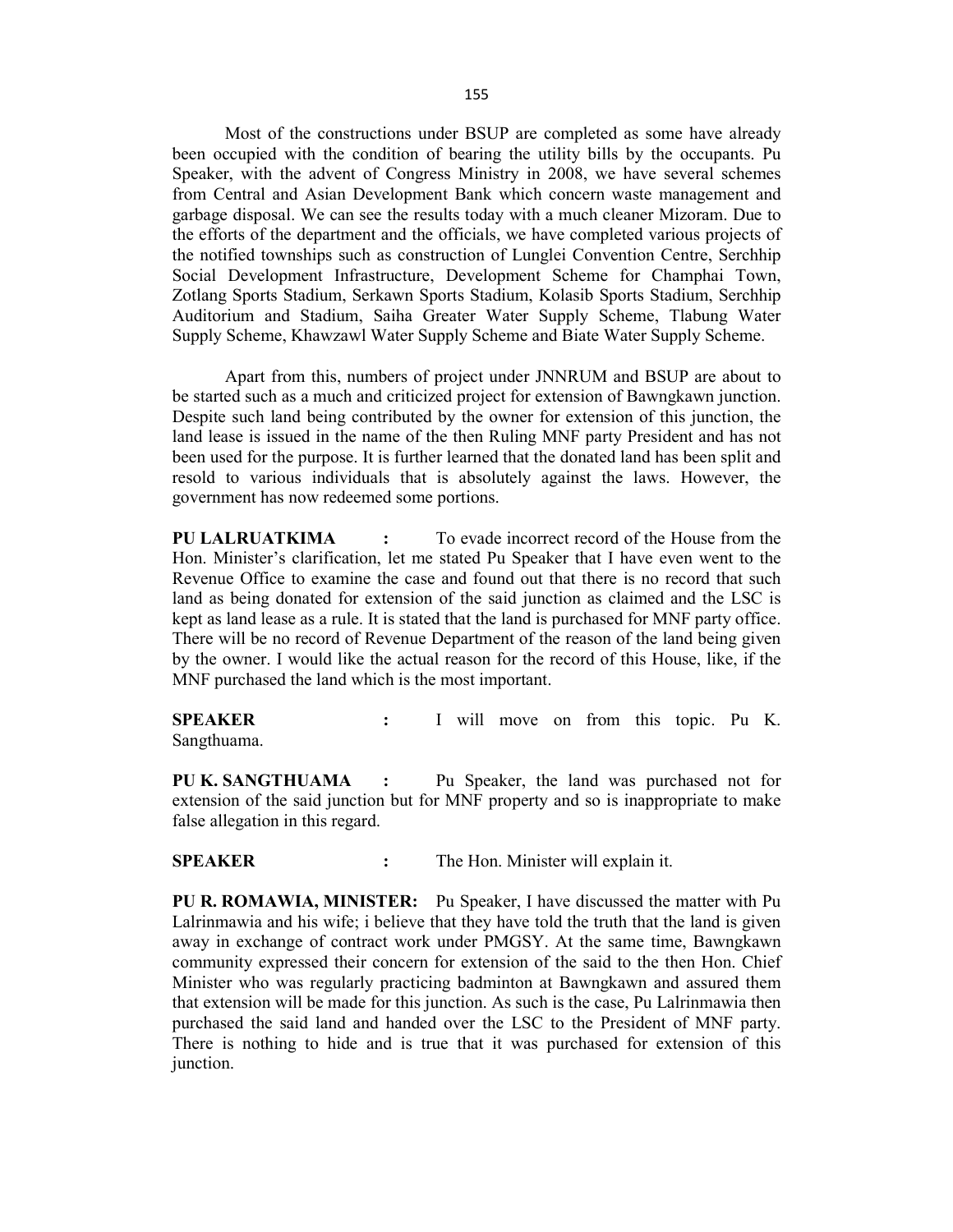**SPEAKER :** No more interruption please; the hon. Minister will continue with his wound up speech.

**PU ZODINTLUANGA, MINISTER:** Under Demand No. 25, PHE, I would like to mention that the department works non-stop and incessantly to improve the system for the benefit of the public. A standard bidding system is in practice for tendering the project of Sainik and for the construction of water tanky at Khatla and has been approved under IRMA; SMS blasting system has already been practiced and so is fire hydrant. Likewise, improvement of the system of Aizawl city water supply also is now in full swing.

Moving on to Demand No. 22, Sports & Youth Services, there are some complaints that the incentive cash award given to a successful athletes as meager. It may be noted that this reserved cash is just a token and additional cash reward will be given at the end of financial year by Finance Department. The amount of reserved cash cannot be calculated at the beginning as the number of medal winning athletes cannot be predicted.

To answer the question of Dr. K. Beichhua, construction of a hall and shooting gallery at Siaha has already been completed. As for construction of sports stadium, they are unable to acquire the land for the stadium which is the reason for the delay.

Lastly, Demand No. 48, Information & Communication Technology (ICT) department has proved to be essential in our day to day life. It is safe to say that we cannot function without it since introduction of online bill payment, online shopping, for setting of departmental websites, promote e-governance and maintenance of Rural Information Kiosk and Common Service Centre as well as State Data Center.

Thus, Pu Speaker, I request the House to pass my Demands such as No. 22 - Sports & Youth Services of  $\overline{5}41,85,38,000$ ; Demand No. 25 - PHE of ₹1,95,10,05,000; Demand No. 46 - UD & PA of ₹3,69,66,97,000 and Demand No. 48 - Information & Communication Technology of ₹5,39,68,000. Thank you.

**SPEAKER :** Our hon. Minister has requested this House to pass his Demands totally  $\overline{56,12,02,08,000/}$ . Those in favor may say, 'Yes' (Members: Yes.) The Demands is unanimously passed by the House.

**PU ZODINTLUANGA, MINISTER:** Pu Speaker, thank you.

**SPEAKER :** Now, Pu K.S. Thanga to wind up the discussion and move the House to pass his Demands.

**PU K.S. THANGA :** Pu Speaker, thank you. This is my first time as a Minister in this august House and I ask for your consideration if my performance seem unprofessional. (Pu VANLALZAWMA: Pu Speaker, since we cannot accept the Demands of the hon. Minister, we will be leaving this House and I ask for your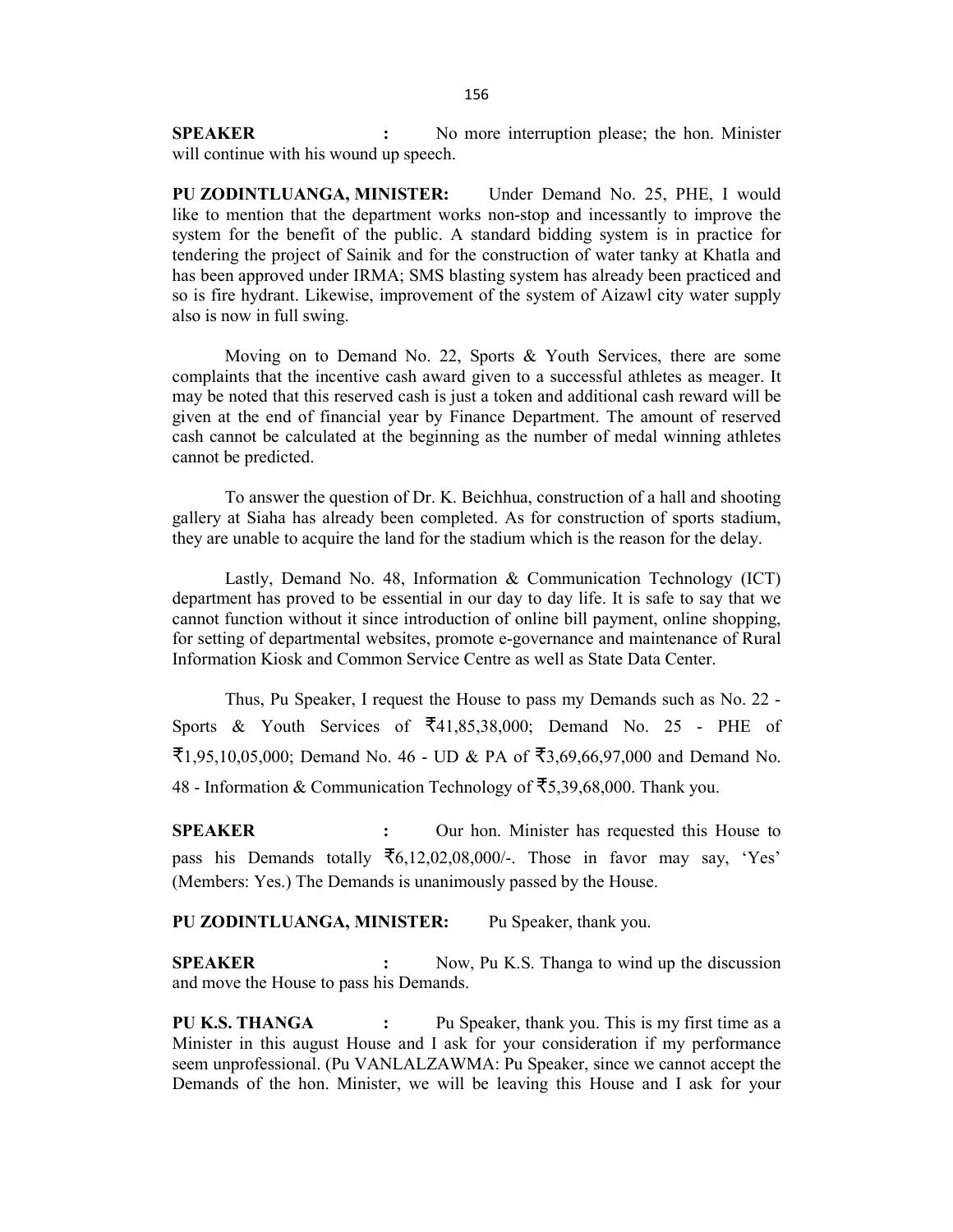understanding.) Pu Speaker, please let them reconsider and stay so that they will listen to the explanation I have to make.

There is a question about huge reduction in the budget of Irrigation. Pu Speaker, it must be noted that the funding pattern for the command area development is 50:50 between Central and State and we can afford only 90:10 at the present strength. Since there is no departmental allocation under NEDP at the moment, we are currently preparing DPR for maintenance under NEDP.

In regard to the suggestion made by Pu Hmingdailova Khiangte to relinquish control of Bualpui North coffee plantation to the VC's whereas left side of the plantation belongs to Coffee Board and right side belongs to the department.

In answer to the point raised by Pu T.T. Zothansanga, there is no cold storage being constructed under the Govt. of Mizoram at present. However, Primary Processing (PPC) is constructed by Zoram Mega Food Pvt. Ltd. through Industry department at Champhai, Lunglei and Thenzawl.

On  $7<sup>th</sup>$  March 2006, The MNF ministry signed MoU with 3F which concern the Mizoram Oil Palm Regulation of Production and Processing Act, 2004. Some issues then came along and were being referred to Law Department. Subsequently 3F is asked to withdraw as per the advice of Law Department since penalty clause has not been included in the MOU.

To avoid marketing problem for oil palm growers, budget is allocated under NEDP and agreement is made with Godrej Agro vet for its marketing. It may be noted that this Ministry has done the best to improve condition of the growers.

To answer the question of Pu K. Lalrinthanga, we do not have price support for NLUP farmers due to lack of funds. Yet, construction of link road is in progress and for the benefit of the farmers. Likewise, we are expecting to receive funds for maintenance of irrigation under NEDP.

Budget allocation for Soil & Water Conservation Department is typically less. However, the government is finding ways to increase the budget so that provision in support of the existing projects is made available.

Pu Speaker, in Demand No. 47, Irrigation & Water Resources, there are several projects underway. The proposal for irrigation project under PMKSY has been submitted to the government of India by 50% share of the Central-State which is more than  $\overline{5}432$  lakhs. Proposal for repair/renovation/restoration of water bodies also is in progress under PMKSY. We also received  $\overline{5}17$  lakhs for Khuaihnuai-Sesih waterway under New Economic Development Policy. DPR for anti-erosion scheme covering WRC area of 430 hectares has also been submitted to NEC.

An important central scheme, the National Hydrology Project is introduced with the initiative of Ministry of Water Resources, RD & DR and World Bank with aims to provide accurate and dependable data in terms of water resources. The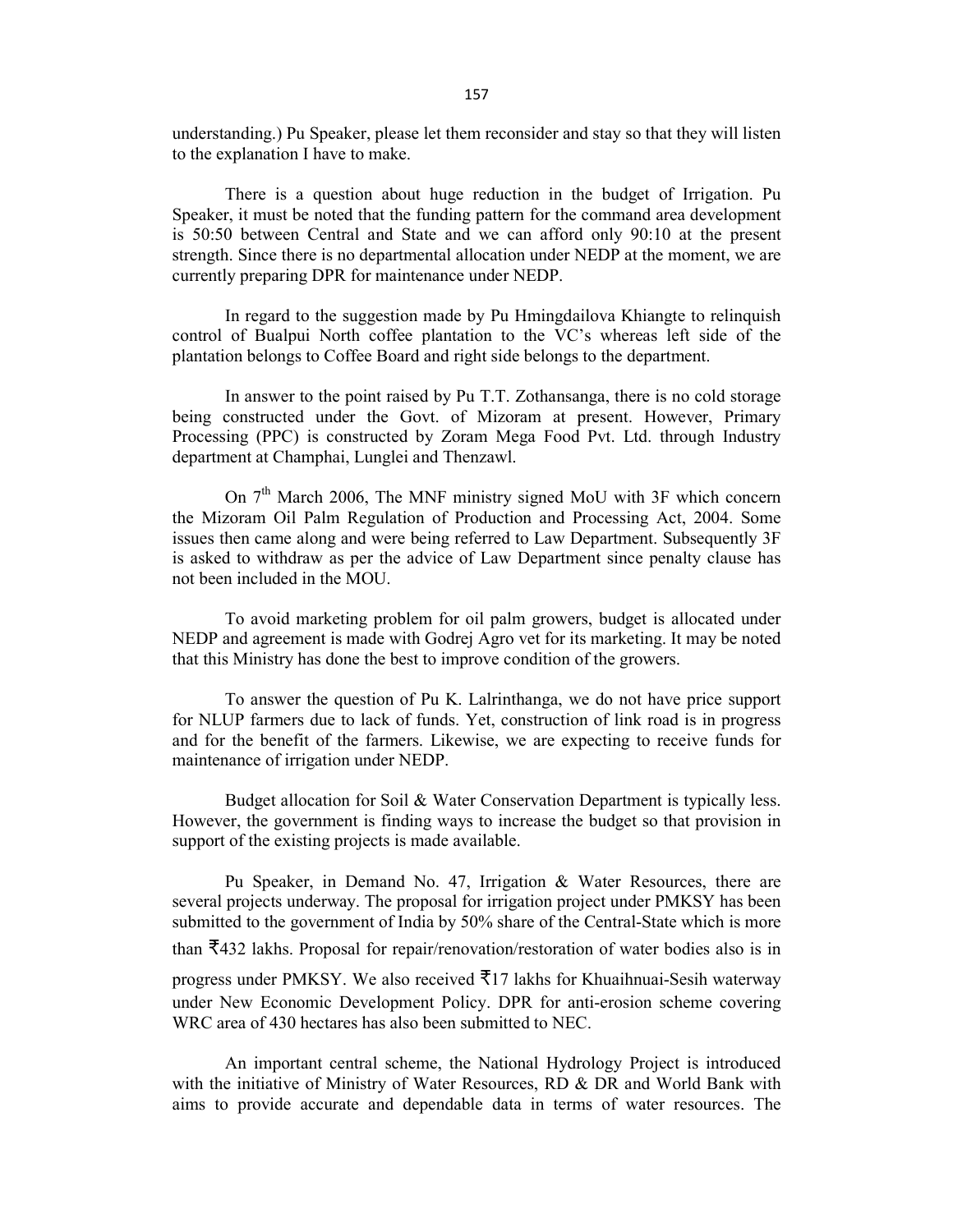expenditure for this project will be borne by the Ministry of Water Resources, River Development and Ganga Rejuvenation, Government of India.

An agreement was signed by Mizoram government and Japan International Co-operation Agency (JAICA) for the project called 'The project on capacity enhancement for sustainable agriculture and irrigation development in Mizoram' which covers Irrigation and Water Resources Department, Agriculture department, Horticulture department and Land Resources, Soil and Water Conservation.

I would also like to mention a few points regarding Demand No. 31, Agriculture Department. We are planning to introduce an upgraded version of NLUP with the involvement of UNO. An agreement was signed by IFAD which is under UNO and Mizoram government with additional sanction of 530 crores. The Nodal department will still be Agriculture department and will cover 4 districts for the start such as Champhai, Serchhip, Kolasib and Mamit.

Pu Speaker, another project under NEDP is underway for installation of rice mill so that our rice production is not exported.

A tentative evaluation of  $\overline{z}$ 45 crores is set aside for construction of Agriculture Growth Centre as tender for this project has already been completed. This centre will include auditorium, conference room, committee rooms, exhibition hall, stalls and parking space. (SPEAKER: Where will this be located?) It will be constructed at Agriculture Directorate.

We have another project from the Central government called Mission Organic Value Change Development for North East Region (MOVCD) with emphasis on organic farming. This project will first be carried out on 4 districts and will be started with bird-eye chilli. **(PU T.T ZOTHANSANGA:** Pu Speaker, we have no knowledge of this programme beforehand and would like to be notified if there are any projects in the future.) This project is at its early stages and fairly new even to us. I apologize for the absence of notification and ask for your continuous support.

| Demand<br>Nos. | Department                                |              | <b>Budget Amount</b> |
|----------------|-------------------------------------------|--------------|----------------------|
| 31             | Agriculture                               |              | 2,26,67,787,000.00   |
| 33             | Land Resources, Soil & Water Conservation |              | 16,42,62,000.00      |
| 47             | Irrigation & Water Resources              |              | 51,15,63,000.00      |
|                |                                           | <b>TOTAL</b> | 2,94,26,03,000.00    |

Thus, Pu Speaker, I request the House to accept and pass my Demands i.e. such as: -

**SPEAKER :** Our Hon. Minister, Pu K.S. Thanga has moved the House to pass his Demands for 2018-2019 with a total of  $\overline{5}2,94,26,03,000$ . All those in favour say, yes. (Members: Yes) Anyone who opposed? (Not any). This House has unanimously passed the Demands of the Hon. Minister, Pu K.S. Thanga such as: -